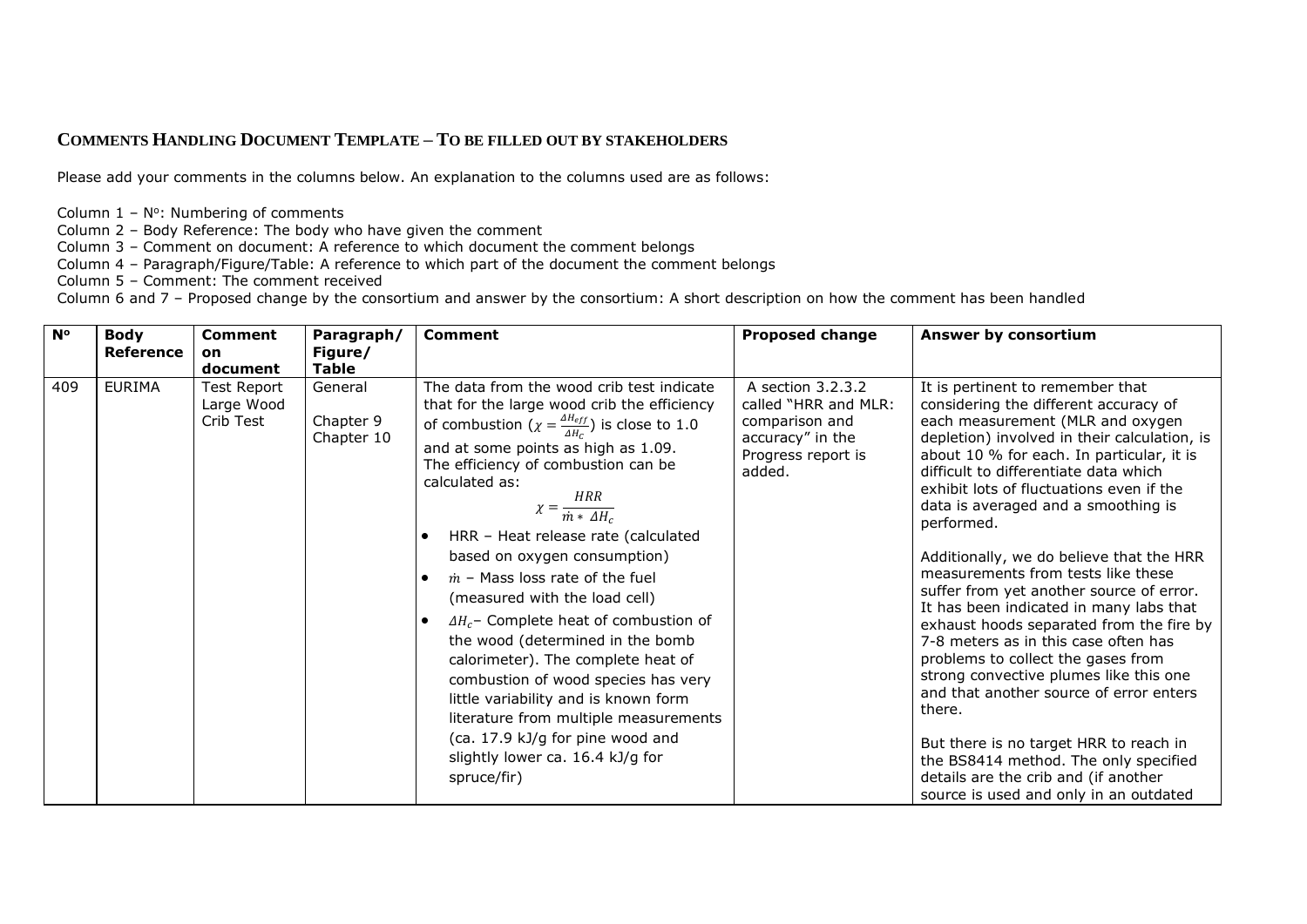|  | The test data indicate the following         | version of the standard) a recording from   |
|--|----------------------------------------------|---------------------------------------------|
|  | efficiency of combustion achieved during     | water cooled heat flux gauges on the        |
|  | the peak phase of the fire with the large    | façade. From our tests we surely            |
|  | heat exposure: 0.9-1.0 (Test L0), 0.88-      | measure values in the upper range (or       |
|  | 1.09 (Test L1), 0.89-1.09 (Test L2), 0.86-   | higher) of the specifications from the      |
|  | 0.96 (Test L3), 0.87-1.02 (Test L4), 0.94-   | fluxes specified by the BS standard.        |
|  | 1.05 (Test L5), 0.75-0.91 (Test L6), No      |                                             |
|  | data provided (Test L7).                     | However, the aim of the project is not to   |
|  | Efficiency of combustion higher than 1.0 are | keep the original BS and DIN methods,       |
|  | not possible. In the same time it is not     | but to develop a new test method, which     |
|  | characteristic for solid fuels like wood to  | is based on the BS and DIN methods.         |
|  | achieve efficacy of combustion of 0.9-1.0.   | Thus, changes will be made in order to      |
|  | Efficiency of 0.9 -1.0 is typically only     | harmonize these two methods into one.       |
|  | achieved by liquid fuels like methanol,      | Since there are some differences            |
|  | ethanol, heptane, etc.                       | between BS and Din with respect to          |
|  | The efficiency of combustion for wood in     | several features, such as cross-sectional   |
|  | well ventilated conditions was investigated  | size of sticks for the wood cribs, ignition |
|  | the past based on multiple<br>in             | procedure, start time of the test,          |
|  | measurements and is typically around 0.65-   | measurement positions and                   |
|  | 0.7.                                         | failure criteria, as far as possible these  |
|  |                                              | will be harmonized to one common way        |
|  | As reference, the efficiency of combustion   | to perform tests.                           |
|  | for the same species (spruce) used for the   |                                             |
|  | medium heat exposure with well-ventilated    |                                             |
|  | conditions (supplemented ventilation in the  |                                             |
|  | chamber) is evaluate to be 0.65-0.75 which   |                                             |
|  | is consistent with literature data. It is    |                                             |
|  | counterintuitive, that a larger wood crib    |                                             |
|  | burning without supplementary oxygen in      |                                             |
|  | the combustion chamber(under ventilated      |                                             |
|  | conditions) can achieve a better efficiency  |                                             |
|  | of combustion and very close to complete     |                                             |
|  | combustion.                                  |                                             |
|  |                                              |                                             |
|  | This analysis indicates that the HRR         |                                             |
|  | calculated based on the oxygen depletion     |                                             |
|  | measured in the hood is overestimating       |                                             |
|  | the HRR of the large wood crib with          |                                             |
|  | approximately 25-30%.                        |                                             |
|  |                                              |                                             |
|  |                                              |                                             |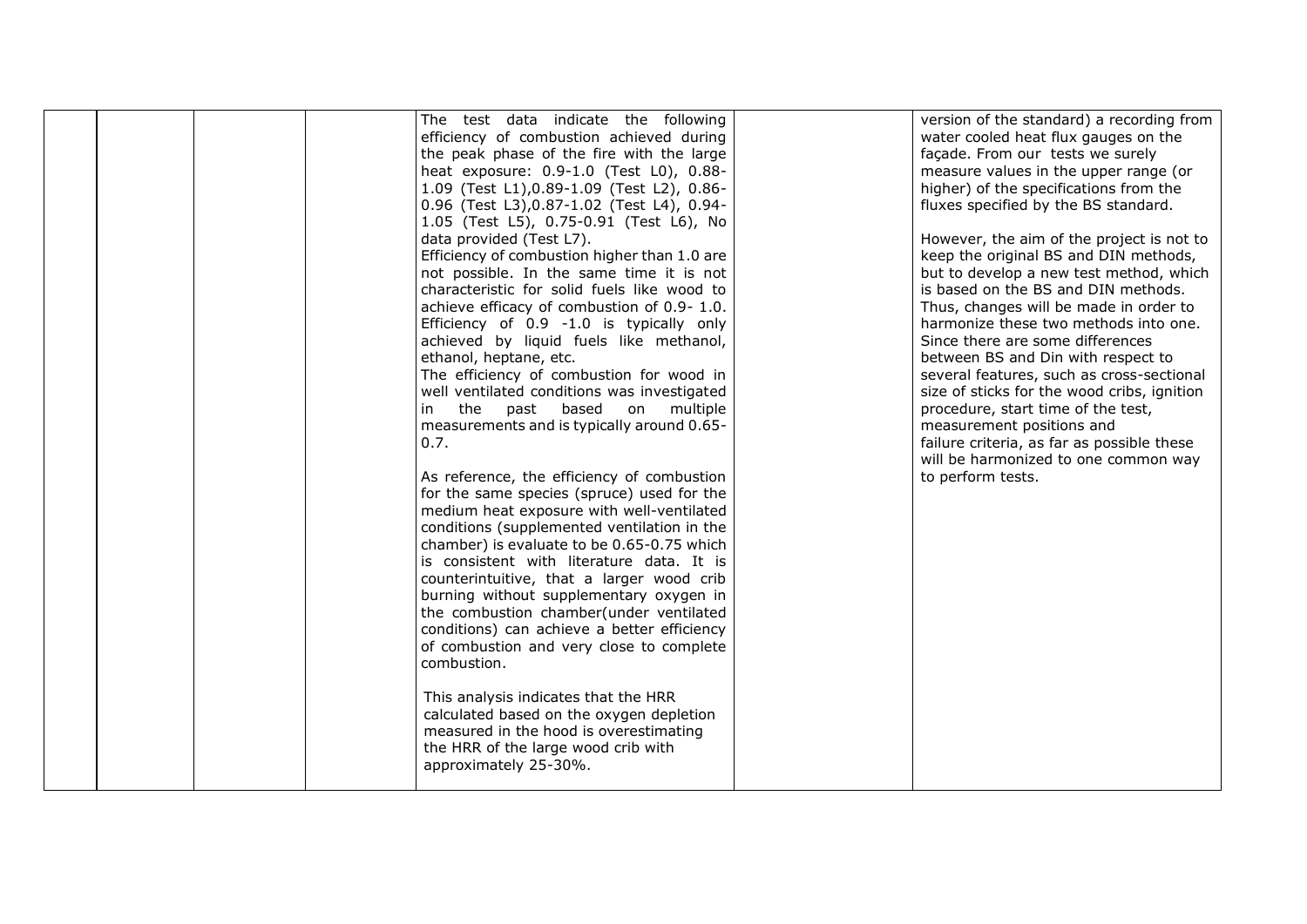|     |               |                                                                               |                           | Revaluate the HRR<br>measurement/calculation based on oxygen<br>depletion.<br>Calibrate the HRR<br>measurement/calculation using different<br>fuel sources with known HRR. Such fuel<br>source can be liquid pool fires where HRR<br>is determined by the liquid fuel and<br>diameter of the pool fire. Such calibration<br>shall be conducted with the hood exhaust<br>rate used during the wood crib tests (ca.<br>27 m3/s).<br>Without good correlation between the HRR                                               |                                                                                                                                                                                                                                                                                                                                                                                                                                                                                                       |
|-----|---------------|-------------------------------------------------------------------------------|---------------------------|--------------------------------------------------------------------------------------------------------------------------------------------------------------------------------------------------------------------------------------------------------------------------------------------------------------------------------------------------------------------------------------------------------------------------------------------------------------------------------------------------------------------------|-------------------------------------------------------------------------------------------------------------------------------------------------------------------------------------------------------------------------------------------------------------------------------------------------------------------------------------------------------------------------------------------------------------------------------------------------------------------------------------------------------|
|     |               |                                                                               |                           | calculation based on oxygen depletion and<br>the real HRR of the wood crib, we<br>recommend not to change the wood<br>species from pine to spruce.<br>Such change could result in reduction of<br>the heat exposure from the fuel source<br>below what is currently used in BS 8414,<br>which we understand is not the<br>intention/objective of the project.                                                                                                                                                            |                                                                                                                                                                                                                                                                                                                                                                                                                                                                                                       |
| 410 | <b>EURIMA</b> | <b>Draft</b><br>Progress<br>report 2 -<br>Assessment<br>method for<br>facades | Chapter 3.2<br>Appendix C | As per the previous comment, it is<br>necessary to revaluate the HRR<br>measurement/calculation based on oxygen<br>depletion before defining the species of<br>the wood for the large heat exposure crib.<br>We evaluate that the current calculated<br>HRR based on oxygen depletion<br>overestimate the HRR of the wood crib<br>with approximately 25-30%. This proposal<br>will not achieve the desired heat exposure<br>comparable with the heat exposure in BS<br>8414.<br>Wood species for the large heat exposure | See, 409.<br>The absolute level of HRR, as long as it is<br>severe enough, is of less interest in<br>comparison to the repeatability of the<br>method. The aim is to have<br>approximately the same acceptance level<br>as the ones used with the BS and DIN<br>methods, and in order to achieve this we<br>strongly rely on representatives from the<br>Member States and stakeholders to<br>provide with the data needed in order to<br>calibrate the new method towards the BS<br>and DIN methods. |
|     |               |                                                                               |                           | shall be pine to achieve a heat exposure<br>comparable to BS 8414.                                                                                                                                                                                                                                                                                                                                                                                                                                                       | A comparison between HRR from room<br>fire tests performed recently and the<br>HRR found here as well as those                                                                                                                                                                                                                                                                                                                                                                                        |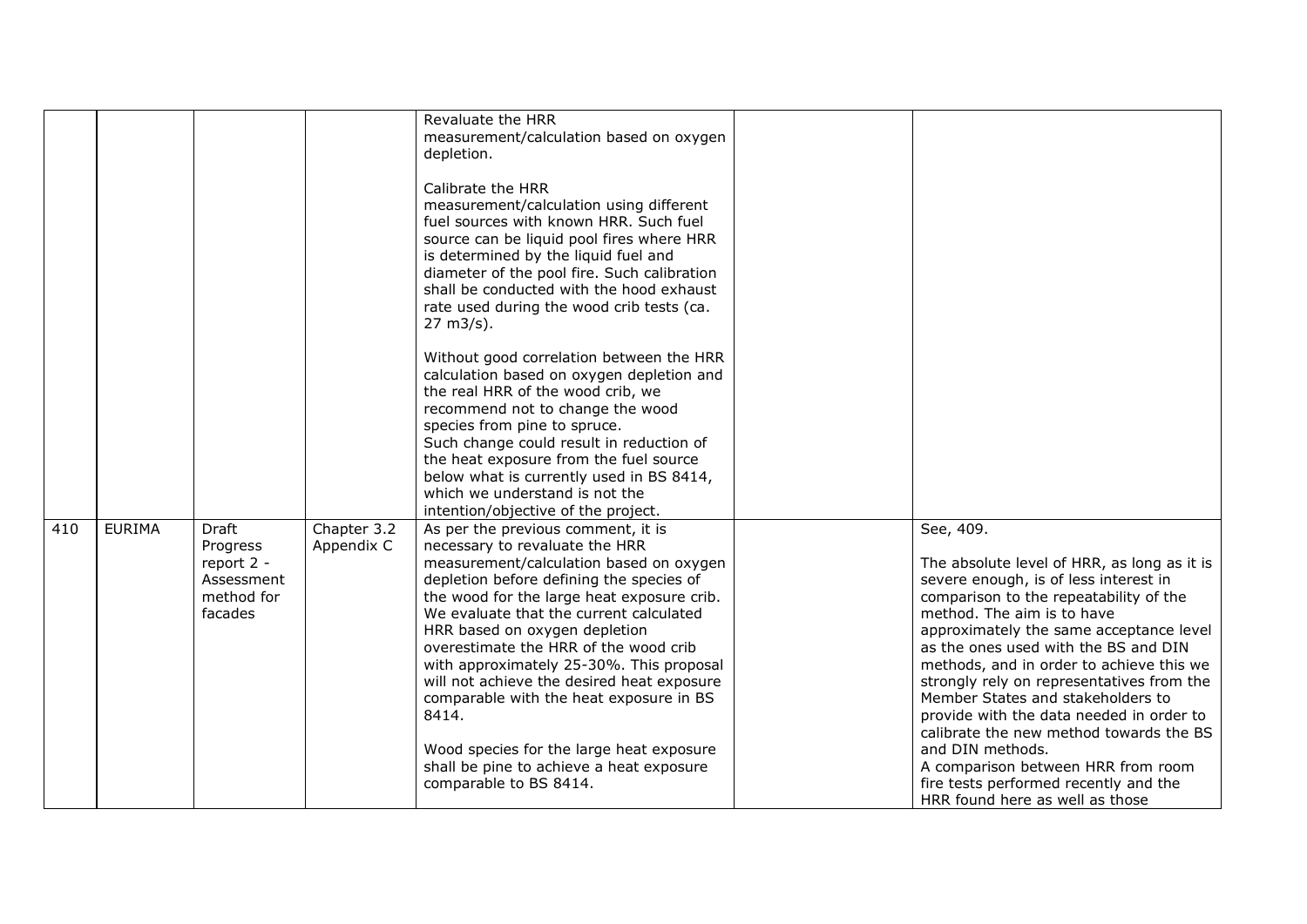|     |                     |                                               |         |                                                                                                                                                                                                                                                                                                                                                                                                                                                                                                                                                                                                                                                                                                                                                                                                                                                                                                                                                                                                                                                                                                                                                                                                                                                                                                                                                                                                                                                                                                                                                           | expected from BS tests were comparable<br>HRRs are found. This indicates that the<br>test method represents a severe fire. |
|-----|---------------------|-----------------------------------------------|---------|-----------------------------------------------------------------------------------------------------------------------------------------------------------------------------------------------------------------------------------------------------------------------------------------------------------------------------------------------------------------------------------------------------------------------------------------------------------------------------------------------------------------------------------------------------------------------------------------------------------------------------------------------------------------------------------------------------------------------------------------------------------------------------------------------------------------------------------------------------------------------------------------------------------------------------------------------------------------------------------------------------------------------------------------------------------------------------------------------------------------------------------------------------------------------------------------------------------------------------------------------------------------------------------------------------------------------------------------------------------------------------------------------------------------------------------------------------------------------------------------------------------------------------------------------------------|----------------------------------------------------------------------------------------------------------------------------|
| 411 | Fire Safe<br>Europe | <b>Test Report</b><br>Large Wood<br>Crib Test | General | The HRR and mass loss data provided in<br>the report (Appendix 5) indicate that the<br>effective heat of combustion of the wood<br>crib, AHeff, during the peak phase of the<br>fire (under ventilated conditions) is ca.<br>17.0 kJ/g for the pine tests and ca. 16.0<br>kJ/g for the spruce tests.<br>These values are approximately 90-95%<br>of the complete heat of combustion of the<br>wood, AHc, determined in the bomb<br>calorimeter. The complete heat of<br>combustion of wood has been<br>measured in many studies and is given in<br>literature (e.g 17.9 kJ/g<br>for pine wood and slightly lower ca. 16.4<br>kJ/g for spruce/fir).<br>Effective heat of combustion ( $\triangle H$ eff) of 90-<br>95% of the complete heat of combustion<br>indicate an extremely effective combustion<br>process that is not characteristic for solid<br>fuels. Such efficiency can be achieved only<br>by certain liquid fuels with very clean and<br>effective combustion. The combustion<br>efficiency for wood species in well<br>ventilated conditions is indicated in the<br>literature to be ca. 65-70% of the<br>complete heat of combustion giving an<br>effective heat of combustion of ca. 12.4<br>kJ/g for pine wood. In under ventilated<br>conditions, as the one inside the<br>combustion chamber during the<br>peak of the fire, it can be expected that<br>the effective heat of combustion will not<br>exceed the values of the well-ventilated<br>conditions.<br>The test data suggest that the HRR<br>calculated based on the oxygen | See 409 and 410.                                                                                                           |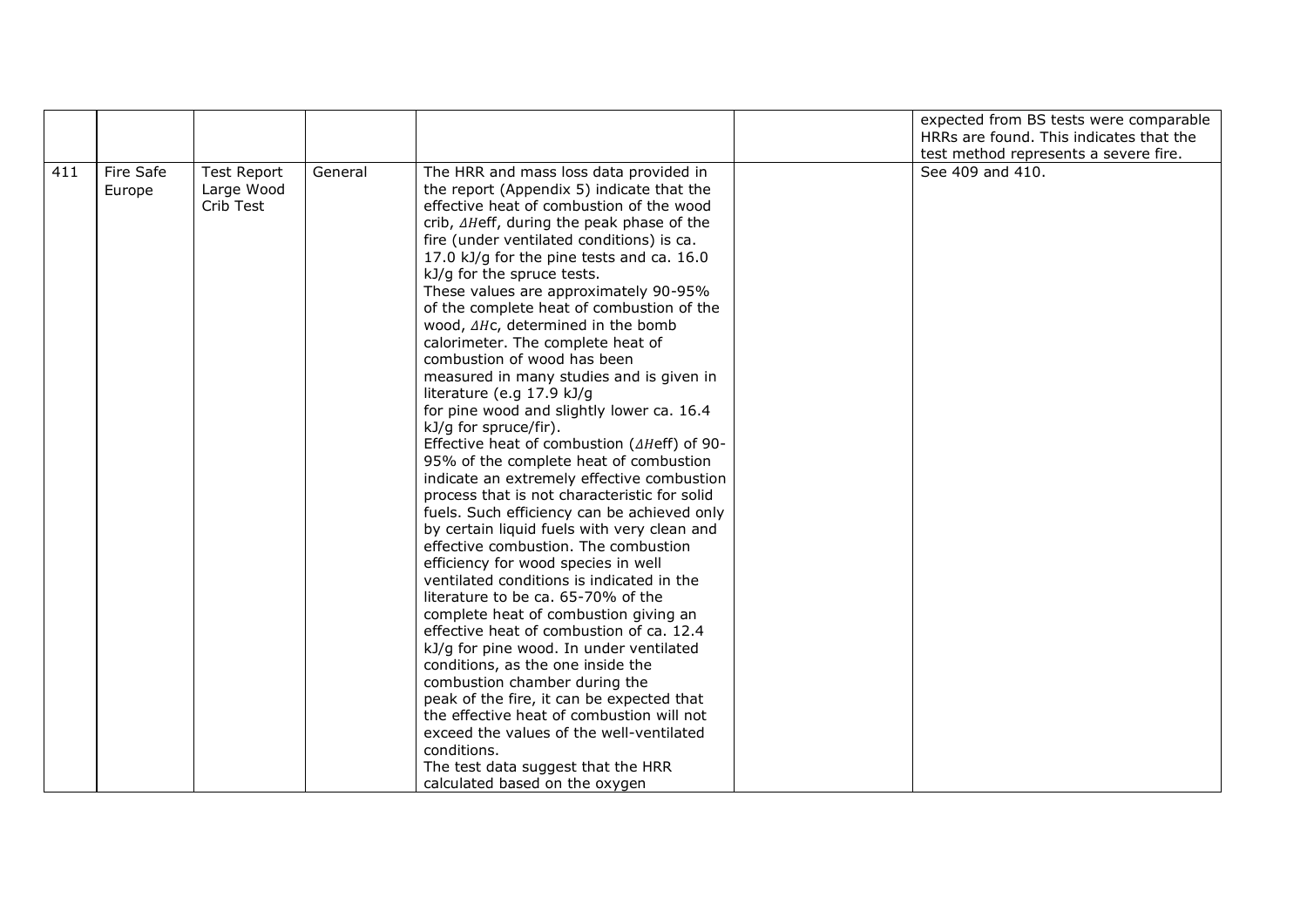|     |           |            | depletion measured in the hood is         |                  |
|-----|-----------|------------|-------------------------------------------|------------------|
|     |           |            | overestimating the HRR of the             |                  |
|     |           |            | wood crib with approximately 25-30%.      |                  |
|     |           |            |                                           |                  |
|     |           |            | Re-evaluate the HRR                       |                  |
|     |           |            | measurement/calculation based on          |                  |
|     |           |            | oxygen depletion. We evaluate that        |                  |
|     |           |            | a conclusion on the HRR of the cribs      |                  |
|     |           |            | cannot be concluded/reported              |                  |
|     |           |            | without further calibrations of the       |                  |
|     |           |            |                                           |                  |
|     |           |            | HRR calculation methodology.              |                  |
|     |           |            | Without solid data to establish a         |                  |
|     |           |            | good correlation between the real         |                  |
|     |           |            | HRR of the fire and the calculated        |                  |
|     |           |            | HRR (based on oxygen depletion),          |                  |
|     |           |            | we recommend not to change the            |                  |
|     |           |            | wood species from pine to spruce.         |                  |
|     |           |            | Such change could result in               |                  |
|     |           |            | reduction of the heat exposure            |                  |
|     |           |            | below what is currently established       |                  |
|     |           |            | by the BS 8414 test.                      |                  |
| 412 | Fire Safe | Draft      | In relation to the technical comment      | See 409 and 410. |
|     | Europe    | Progress   | described above, it is necessary to re-   |                  |
|     |           | report 2 - | evaluate the HRR calculation based on     |                  |
|     |           | Assessment | oxygen depletion before defining the      |                  |
|     |           | method for | species of the wood for the large         |                  |
|     |           | facades    | heat exposure crib.                       |                  |
|     |           |            | Current data indicate that the calculated |                  |
|     |           |            |                                           |                  |
|     |           |            | HRR based on oxygen depletion (given in   |                  |
|     |           |            | the report) may be overestimated with     |                  |
|     |           |            | approximately 25-30% for the large heat   |                  |
|     |           |            | exposure tests (both                      |                  |
|     |           |            | pine and spruce tests). This proposal to  |                  |
|     |           |            | modify the wood species will not achieve  |                  |
|     |           |            | the desired heat exposure comparable      |                  |
|     |           |            | with the heat exposure in BS 8414.        |                  |
|     |           |            |                                           |                  |
|     |           |            | We recommend continue the project         |                  |
|     |           |            | using the pine wood (Pinus                |                  |
|     |           |            | Sylvestris) for the construction of       |                  |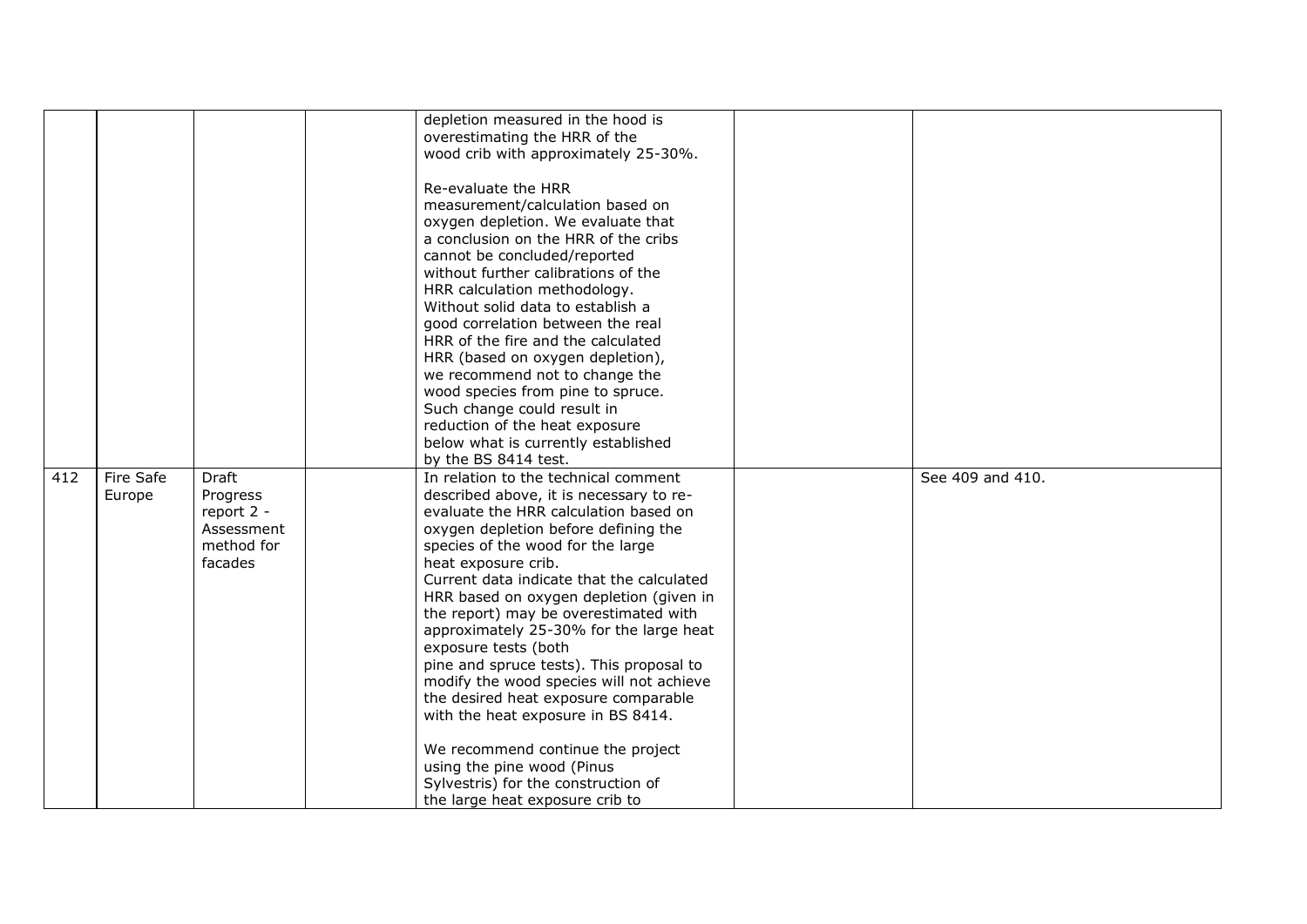|     |                     |                                                                        | maintain a comparable heat<br>exposure as in BS 8414.                                                                                                                                                                                                                                                                                                                                                                                                                                                                                                                                                                                                                                                                                                                                                                                                                                                                                                                                                                                                                                                                                                                                                                                        |                                                                                          |                                                                                                                                                                                                                                                            |
|-----|---------------------|------------------------------------------------------------------------|----------------------------------------------------------------------------------------------------------------------------------------------------------------------------------------------------------------------------------------------------------------------------------------------------------------------------------------------------------------------------------------------------------------------------------------------------------------------------------------------------------------------------------------------------------------------------------------------------------------------------------------------------------------------------------------------------------------------------------------------------------------------------------------------------------------------------------------------------------------------------------------------------------------------------------------------------------------------------------------------------------------------------------------------------------------------------------------------------------------------------------------------------------------------------------------------------------------------------------------------|------------------------------------------------------------------------------------------|------------------------------------------------------------------------------------------------------------------------------------------------------------------------------------------------------------------------------------------------------------|
| 413 | Fire Safe<br>Europe | Draft<br>Progress<br>report 2 -<br>Assessment<br>method for<br>facades | The test data does not offer information<br>about the influence of changing the<br>surface exposure of the crib by allowing<br>the numbers of stick layers to be changed.<br>It is unknown what will be the HRR<br>for a wood crib with 16/17/18 layers of a<br>wood crib with 22/23/24 layers.<br>The proposal introduces a level of<br>uncertainty that is difficult to evaluate and<br>in practice wood cribs with different<br>number of layers will be used which could<br>affect repeatability and reproducibility of<br>the test. It can be seen from the test that<br>the density and weight of the wood crib<br>does not have a significant influence on<br>the peak HRR of the fire. Indeed, various<br>densities and weight will extend the<br>duration of the fire which is not critical<br>since the test proposes to extinguish the<br>fire at 30 min. We evaluate that if is more<br>adequate to limit the uncertainty<br>introduced by allowing the numbers of<br>stick layers to be changed. This will be<br>beneficial for the repeatability of the test<br>method and will not influent the peak HRR<br>of the fire.<br>We recommend to define that the<br>wood crib for the large heat<br>exposure should have 20 layers | Updated test program<br>to accommodate for<br>investigations of<br>repeatability issues. | See 409.<br>We agree that the test data indicate that<br>crib height seems to be the most<br>important variable for the exposure.<br>Thus, we are working to see if we can<br>limit the crib height flexibility at the<br>expense of total mass tolerance. |
| 414 | Finland             | Draft<br>Progress<br>report 2 -<br>Assessment<br>method for<br>facades | Wood crib tests:<br>- Pine and spruce densities are only given<br>as high, low and average; not in values.<br>- In the proposed summary table density<br>and tolerances of proposed spruce at<br>defined moisture content should be<br>defined, not only crib density.<br>- Heat fluxes on different points of the<br>facade surface would be more important                                                                                                                                                                                                                                                                                                                                                                                                                                                                                                                                                                                                                                                                                                                                                                                                                                                                                 | We have updated the<br>progress report                                                   | We have updated the tables to include<br>densities and heat flux.                                                                                                                                                                                          |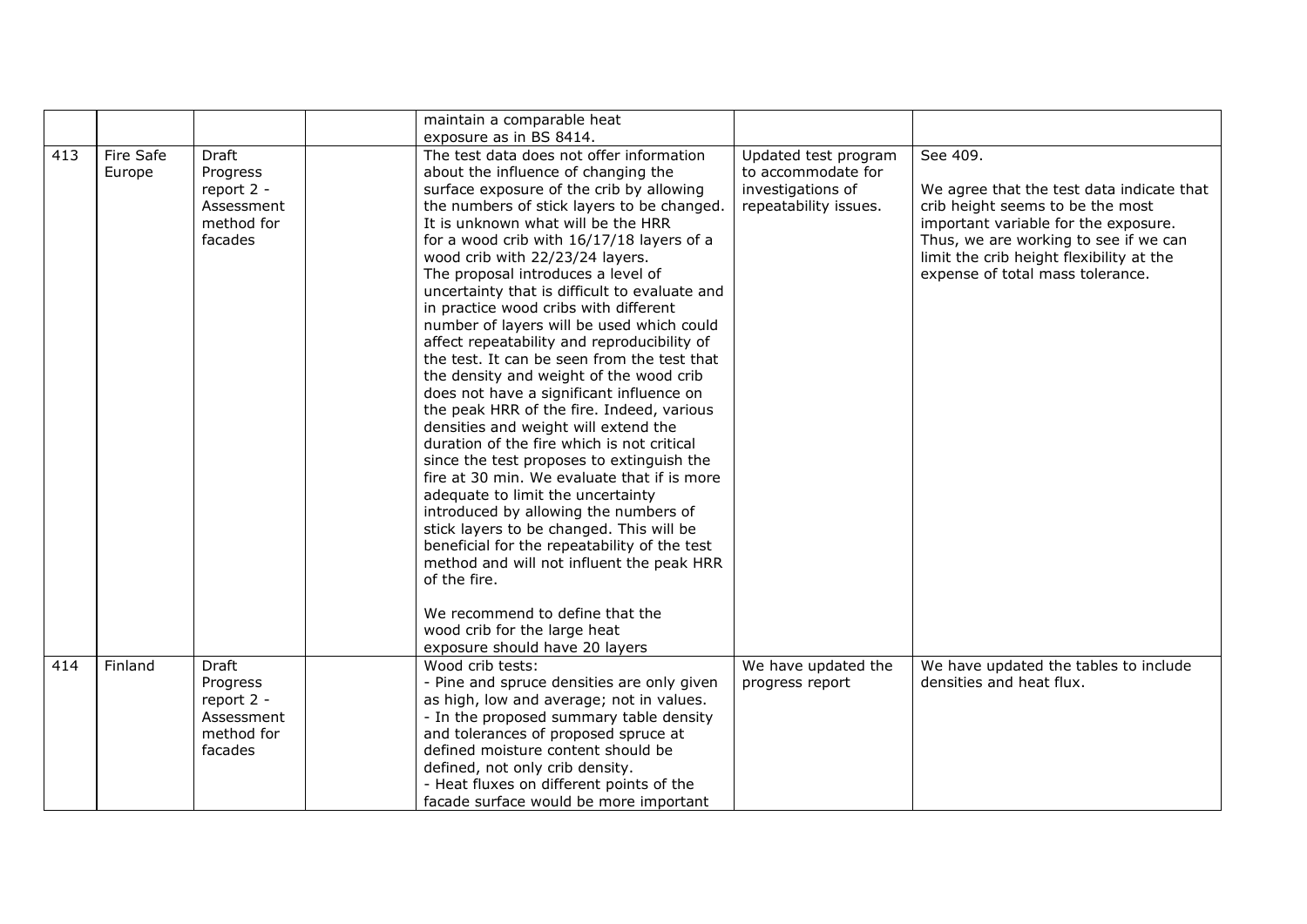|     |                          |                                                                               |                                     | than just temperature and heat release<br>curves to make final conclusions. This is to<br>see the real fire exposure differences<br>between the different parameter changes.                                                                                                                                                                                                                                                                                                                                                                                                                                                                                                                |                                                                                                                                                                                                                                                                                                                                     |
|-----|--------------------------|-------------------------------------------------------------------------------|-------------------------------------|---------------------------------------------------------------------------------------------------------------------------------------------------------------------------------------------------------------------------------------------------------------------------------------------------------------------------------------------------------------------------------------------------------------------------------------------------------------------------------------------------------------------------------------------------------------------------------------------------------------------------------------------------------------------------------------------|-------------------------------------------------------------------------------------------------------------------------------------------------------------------------------------------------------------------------------------------------------------------------------------------------------------------------------------|
| 415 | European<br>Aluminium    | Steering gro<br>up<br>2021-04-20                                              | EAE/R. Paske<br>r's<br>presentation | European Aluminium members share<br>similar experiences regarding the variance<br>of BS 8414 tests, dozens of which have<br>been performed around the world under<br>various conditions. The variance of<br>the large-scale test conditions is hardly<br>acceptable.                                                                                                                                                                                                                                                                                                                                                                                                                        | The project has a large focus on<br>repeatability therefore in the testing<br>programme several repeated tests will<br>be performed in the initial testing<br>activities however also in the round robin<br>phase of the project.                                                                                                   |
| 416 | European<br>Aluminium    | <b>Draft</b><br>Progress<br>report 2 -<br>Assessment<br>method for<br>facades | 3.3. Falling<br>parts               | The size and mass of the objects to be<br>thrown should be chosen in a range much<br>wider than the proposed mass of 1.0 kg or<br>an area of 0.1 m2. The assessment<br>method is only in a draft stage and needs<br>to consider the results of experimental<br>tests which should not be limited to pre-<br>determined parameters. Anyway, the<br>proposed mass of 1.0 kg or an area of 0.1<br>m2 can be also tested to assess the<br>sensitivity of test equipment.<br>Choose objects of size up to 5 kg (there<br>are Member States having higher limits<br>than those proposed in the assessment<br>method) and larger area (textile fabrics,<br>or other larger items could also fall). | A questionnaire has been sent out and is<br>now analysed to investigate falling<br>debris. The precise failure criteria are not<br>set and will be set at a later stage when<br>more data is available e.g. after the<br>round robin stage of the project.                                                                          |
| 417 | European<br>Aluminium    | <b>Draft</b><br>Progress<br>report 2 -<br>Assessment<br>method for<br>facades | 3.3. Uplift of<br>the test rig      | According to the testing experience of our<br>member companies, an uplift of 2000mm<br>is necessary to avoid self-ignition of<br>particles on the ground.<br>Consider the uplift of test rig directly at<br>2000mm                                                                                                                                                                                                                                                                                                                                                                                                                                                                          | Introducing an uplift of 2000 mm will<br>prohibit indoor testing in most facilities<br>and make the test procedure much more<br>expensive. Although, the falling parts<br>issue is not settled the work has started<br>to investigate the use of a scale in front<br>of the façade that can measure falling<br>debris continuously. |
| 418 | <b>DIBt</b><br>(Germany) | Test report<br><b>EFR-20-</b><br>002989                                       | Ge / Te                             | The following points are identified where<br>clarification is needed:                                                                                                                                                                                                                                                                                                                                                                                                                                                                                                                                                                                                                       |                                                                                                                                                                                                                                                                                                                                     |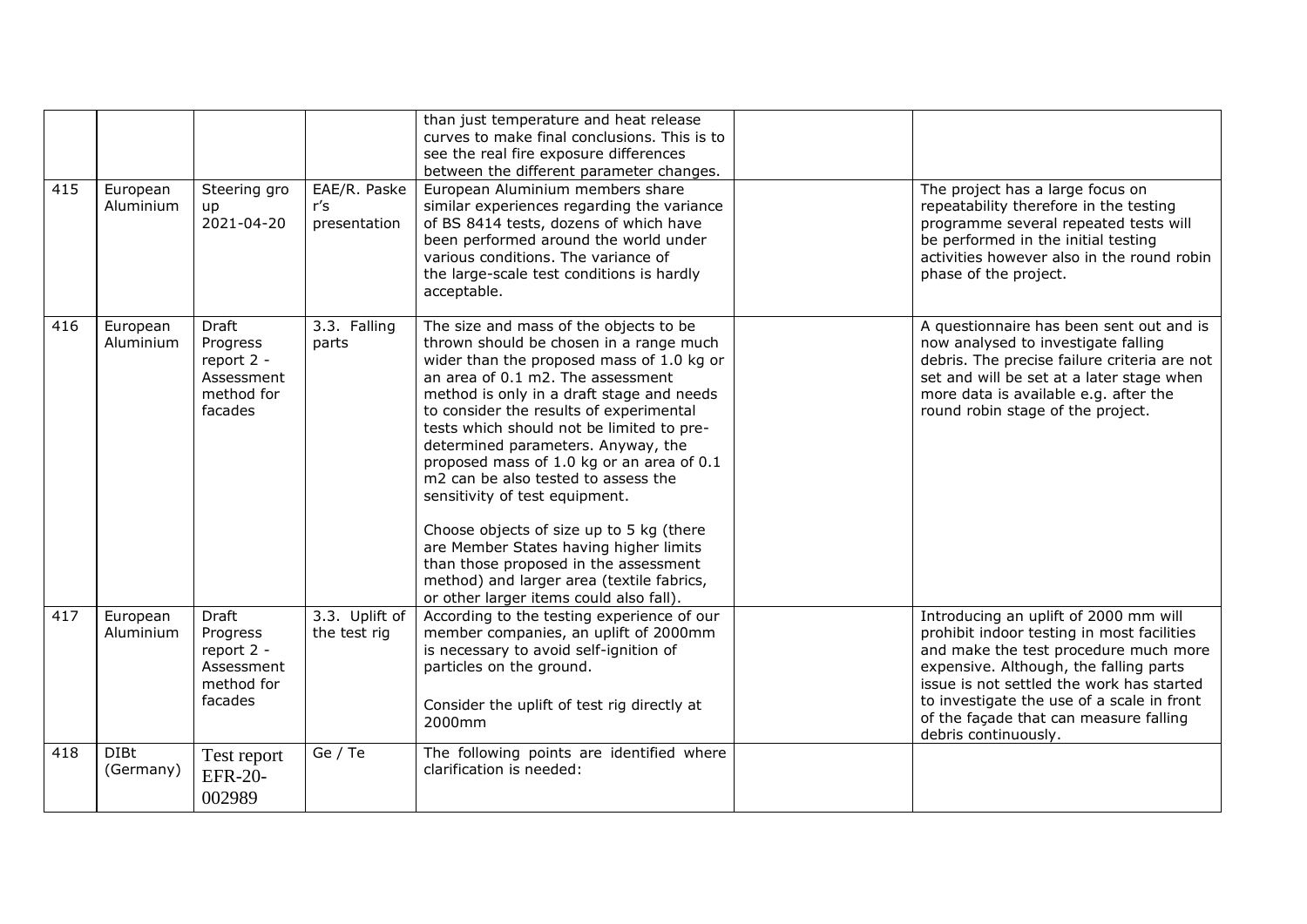| (result of  | 1.) The wood sticks were delivered with a |                                                                                     |
|-------------|-------------------------------------------|-------------------------------------------------------------------------------------|
| medium      | moisture content of about 12 % and        | 1) The moisture content was measured                                                |
| exposure    | stored until testing. But for the time    | with a moisture meter. About 3-4                                                    |
| crib tests) | testing a moisure content of about 10     | measurements were done in some                                                      |
|             | % is reported. It is unclear, whether     | random piece of wood that composed the<br>wood crib. The value showed in the table  |
|             | these values are average values and       | is an average value of these values                                                 |
|             | how (number of measurements) and          | measured                                                                            |
|             | where (place of measurements) the         |                                                                                     |
|             | moisture was measured and                 |                                                                                     |
|             | calculated.                               | 2) Yes, exactly.                                                                    |
|             | 2.) The description of the nailing of the |                                                                                     |
|             | cribs in clause 5.1.1 is not clear. Did   | 3) Indeed the diagram with plates                                                   |
|             | you only nail always two neighboring      | appears twice. However the diagram of                                               |
|             | layers to each other and then the         | flux is just below in the following page                                            |
|             | severel bi-layered elements were          |                                                                                     |
|             | stacked without further nailing to form   | 4) Indeed time scale to be adapted or<br>observation table in 8.2.2 to be split and |
|             | the crib?                                 | modified accordingly                                                                |
|             | 3.) It seems that the heat-flux           |                                                                                     |
|             | diagramme for test M0 is missing on       | 5) Yes, it will be corrected and units in                                           |
|             | page 30 and the Plate thermocouple        | $§9.4$ also                                                                         |
|             | curves in front of the chamber are        | THR is calculated for the complete                                                  |
|             | presented twice (page 31).                | duration of test.                                                                   |
|             | 4.) In some diagrammes the time scale     |                                                                                     |
|             | doesn't correspond to the time dates      | Report will be updated accordingly                                                  |
|             | as provided ind the table of clause       |                                                                                     |
|             | 8.2.2.                                    |                                                                                     |
|             | 5.) The maximum heat flux values on the   |                                                                                     |
|             | façade given for tests M0 to M3 in        |                                                                                     |
|             | clause 9.2 don't correspond to the        |                                                                                     |
|             | peak values as shown in the               |                                                                                     |
|             | diagrammes in appendix 1. In              |                                                                                     |
|             | addition, the same values are given in    |                                                                                     |
|             | the conclusion in clause 9.4 but with     |                                                                                     |
|             | [kW] instead [kW/m <sup>2</sup> ].        |                                                                                     |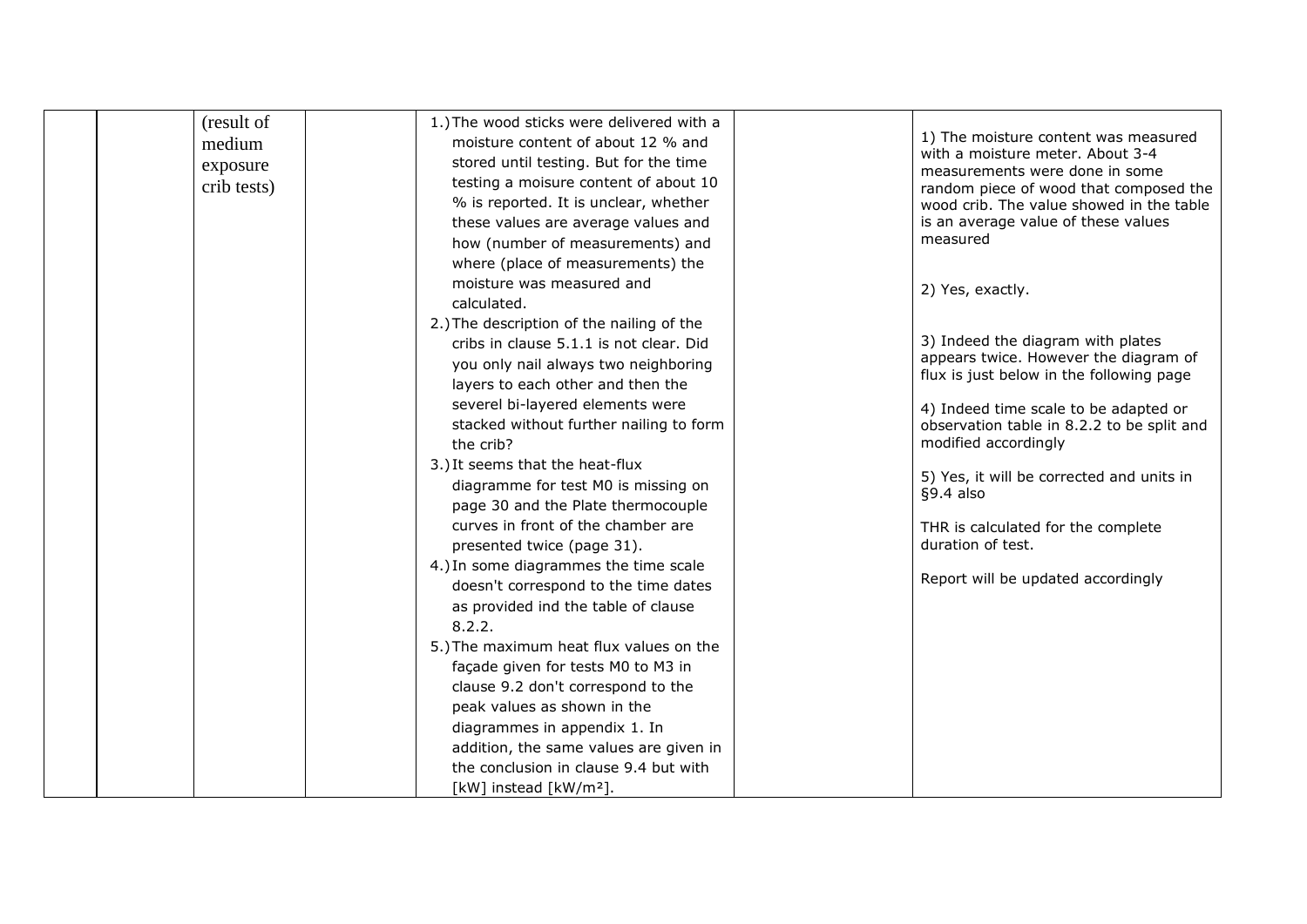|     |                          |                                                                                    |         | To which time point do the given values<br>for THR <sub>tot</sub> and total mass loss relate in<br>clauses 9.2 and 9.4 - to the intended<br>exposure time for the coming test method<br>or the termination of the wood crib tests?                                                                                                                                                                                                                                                                                                                                                                                                                                                                                                                                                                                                                                                                                                                                                                                                                                                                                                                                                                                                                                                                                                                                                                                                                              |                                                                                                                                                                                                                                                                                                                                                                                                                                                                                                                                                                                                                                                                                                                                                                                                                                                                                                                                                                                                                                 |
|-----|--------------------------|------------------------------------------------------------------------------------|---------|-----------------------------------------------------------------------------------------------------------------------------------------------------------------------------------------------------------------------------------------------------------------------------------------------------------------------------------------------------------------------------------------------------------------------------------------------------------------------------------------------------------------------------------------------------------------------------------------------------------------------------------------------------------------------------------------------------------------------------------------------------------------------------------------------------------------------------------------------------------------------------------------------------------------------------------------------------------------------------------------------------------------------------------------------------------------------------------------------------------------------------------------------------------------------------------------------------------------------------------------------------------------------------------------------------------------------------------------------------------------------------------------------------------------------------------------------------------------|---------------------------------------------------------------------------------------------------------------------------------------------------------------------------------------------------------------------------------------------------------------------------------------------------------------------------------------------------------------------------------------------------------------------------------------------------------------------------------------------------------------------------------------------------------------------------------------------------------------------------------------------------------------------------------------------------------------------------------------------------------------------------------------------------------------------------------------------------------------------------------------------------------------------------------------------------------------------------------------------------------------------------------|
| 419 | <b>DIBt</b><br>(Germany) | Test report<br>EFR-20-<br>000358<br>(result of<br>large<br>exposure crib<br>tests) | Ge / te | The following points are identified where<br>clarification is needed:<br>The absolute values for the<br>1.)<br>moisture content are missing in the table<br>of clause 2. Furthermore, it is unclear,<br>whether these values are average values<br>and how (number of measurements) and<br>where (place of measurements) the<br>moisture was mesured und calculated.<br>This should also be clarified in clause 8<br>and with regard to the data provided in<br>table 6.<br>2.)<br>The description of the nailing of<br>the cribs in clause 5.1.1 is not clear. Did<br>you only nail always two neighboring<br>layers to each other and then the severel<br>bi-layered elements were stacked without<br>further nailing to form the crib?<br>3.)<br>In table 10 the information about<br>the base of the cribs (solid plate or<br>grating) should also be added to get a<br>better overview.<br>The height of the position of the<br>4.)<br>thermocouples and the heat flux meter in<br>front of the combustion chamber is<br>unclear (only the distance is shown in<br>drawing 20).<br>To which time point do the given<br>5.)<br>values for THRtot and total mass loss<br>relate in clauses $9.2$ and $9.4$ - to the<br>intended exposure time for the coming<br>test method or the termination of the<br>wood crib tests?<br>In the data files of the LEC tests HRR<br>curves are given based on the mass loss.<br>Why are these curves not presented in the | 1.) In clause 2 is intended to<br>highlight on the moisture level as<br>main parameter (low, average or<br>high) more than on the absolute<br>value. The moisture content was<br>measured with a moisture meter.<br>A total of 10 measurements were<br>done in some random piece of<br>wood that composed the wood<br>crib. The value showed in the<br>table 8 is an average value of the<br>10 values measured<br>2.) Yes exactly<br>3.) OK will be done<br>4.) They were placed at mid-height<br>of the crib<br>5.) The calculation is made for 60<br>min after ignition, see appendix<br>10<br>Report will be updated accordingly<br>In the data are compared the HRR values<br>measured by calorimetry to MLR.<br>There is no calculation of HRR through<br>MLR. The title of the tab "Determination<br>HRR from MLR" is bringing confusion. In<br>fact an arbitrary coefficient was applied to<br>the MLR so that it fits with the calorimetric<br>HRR. It was only for information to get an<br>idea of this coefficient. |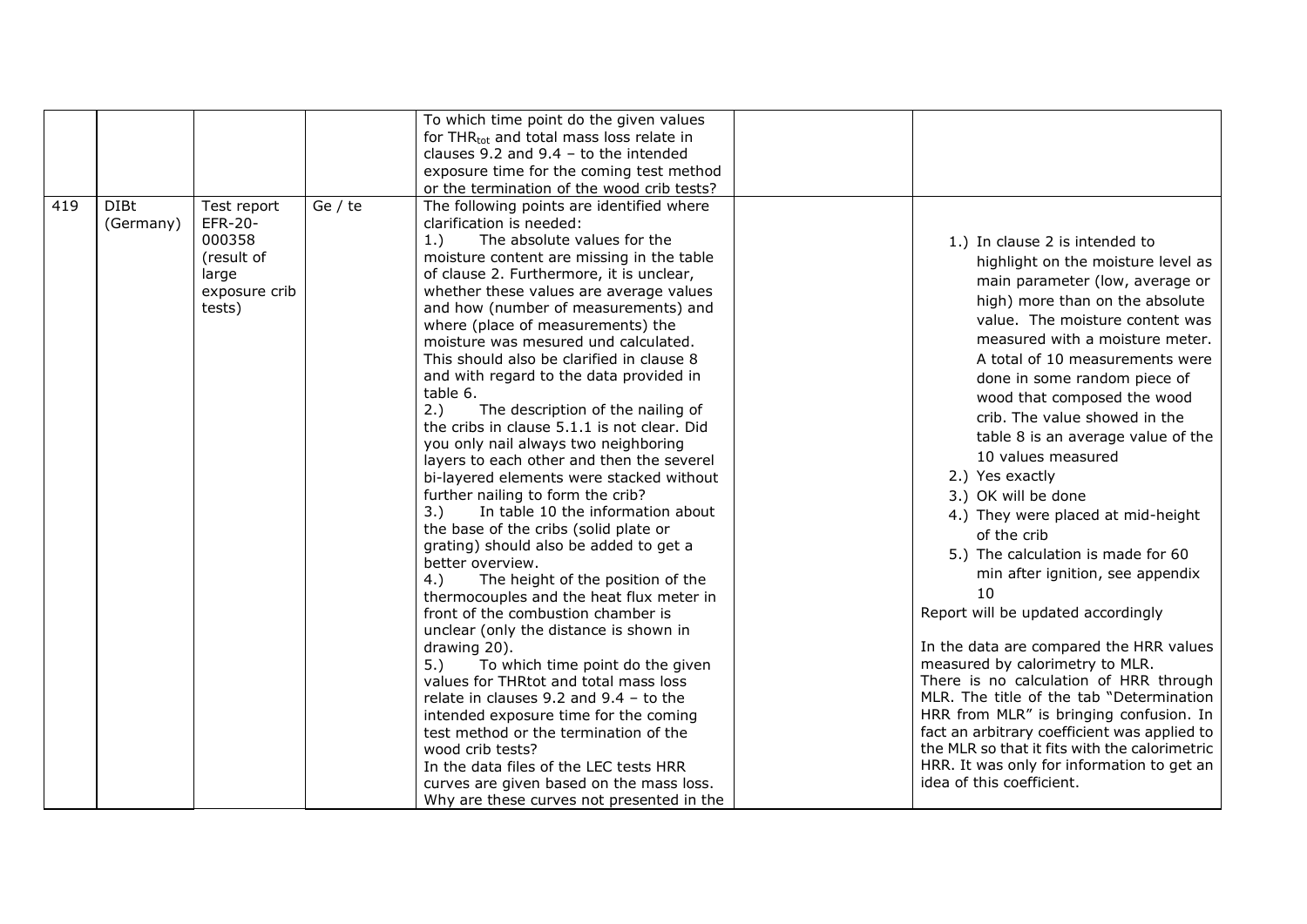|     |                          |                            |               | test report for comparison to the HRR<br>curves based on the oxygen deflection<br>method? Which calorific value was used<br>for the determination of HRR based on the<br>mass loss and from which source was this<br>value taken?                                                                                                                                                                                                                                                                                                                                                                                                                                                                                                       |                                                                                                                                                                                                                                                                                                                                                                                                                                                                                                                                                                                                                                                                      |
|-----|--------------------------|----------------------------|---------------|-----------------------------------------------------------------------------------------------------------------------------------------------------------------------------------------------------------------------------------------------------------------------------------------------------------------------------------------------------------------------------------------------------------------------------------------------------------------------------------------------------------------------------------------------------------------------------------------------------------------------------------------------------------------------------------------------------------------------------------------|----------------------------------------------------------------------------------------------------------------------------------------------------------------------------------------------------------------------------------------------------------------------------------------------------------------------------------------------------------------------------------------------------------------------------------------------------------------------------------------------------------------------------------------------------------------------------------------------------------------------------------------------------------------------|
| 420 | <b>DIBt</b><br>(Germany) | <b>Draft</b><br>Progress 2 | 3.2.1 Table 1 | The proposed parameters for the medium<br>exposure crib (MEC) deviate from those<br>considered in the wood crib tests M0 to M3.<br>As already said in the 2 <sup>nd</sup> SG meeting, for<br>the further development of the test<br>method,<br>repeatability<br>its<br>and<br>reproducibility as well as its<br>later<br>application by many labs throughout<br>Europe it is necessary to determine the<br>relevant data (e. g. HRR, THR, MLR etc.) for<br>the now proposed final MEC too. Therefore,<br>further investigations are necessary as<br>basis for the requested decision of the SG<br>about the final design of the MEC.<br>For the proposed target value of the<br>moisture content please see comment to<br>clause 3.2.4. | See comments 409, 410 and 430.<br>Repeatability tests for the medium<br>exposure are now performed. The<br>parameters referred to are no longer<br>valid. Please see Report<br>"Characterisation of medium fire<br>exposure fuel source", ReportNumber:<br>P117805-1000Issue: 1                                                                                                                                                                                                                                                                                                                                                                                      |
| 421 | <b>DIBt</b><br>(Germany) | Draft<br>Progress 2        | 3.2.1 Table 1 | The proposed tolerance for the density of<br>the large exposure crib (LEC) seems to<br>high. Although the tests with the large cribs<br>showed no significant influence, this huge<br>tolerance range in combination with the<br>tolerances for the dimensions of the sticks<br>lead to very varying numbers of stick layers<br>and the final geometry. This may later have<br>a profound affect on the repeatability and<br>reproducibility when using the test method<br>by different labs throughout Europe. Thus,<br>the density and tolerance range for the LEC<br>should be the same as for the MEC - 475 $\pm$<br>25 kg/m <sup>3</sup> .                                                                                         | We agree with this remark. The wide<br>range of density is an effect that it is<br>difficult for countries in southern Europe<br>to find timber with high density and it is<br>in general difficult to buy timber of<br>specific densities since it is not a product<br>declaration property. However, we are<br>looking into limiting the geometry more,<br>regardless of the density, due to the<br>results of the report "Large scale<br>exposure of fires to facade - Initial<br>testing of proposed European method",<br>found on the website.<br>Moving the crib inwards has an effect.<br>We see a 70-80 °C temperature<br>decrease on TCs on the facade from |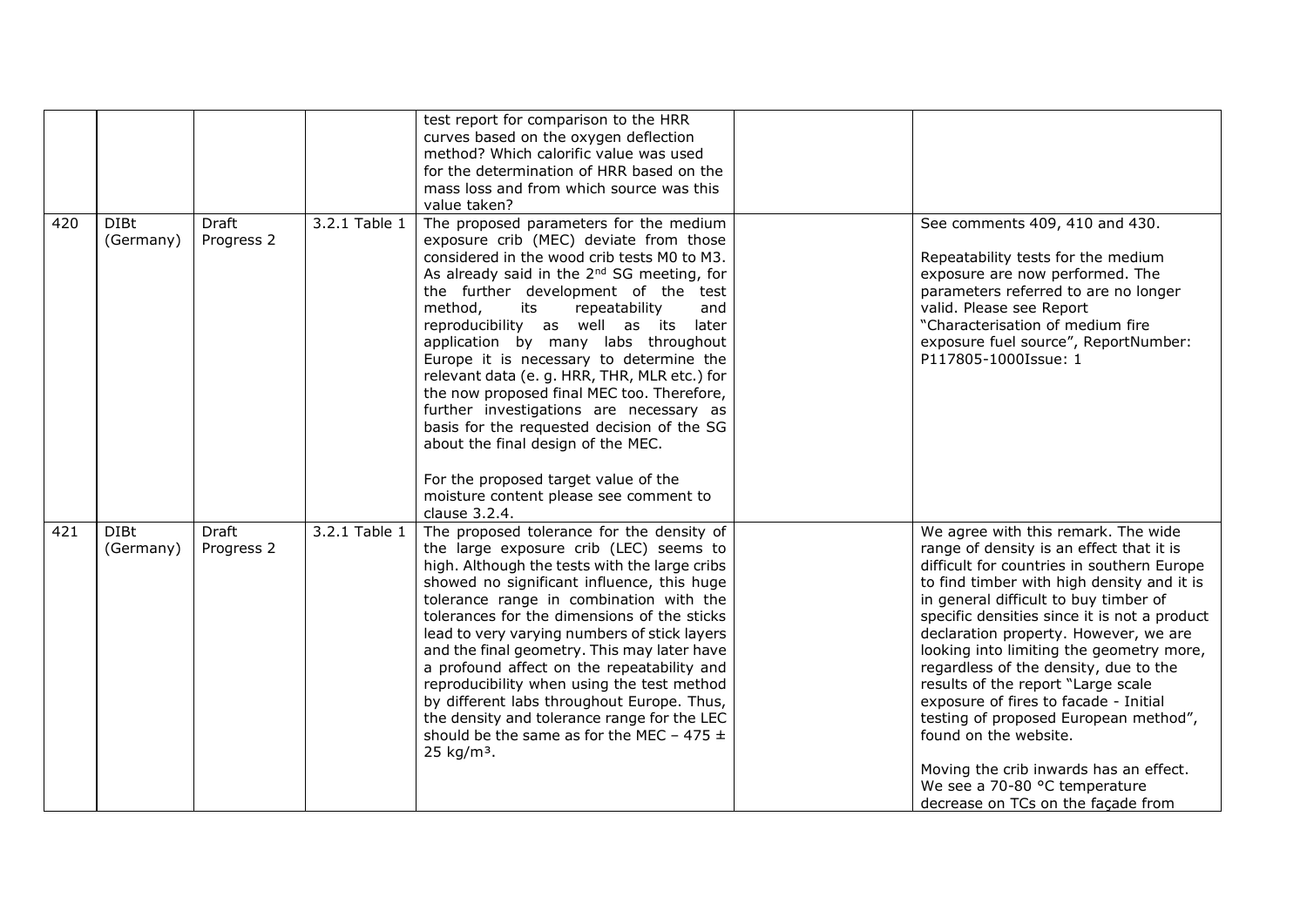|     |                          |                            |       | Furthermore, the depth of the chamber for<br>the LEC is now proposed with 1300 mm,<br>but the wood crib tests were performed<br>with a 1000 mm deep chamber. The<br>position of the LEC in this modified<br>chamber is not clear, because it isn't<br>described in table 1. If $-$ as in the wood crib<br>tests - the crib shall be positioned with a<br>distance of 100 mm to the back wall of the<br>chamber, its frond edge is positioned 100<br>mm behind the surface of the test rig. This<br>modification will probably have a significant<br>affect e. g. on the exposure on the façade<br>above the chamber. That's why further<br>tests are needed to assess the influence of<br>this modification in comparison to the<br>already performed large exposure crib tests<br>before the cornerstones for the LEC and its<br>chamber will be confirmed by the SG and<br>the next phase of investigations can start.<br>For the proposed target value of the<br>moisture content please see comment to<br>clause 3.2.4. | using a deeper combustion chamber. To<br>move the crib into the combustion<br>chamber takes away the problem of<br>having falling debris on the crib that<br>could result in crib instability. We<br>therefore feel that this could be the best<br>way of keeping reproducibility for the<br>method.<br>Remember that we are developing a new<br>method which will differ from the<br>BS8414 test and we can adjust<br>assessment criteria to find a compromise<br>all member states. |
|-----|--------------------------|----------------------------|-------|-----------------------------------------------------------------------------------------------------------------------------------------------------------------------------------------------------------------------------------------------------------------------------------------------------------------------------------------------------------------------------------------------------------------------------------------------------------------------------------------------------------------------------------------------------------------------------------------------------------------------------------------------------------------------------------------------------------------------------------------------------------------------------------------------------------------------------------------------------------------------------------------------------------------------------------------------------------------------------------------------------------------------------|---------------------------------------------------------------------------------------------------------------------------------------------------------------------------------------------------------------------------------------------------------------------------------------------------------------------------------------------------------------------------------------------------------------------------------------------------------------------------------------|
| 422 | <b>DIBt</b><br>(Germany) | <b>Draft</b><br>Progress 2 | 3.2.4 | From German test experiences (and<br>confirmed by timber experts), a<br>conditioning of the timber in a climate of<br>23 °C and 50% RH leads mostly to<br>moisture content of about $9 \pm 1$ %. The<br>measured average moisture content of the<br>crib L5 confirms this experience. Thus, the<br>proposed target value for the moisture<br>content of the spruce wood for the cribs<br>should be changed accordingly in clause<br>3.2.4 as well as in table 1.                                                                                                                                                                                                                                                                                                                                                                                                                                                                                                                                                            | We agree that this is the case however<br>this requirement results in extensive<br>conditioning of timber and severely limit<br>flexibility in testing thus we think at this<br>point that having a higher tolerance is<br>beneficial, if possible. Note that 9 is<br>included in the limit $11+/-2$ which is the<br>proposed range. If it is evident that from<br>the repeatability or round robin tests<br>that this too wide range then this will be<br>changed.                   |
| 423 | <b>DIBt</b><br>(Germany) | <b>Draft</b><br>Progress 2 | 3.2.8 | As stated in the test reports, collapsing of<br>the medium exposure cribs occurs about<br>20 minutes ( $\pm$ some minutes) after<br>ignition and collapsing of the large<br>exposure cribs occurs about 25 minutes<br>$(\pm$ some minutes) after ignition.                                                                                                                                                                                                                                                                                                                                                                                                                                                                                                                                                                                                                                                                                                                                                                  | The crib stability is very important, the<br>main benefit of having two layer nailed is<br>that it is easier to build the crib. We will<br>take this into consideration.                                                                                                                                                                                                                                                                                                              |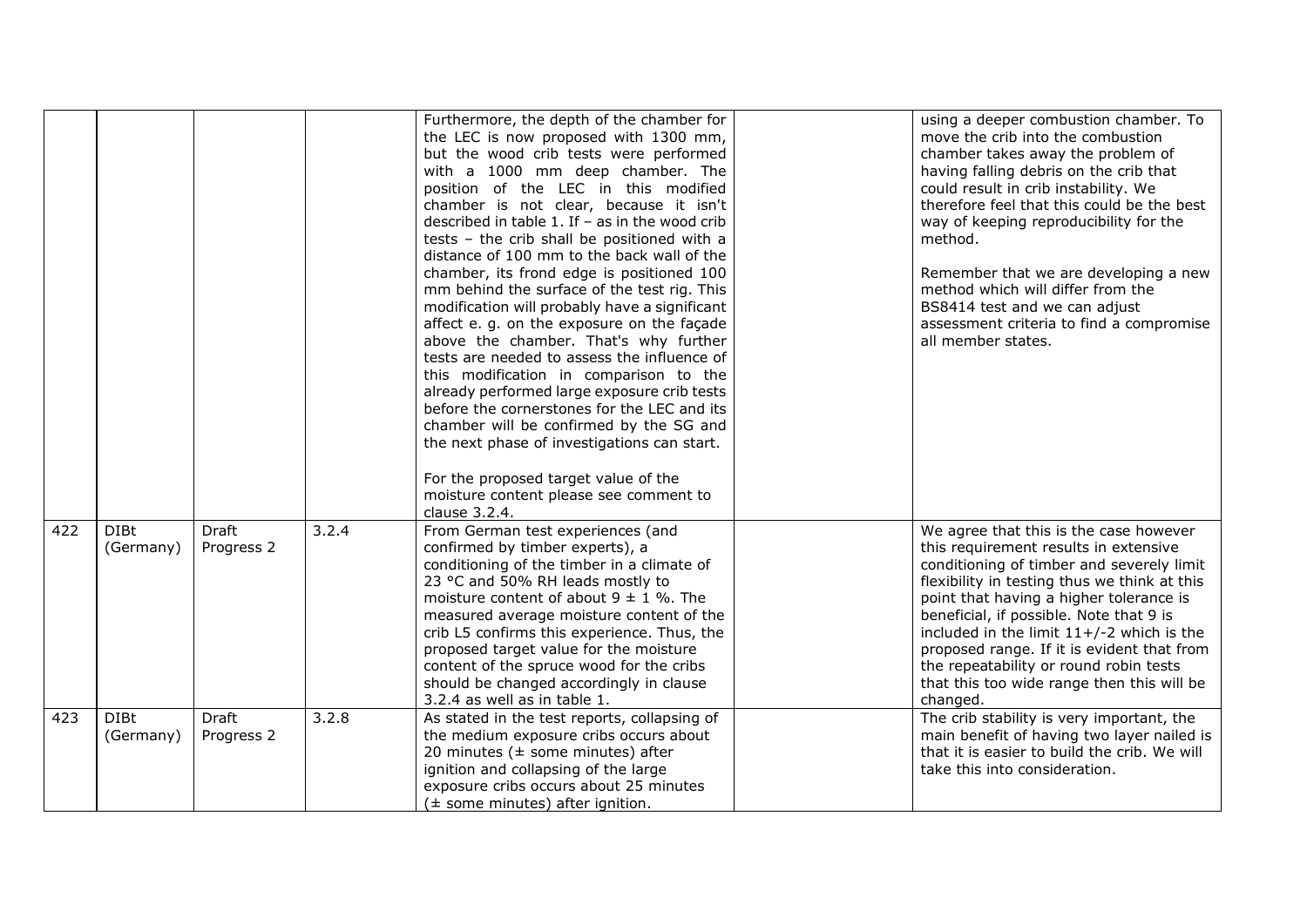|     |                          |                            |        | Considering the intended exposure times<br>for the test method (cf. draft assessment<br>method), collapsing of the cribs before the<br>end of the exposure time seem to be<br>critical with regard to the desired flame<br>exposure of the test assembly for the<br>whole exposure time. Experiences<br>collected with the 200-kg-crib of the<br>German base fire test method for facades<br>show that nailing of each layer to the next<br>one below prolongs the stability of the crib<br>significantly. Thus, it is highly<br>recommended to modify the proposal for<br>joining the sticks accordingly instead only<br>to nail two adjacent layers to each other<br>and then to stack the bi-layered elements<br>without further nailing. Each second<br>crossing point of two sticks should be fixed<br>by nails in such way that the nailing points<br>of two neighboring layers are staggered in<br>reverse order. |                                                                                                                                                                                                                                                                                                                                                                                                               |
|-----|--------------------------|----------------------------|--------|--------------------------------------------------------------------------------------------------------------------------------------------------------------------------------------------------------------------------------------------------------------------------------------------------------------------------------------------------------------------------------------------------------------------------------------------------------------------------------------------------------------------------------------------------------------------------------------------------------------------------------------------------------------------------------------------------------------------------------------------------------------------------------------------------------------------------------------------------------------------------------------------------------------------------|---------------------------------------------------------------------------------------------------------------------------------------------------------------------------------------------------------------------------------------------------------------------------------------------------------------------------------------------------------------------------------------------------------------|
| 424 | <b>DIBt</b><br>(Germany) | Draft<br>Progress 2        | 3.2.9  | No deviation from the cross section<br>investigated in the wood crib tests is<br>proposed in this clause for the medium<br>exposure crib. But it stands in<br>contradiction to what is proposed in table<br>1. This should by explained and reasoned<br>in the final progress report. Furthermore,<br>see comment to table 1.                                                                                                                                                                                                                                                                                                                                                                                                                                                                                                                                                                                            | The progress report will be updated. We<br>are sorry that this may have caused<br>some confusion. The tests aimed at<br>harmonization of the wood sticks used in<br>both methods however the most<br>repeatable result seemed to go back to<br>the sticks used in the DIN method. The<br>proposal is now to use the same<br>specification on the wood crib as in the<br>DIN standard for the medium exposure. |
| 425 | <b>DIBt</b><br>(Germany) | <b>Draft</b><br>Progress 2 | 3.2.10 | It seems that the numeric simulations<br>don't consider the now proposed greater<br>depth of the combustion chamber (a<br>measure is missing for the depth of the<br>chamber in the drawing) and the probably<br>changed position of the large exposure<br>crib. Therefore, the simulations cannot be<br>seen as sufficient substantiation for the<br>modification of the chamber as proposed<br>in table 1 and the changed crib position.                                                                                                                                                                                                                                                                                                                                                                                                                                                                               | The effect of an increased volume of the<br>combustion chamber will be investigated<br>during the next testing phase. The<br>numerical work was to give some<br>indication of the result.                                                                                                                                                                                                                     |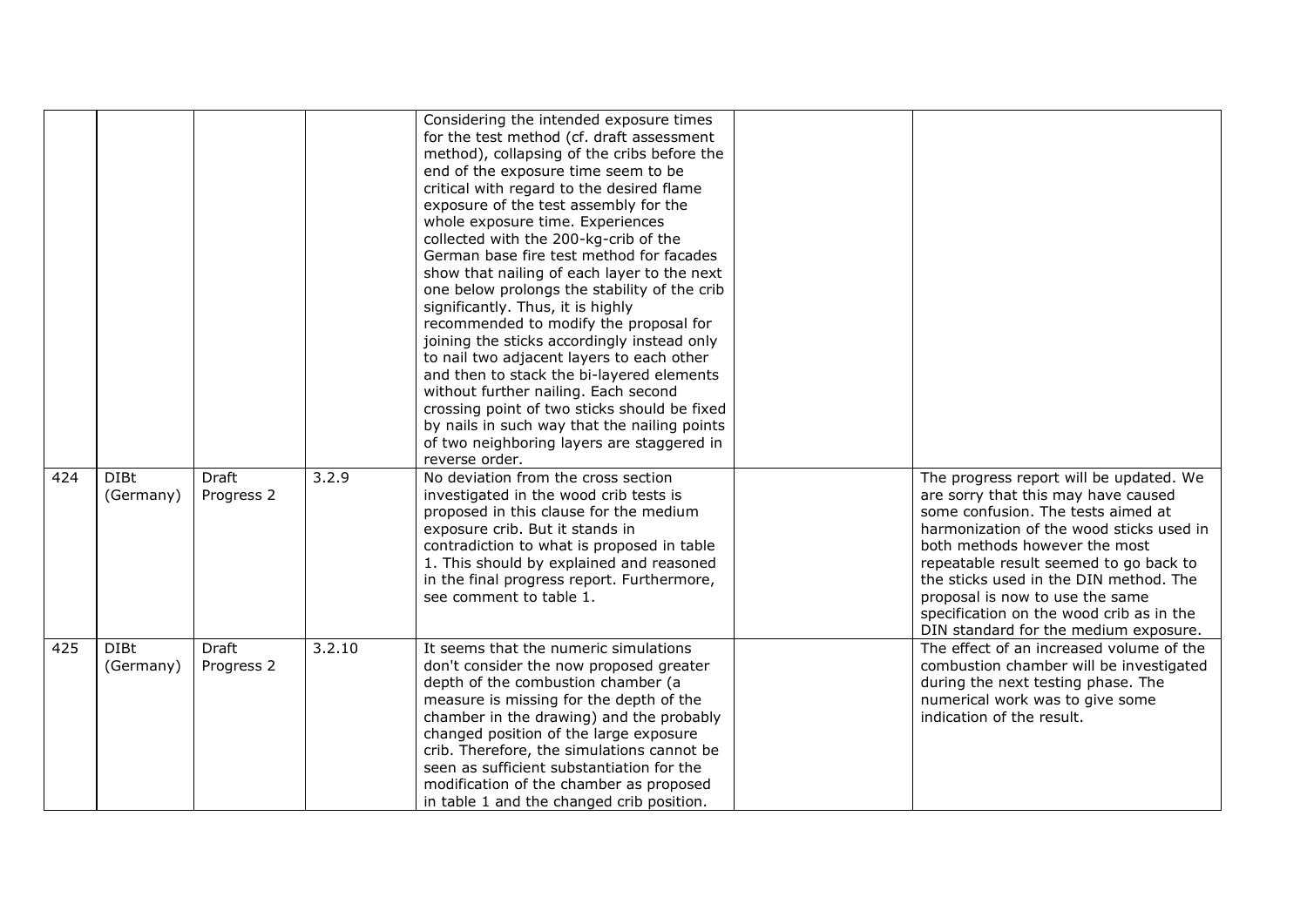|     |                          |                     |        | Further tests are necessary with the large                                                                                                                                                                                                                                                                                                                                                                                                                                                                                                                                                                                                                                            |                                                                                                                                                                                                                                                                                                                                                                                                                                                                                                                                                                                                                                                                                                                                                                                                                                                                                                                                                                                                                                                                                                                                                                                                                                                                                                                                                                                                                                               |
|-----|--------------------------|---------------------|--------|---------------------------------------------------------------------------------------------------------------------------------------------------------------------------------------------------------------------------------------------------------------------------------------------------------------------------------------------------------------------------------------------------------------------------------------------------------------------------------------------------------------------------------------------------------------------------------------------------------------------------------------------------------------------------------------|-----------------------------------------------------------------------------------------------------------------------------------------------------------------------------------------------------------------------------------------------------------------------------------------------------------------------------------------------------------------------------------------------------------------------------------------------------------------------------------------------------------------------------------------------------------------------------------------------------------------------------------------------------------------------------------------------------------------------------------------------------------------------------------------------------------------------------------------------------------------------------------------------------------------------------------------------------------------------------------------------------------------------------------------------------------------------------------------------------------------------------------------------------------------------------------------------------------------------------------------------------------------------------------------------------------------------------------------------------------------------------------------------------------------------------------------------|
|     |                          |                     |        | exposure crib (cf. comment to table 1).                                                                                                                                                                                                                                                                                                                                                                                                                                                                                                                                                                                                                                               |                                                                                                                                                                                                                                                                                                                                                                                                                                                                                                                                                                                                                                                                                                                                                                                                                                                                                                                                                                                                                                                                                                                                                                                                                                                                                                                                                                                                                                               |
| 426 | <b>DIBt</b><br>(Germany) | Draft<br>Progress 2 | 3.2.11 | As already said on the 2 <sup>nd</sup> SG meeting,<br>comparison of the wood crib test results<br>with more real compartment fire test<br>results are needed (e. g. report BI5-8001<br>96-18 from Kotthoff, MFPA Leipzig).<br>Furthermore, table 4 should provide<br>information on the complete fire load<br>density of compartment tests covering both<br>movable fire load and static fire load of the<br>exposed solid timber surfaces.<br>All this information would be helpful to<br>reach a better overview to which real fire<br>scenarios and with which fire load<br>densities the large crib exposure is<br>comparable / representative (see also EN<br>1991-1-2 Annex E). | Schulz et al Fire Technology, 57, 261-<br>290, 2021, note that the fire load in the<br>BS test is comparable to room fire load<br>but at the same time it is expected that<br>many room fires may be more severe.<br>This is in line with the set-up and choice<br>of fire load in the Report "Exposure from<br>mass timber compartment fires to<br>facades" Brandforsk 2021:3 by Sjöström<br>et al. The fire load is designed to be<br>severe but still realistic.<br>The fire load of the live fuel in the tests<br>is 502 MJ/m2. Then, naturally,<br>combustion from exposed timber<br>surfaces add to this. During the flashover<br>phase (which is the only phase which<br>matters for façade exposure) the<br>contribution from the structural timber is<br>roughly 60 MW per m2 floor area for test<br>1 and 340 MJ/m2 for Test 5. However,<br>the fuel load is in itself uninteresting<br>since the exposure to the façade<br>depends on how much of the heat that is<br>released outside the compartment as<br>opposed to inside. That is, in turn<br>determined by both the area and the<br>opening factor. Then, the exposure with<br>respect to height above the opening will<br>be dependent on the slenderness of the<br>opening. As stated above, the<br>compartment tests were designed<br>according to a survey aimed at designing<br>a severe but still realistic case of an<br>exposure from a mass timber<br>compartment. |
|     |                          |                     |        |                                                                                                                                                                                                                                                                                                                                                                                                                                                                                                                                                                                                                                                                                       |                                                                                                                                                                                                                                                                                                                                                                                                                                                                                                                                                                                                                                                                                                                                                                                                                                                                                                                                                                                                                                                                                                                                                                                                                                                                                                                                                                                                                                               |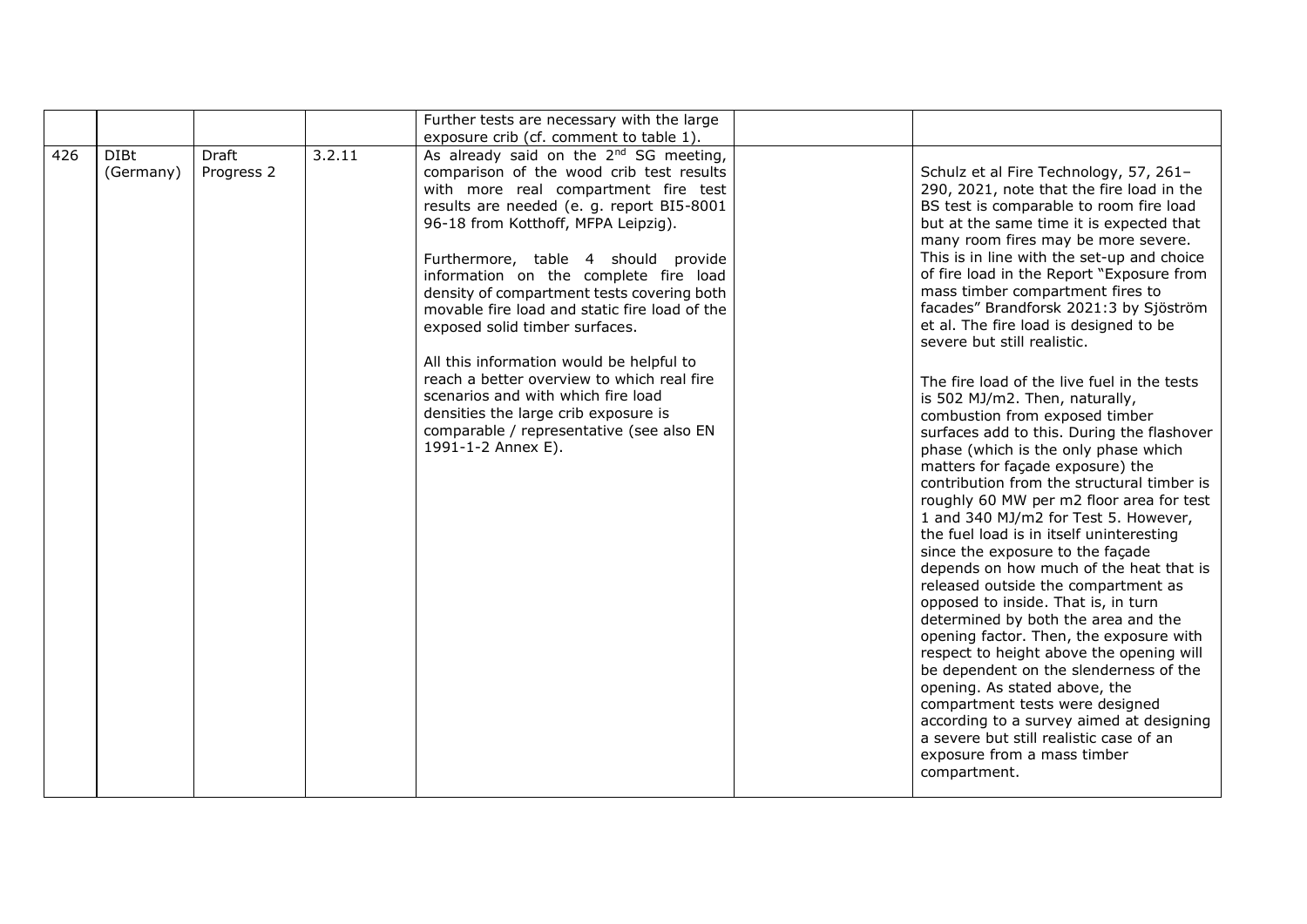|     |                          |                            |     |                                                                                                                                                                                                                                                                                                                                                                                                                                                                                                                                                                                                                                                                                                                                                                                                                                                                                                                                                                                                                                                                                                                                                                                                                                                                                        | Furthermore, note that it is the<br>combustion outside of the compartment<br>that is important, the estimated HRR in<br>the Dalmarnock tests are 3-6MW at<br>maximum intensity however there is no<br>indication on how much is actually<br>impinging the façade which makes a<br>direct comparison difficult however it is<br>of the same order.                                                                             |
|-----|--------------------------|----------------------------|-----|----------------------------------------------------------------------------------------------------------------------------------------------------------------------------------------------------------------------------------------------------------------------------------------------------------------------------------------------------------------------------------------------------------------------------------------------------------------------------------------------------------------------------------------------------------------------------------------------------------------------------------------------------------------------------------------------------------------------------------------------------------------------------------------------------------------------------------------------------------------------------------------------------------------------------------------------------------------------------------------------------------------------------------------------------------------------------------------------------------------------------------------------------------------------------------------------------------------------------------------------------------------------------------------|-------------------------------------------------------------------------------------------------------------------------------------------------------------------------------------------------------------------------------------------------------------------------------------------------------------------------------------------------------------------------------------------------------------------------------|
| 427 | <b>DIBt</b><br>(Germany) | <b>Draft</b><br>Progress 2 | 3.3 | The following points are identified for<br>discussion / clarification and modification,<br>where necessary, for the next phase:<br>Before starting the next stage with<br>the average inert façade tests and the<br>parametric some further wood crib tests<br>are necessary (cf. comments to table 1<br>and various sub-clause 3.2.x).<br>Investigation of a further uplift of<br>the combustion chamber for the medium<br>exposure crib is redundant. Experiences<br>with the current test method according to<br>DIN 4102-20, where the chamber is<br>placed directly above the bottom of the<br>test rig, show that radiation from the fire<br>source is not high enough to ignite falling<br>parts / debris on the ground. The top edge<br>of the mostly used gas burner of the test<br>standard is about 650 mm above the<br>ground. That's nearly the same height as<br>for the bottom edge of the proposed wood<br>crib placed on a 200 mm high metal<br>grating platform in a 0.5 m uplifted<br>combustion chamber. Therefore, the uplift<br>tests with the medium exposure crib<br>should be cancelled.<br>The sense and need of the<br>foreseen tests with different air supply of<br>the medium exposure crib is not clear. On<br>one side the consortium argues regarding | We agree that the uplift tests could be<br>removed.<br>However, for the large fire exposure this<br>has to be investigated further. In<br>comparison the fire is much more<br>intense with a higher HRR and thus the<br>radiance to the floor is increased. Tests<br>has been done previously showing that<br>there is indeed risk of ignition of some<br>elements. This must be investigated<br>further.<br>See comment 430. |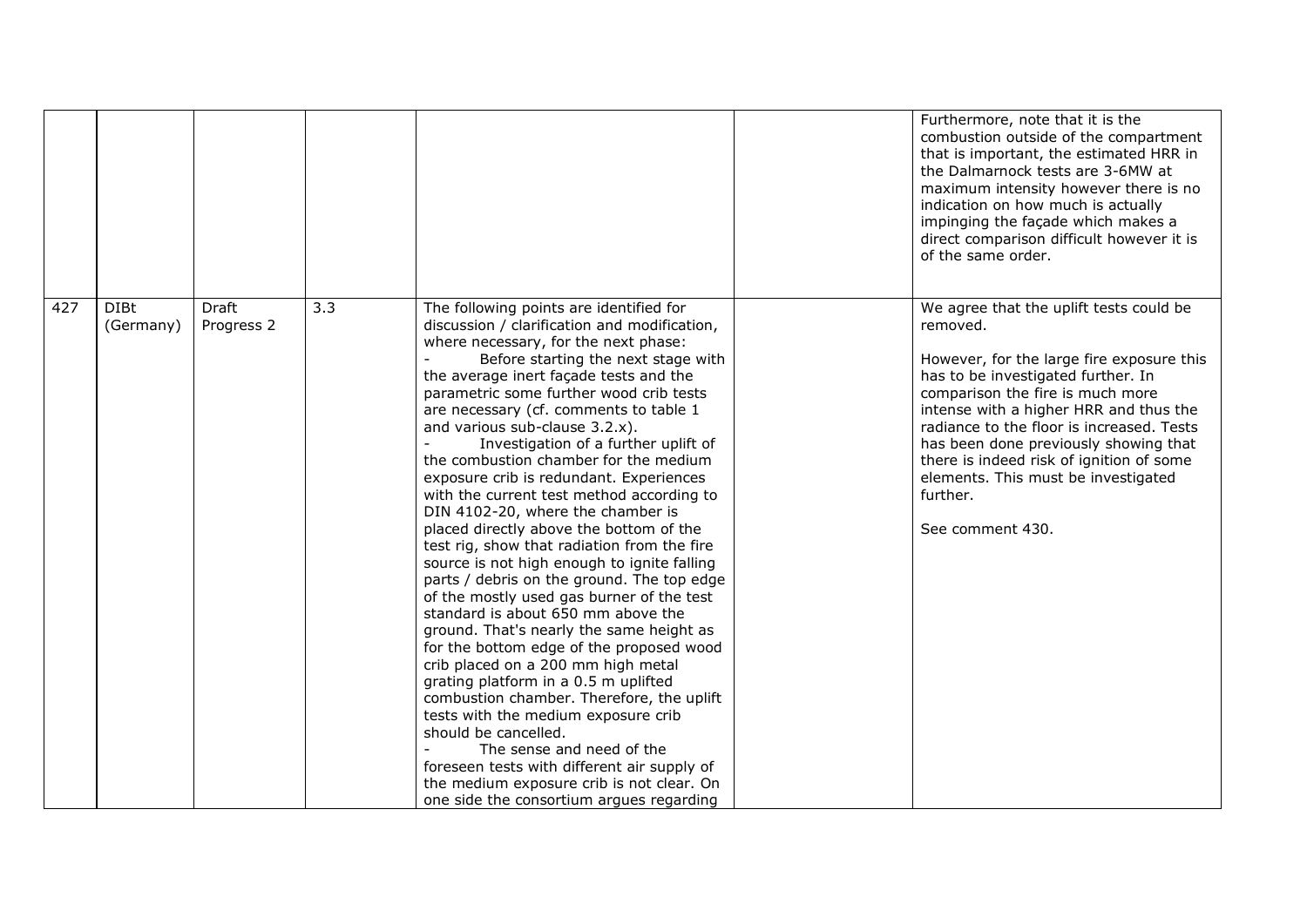|     |                          |                                                                                                                                                                    |                             | the parameters of the wood crib that it is<br>a return to the parameters of DIN 4102-<br>20 and therefore, no wood crib tests are<br>needed for this crib configuration. But on<br>the other side it wants to investigate<br>variations of another parameter set out in<br>DIN 4102-20. So far known, the influence<br>of various air supply to the medium<br>exposure crib was investigated by MFPA<br>Leipzig in the 1990 or the early 2000<br>years. It's recommended that the<br>consortium asks MFPA Leipzig which data<br>are still available for evaluation. However,<br>the need of this investigation should be<br>discussed in the SG again before<br>commencing the scheduled tests.                         |                       |                                                                                              |
|-----|--------------------------|--------------------------------------------------------------------------------------------------------------------------------------------------------------------|-----------------------------|-------------------------------------------------------------------------------------------------------------------------------------------------------------------------------------------------------------------------------------------------------------------------------------------------------------------------------------------------------------------------------------------------------------------------------------------------------------------------------------------------------------------------------------------------------------------------------------------------------------------------------------------------------------------------------------------------------------------------|-----------------------|----------------------------------------------------------------------------------------------|
| 428 | <b>DIBt</b><br>(Germany) | Presentation<br>to the 2 <sup>nd</sup> SG<br>meeting<br>about results<br><sub>of</sub><br>investigation<br>s regarding<br>the<br>assessment<br>of falling<br>parts |                             | As already discussed during the 2nd<br>Steering Group meeting on 20 <sup>th</sup> April 2021,<br>detailed questionnaire should be<br>a<br>prepared and distributed to SG members.<br>This should help to clarify e. g. the following<br>issues:<br>Safety objectives of the national<br>regulations (separately for non-<br>burning falling parts / mechanical<br>collapse as well es for burning /<br>flaming parts / droplets<br>Criteria for the assessment of non-<br>burning falling parts (weight, size of<br>parts, dimension of damaged area on<br>the test wall etc.)<br>Duration of falling of flaming parts /<br>droplets<br>Size and duration of a secondary fire on<br>the ground in front of the test rig |                       | A questionnaire has been created and<br>sent out. The results are analysed at the<br>moment. |
| 429 | <b>DIBt</b>              | Draft 2 of the                                                                                                                                                     | Performance                 | An obvious error has been identified in                                                                                                                                                                                                                                                                                                                                                                                                                                                                                                                                                                                                                                                                                 | Update                | Thank you for this comment the wording                                                       |
|     | (Germany)                | assessment<br>method                                                                                                                                               | criteria for<br>smouldering | this clause:                                                                                                                                                                                                                                                                                                                                                                                                                                                                                                                                                                                                                                                                                                            | assessment<br>method. | has been reviewed and updated<br>accordingly. Although, no new version                       |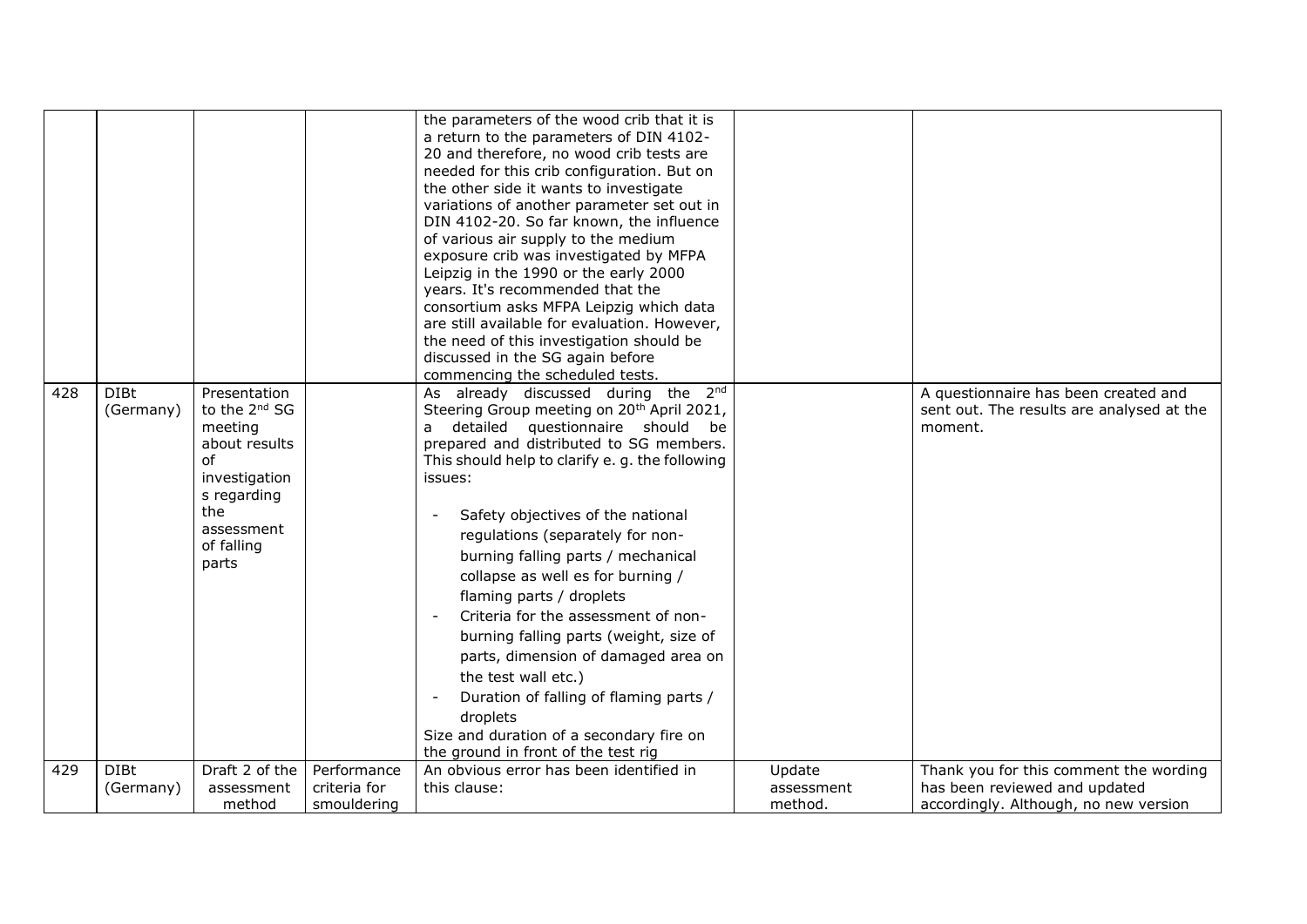|     |                          |                           | The current wording means that the test<br>has to be considered as failed, if any of<br>the thermocouples measures a<br>temperature higher than 50 °C within the<br>6 hours period after beginning of the test.<br>This criterion is hardly to fulfill. Even in a<br>mineral wool insulation layer, higher<br>temperatures may occur if exposed by<br>flames of a large-scale façade test method<br>directly or indirectly through a thin render<br>layer. However, objective of assessment<br>of this characteristic is to determine that<br>smouldering processes (if occurs) are self-<br>extinguishing within a certain time period<br>and its total spread is limited. The failure<br>of the test occurs, if<br>the damage of the test assembly<br>by spread of smouldering<br>processes exceeds the assessment<br>level (height above the lintel of<br>the combustion chamber; still to<br>be defined) or reach the lateral<br>edges of the test assembly - both<br>has to be assessed after<br>termination of the test $-$ or<br>a temperature of higher than 50°C<br>is measured at any of the<br>thermocouples at the end of the 6<br>hours period after beginning of the<br>test. | has been publish as of now but will be<br>issued before the round robin tests.                                                                                                                                  |
|-----|--------------------------|---------------------------|---------------------------------------------------------------------------------------------------------------------------------------------------------------------------------------------------------------------------------------------------------------------------------------------------------------------------------------------------------------------------------------------------------------------------------------------------------------------------------------------------------------------------------------------------------------------------------------------------------------------------------------------------------------------------------------------------------------------------------------------------------------------------------------------------------------------------------------------------------------------------------------------------------------------------------------------------------------------------------------------------------------------------------------------------------------------------------------------------------------------------------------------------------------------------------------------|-----------------------------------------------------------------------------------------------------------------------------------------------------------------------------------------------------------------|
| 430 | <b>DIBt</b><br>(Germany) | Summary of<br>conclusions | Considering all the comments before given<br>to the wood crib test reports as well as to<br>the draft progress report the following<br>steps are seen as mandatory from the<br>German point view:                                                                                                                                                                                                                                                                                                                                                                                                                                                                                                                                                                                                                                                                                                                                                                                                                                                                                                                                                                                           | The uplift tests were removed from the<br>test series.<br>We have asked for test reports or<br>calibration reports in order to be able to<br>calibrate or assessment method however<br>we haven't received any. |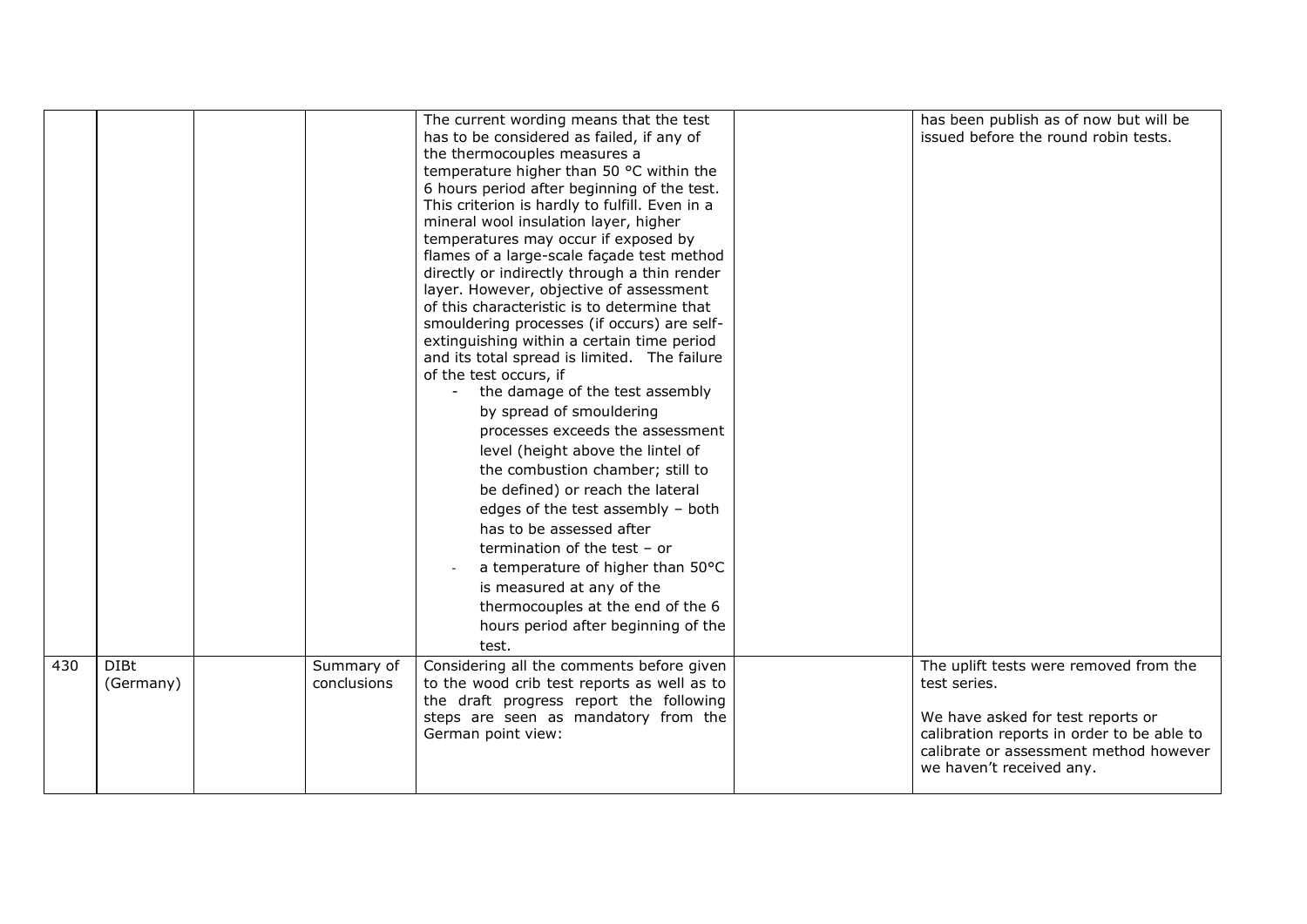| 431 | <b>EUMEPS</b> | <b>Draft</b>           | a)<br>next phase. | The scheduled uplift tests with the<br>medium exposure crib in the next<br>project phase should be cancelled.<br>b) The scheduled test to investigate<br>various air flow to the medium<br>exposure crib might also be<br>cancelled, at least if MFPA Leipzig<br>is able to provide data from<br>respective investigations for the<br>DIN 4102-20 test method in the<br>past many years ago.<br>c) The obtained test and time<br>capacities caused by the<br>cancellations proposed under "a)"<br>and "b)" should be used for<br>further wood crib tests as<br>proposed below the comment<br>table separately to verify the<br>proposed crib configurations in<br>table 1 of the Draft Progress<br>Report 2 ( also with some<br>proposed slight modifications) in<br>comparison to the data obtained in<br>the already performed wood crib<br>tests and presented in the test<br>reports EFR-20-002989 and EFR-<br>20-000358.<br>Just after presentation and discussion of<br>the results of these required tests, the SG<br>should decide which wood crib parameters<br>shall be used for the further tests and<br>which tests shall actually performed in the<br>As conclusion of the wood crib tests, | The idea is not to compare the<br>"alternative method" element-by-<br>element to BS method and/or DIN<br>method. This approach would exactly<br>convert the "alternative method" into<br>"proposed method". The idea is to<br>develop a methodology that will give<br>more or less comparable results at the<br>level of the "whole method" (i.e. higher<br>level calibration, including test method<br>and related classification). This means<br>that the "alternative method" and its<br>elements must be controlled in such a<br>way that the tests are repeatable and<br>that they produce results that will be<br>comparable between different<br>laboratories. This is what we are aiming<br>at, and it is why, before the SG meeting,<br>we called for comments backed up by<br>data, i.e. providing evidence that would<br>"alter/challenge" the conclusions of the<br>project consortium.<br>See also comment 409 and 410. For<br>further information, see "Large scale<br>exposure of fires to facade - Initial<br>testing of proposed European method",<br>The uplift tests were deleted in order to |
|-----|---------------|------------------------|-------------------|----------------------------------------------------------------------------------------------------------------------------------------------------------------------------------------------------------------------------------------------------------------------------------------------------------------------------------------------------------------------------------------------------------------------------------------------------------------------------------------------------------------------------------------------------------------------------------------------------------------------------------------------------------------------------------------------------------------------------------------------------------------------------------------------------------------------------------------------------------------------------------------------------------------------------------------------------------------------------------------------------------------------------------------------------------------------------------------------------------------------------------------------------------------------------------------------------------|------------------------------------------------------------------------------------------------------------------------------------------------------------------------------------------------------------------------------------------------------------------------------------------------------------------------------------------------------------------------------------------------------------------------------------------------------------------------------------------------------------------------------------------------------------------------------------------------------------------------------------------------------------------------------------------------------------------------------------------------------------------------------------------------------------------------------------------------------------------------------------------------------------------------------------------------------------------------------------------------------------------------------------------------------------------------------------------------------------------|
|     |               | progress<br>report 2 / |                   | several conclusions were proposed. It is                                                                                                                                                                                                                                                                                                                                                                                                                                                                                                                                                                                                                                                                                                                                                                                                                                                                                                                                                                                                                                                                                                                                                                 | give space for further tests on cribs. See<br>e.g. "Large scale exposure of fires to                                                                                                                                                                                                                                                                                                                                                                                                                                                                                                                                                                                                                                                                                                                                                                                                                                                                                                                                                                                                                             |
|     |               |                        |                   |                                                                                                                                                                                                                                                                                                                                                                                                                                                                                                                                                                                                                                                                                                                                                                                                                                                                                                                                                                                                                                                                                                                                                                                                          |                                                                                                                                                                                                                                                                                                                                                                                                                                                                                                                                                                                                                                                                                                                                                                                                                                                                                                                                                                                                                                                                                                                  |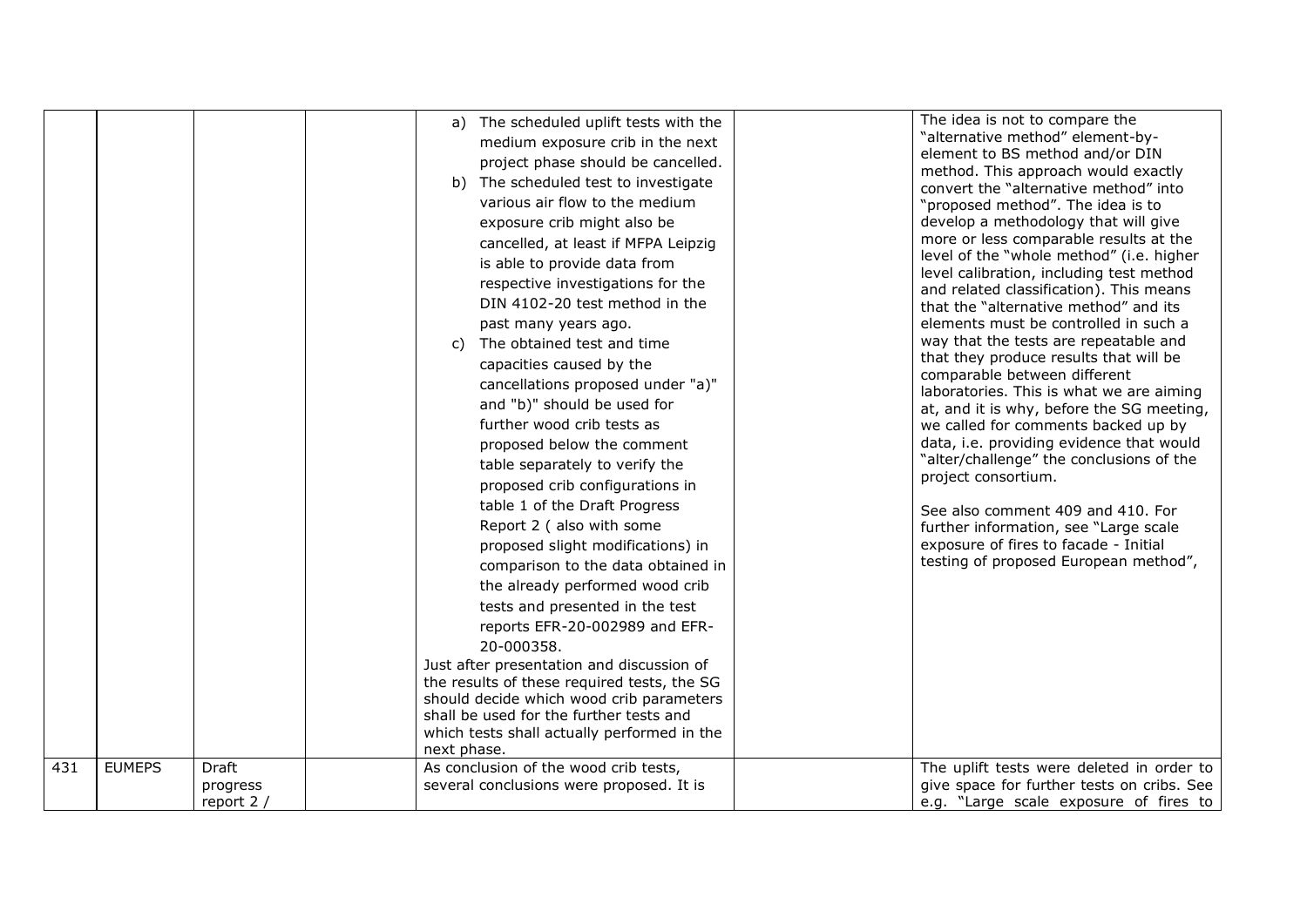|     |               | steering<br>group<br>meeting 20<br>Apr                                           |        | well known that various factors interact in<br>a way that is not well predictable.<br>Confirmation of the effects of the individual<br>and of the combined modification proposals<br>is necessary by a limited number of tests.<br>If it is difficult to fit that in the budgetary<br>constraints, it could be solved by not<br>performing some of the planned tests<br>included in the contract, eg the outdoor<br>tests or the testing of the variation in uplift<br>of the chamber.                                                                                                 | facade - Initial testing of proposed<br>European method".                                                                                                                                                                                                                                                                                                                                                                                                                                                                                                                          |
|-----|---------------|----------------------------------------------------------------------------------|--------|----------------------------------------------------------------------------------------------------------------------------------------------------------------------------------------------------------------------------------------------------------------------------------------------------------------------------------------------------------------------------------------------------------------------------------------------------------------------------------------------------------------------------------------------------------------------------------------|------------------------------------------------------------------------------------------------------------------------------------------------------------------------------------------------------------------------------------------------------------------------------------------------------------------------------------------------------------------------------------------------------------------------------------------------------------------------------------------------------------------------------------------------------------------------------------|
| 432 | <b>EUMEPS</b> | <b>Draft</b><br>progress<br>report 2 /<br>steering<br>group<br>meeting 20<br>Apr |        | The density tolerances of the wood for the<br>high fire load is a range from 400- 600<br>kg/m3. This is a far too wide tolerance,<br>leading to significant variation of the<br>exposure.<br>The tolerance for the high and the medium<br>fire load should be the same. If the effort<br>would be too big to achieve and get<br>confirmed such narrow tolerance, an<br>alternative method must be described too<br>confirm such narrow tolerance. For<br>example the density not to be measured<br>and confirmed on a stick by stick basis, but<br>a higher number of sticks together. | In the test series it is found that the<br>density mainly influences the initial<br>development of the fire withing this<br>range. The same result was found from<br>the tests on repeatability "Large scale<br>exposure of fires to facade - Initial<br>testing of proposed European method".<br>The tolerances have been discussed to<br>be more limited in the future, in<br>particular the higher end of the range.<br>We do not understand why the<br>tolerances for the medium and large<br>exposure tests must be the same since<br>they represent two different exposures. |
| 433 | <b>EUMEPS</b> | <b>Draft</b><br>progress<br>report 2 /<br>steering<br>group<br>meeting 20<br>Apr | 3.2.11 | Par. 3.2.11 does not contribute to the goal<br>of this stage of the project to align best as<br>possible with the exposure by the DIN and<br>the BS test. The tests cited in 3.2.11 are<br>not done with a typical room, because<br>there is an unusual high fire load from the<br>wooden elements in the room construction<br>which adds disproportionally to the fire<br>load inside the room. We consider it                                                                                                                                                                        | The comparison with results from the<br>Report "Exposure from mass timber<br>compartment fires to facades"<br>Brandforsk 2021:3 by Sjöström et al. is<br>interesting since the fire loads and<br>opening factors are chosen to be a<br>severe fire but at the same time the<br>alternative approach has the same target<br>HRR of $3 +/- 0.5$ MW as the BS method.                                                                                                                                                                                                                 |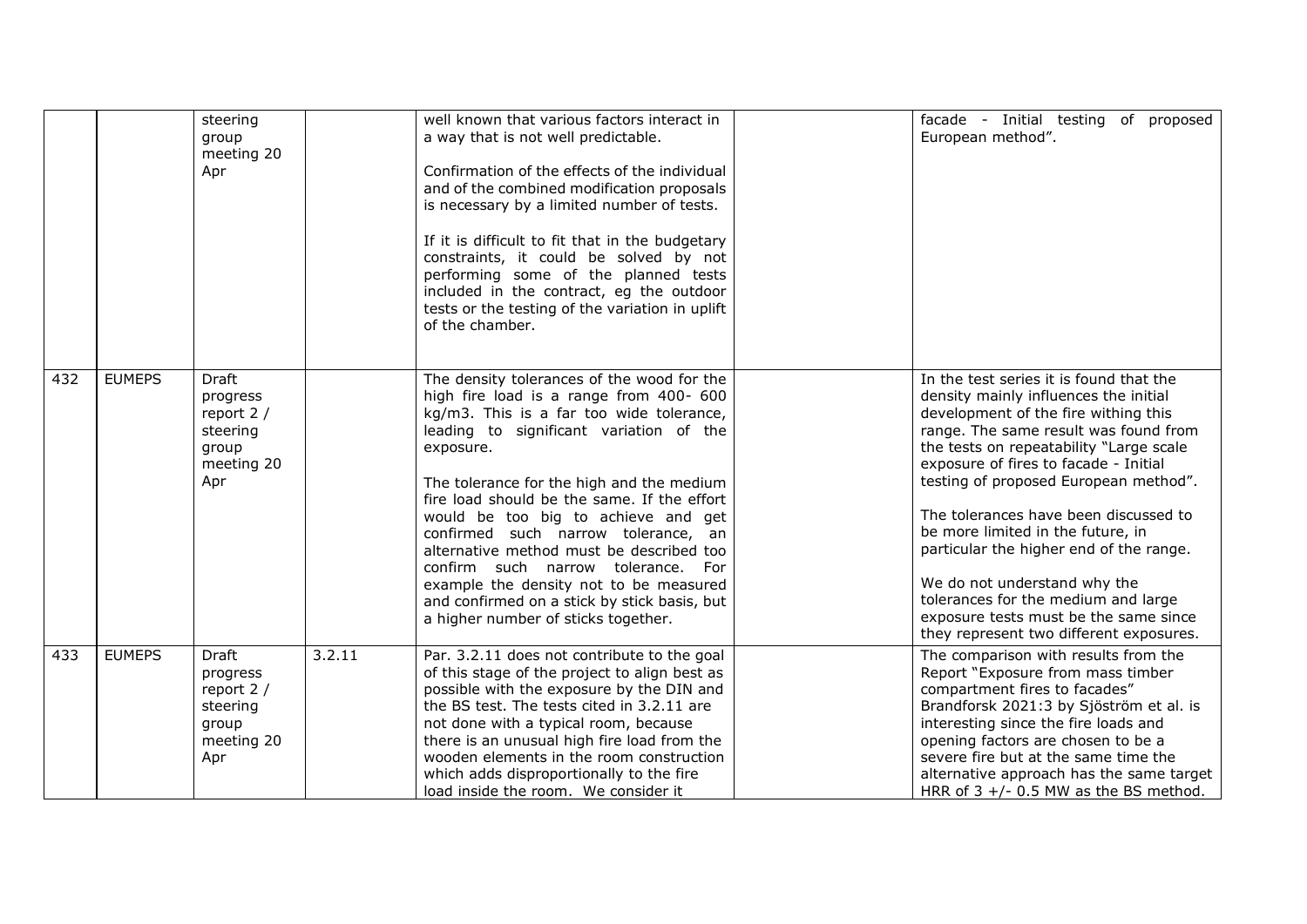|     |               |                                                                            | therefore not to be the best reference for<br>the purposes of this project. Alternative,<br>more appropriate references were<br>mentioned during the SG meeting.<br>We propose to delete par 3.2.11 as it does<br>not contribute to the goal of this stage of<br>the project.<br>If deemed necessary to have such<br>paragraph included, then other references,<br>like mentioned during the SG meeting<br>should be used instead.                                                                                                                                                                                                                                                                                                                                                                                                                                                                                                                                                                                             |  | Thus, it act as a "worst case" scenario,<br>which obviously is in line with the<br>exposure from the British test. We take<br>other tests into account even though<br>there are very few which could be<br>compared to the ones presented here.<br>However, it should be noted that passing<br>a test or not is not only due to the<br>exposure but also the assessment<br>criteria defined together with the<br>exposure.<br>See also 438.      |
|-----|---------------|----------------------------------------------------------------------------|--------------------------------------------------------------------------------------------------------------------------------------------------------------------------------------------------------------------------------------------------------------------------------------------------------------------------------------------------------------------------------------------------------------------------------------------------------------------------------------------------------------------------------------------------------------------------------------------------------------------------------------------------------------------------------------------------------------------------------------------------------------------------------------------------------------------------------------------------------------------------------------------------------------------------------------------------------------------------------------------------------------------------------|--|--------------------------------------------------------------------------------------------------------------------------------------------------------------------------------------------------------------------------------------------------------------------------------------------------------------------------------------------------------------------------------------------------------------------------------------------------|
| 434 | <b>EUMEPS</b> | Falling parts<br>presenatatio<br>n/ steering<br>group<br>meeting 20<br>Apr | We support the proposal to a survey on<br>the backgrounds and fire safety objectives<br>behind the fire safety requirements<br>(exact, clearly specified) of member states<br>that regulate on falling parts.<br>We were happy that in the steering group<br>of 20 <sup>th</sup> April it was confirmed that a<br>proposal on testing and classification for<br>falling needs to be part of the initial tests<br>and the round robin test. This avoids that<br>a method can be included without<br>evaluation by a properly organised round<br>robin.<br>Falling parts should be a façade<br>characteristic that can be determined by<br>performing a single a large scale façade<br>fire test in a meaningful (related to the<br>clarified fire safety objectives), reliable<br>and repeatable way (it cannot be a lottery<br>how a faced is classified by the test<br>method).<br>Note that the method and criteria need to<br>be clarified as part of the initial test. Only<br>then it is possible to include this element |  | Thank for the support.<br>The falling parts is as you say a<br>necessary feature since it is included in<br>some MSs regulations.<br>We also agree that it has to be as<br>repeatable as possible and as few<br>subjective assessments as possible.<br>We have started investigations on the<br>falling parts and it will be included in the<br>round robin however the measurements<br>and classification may change<br>throughout the project. |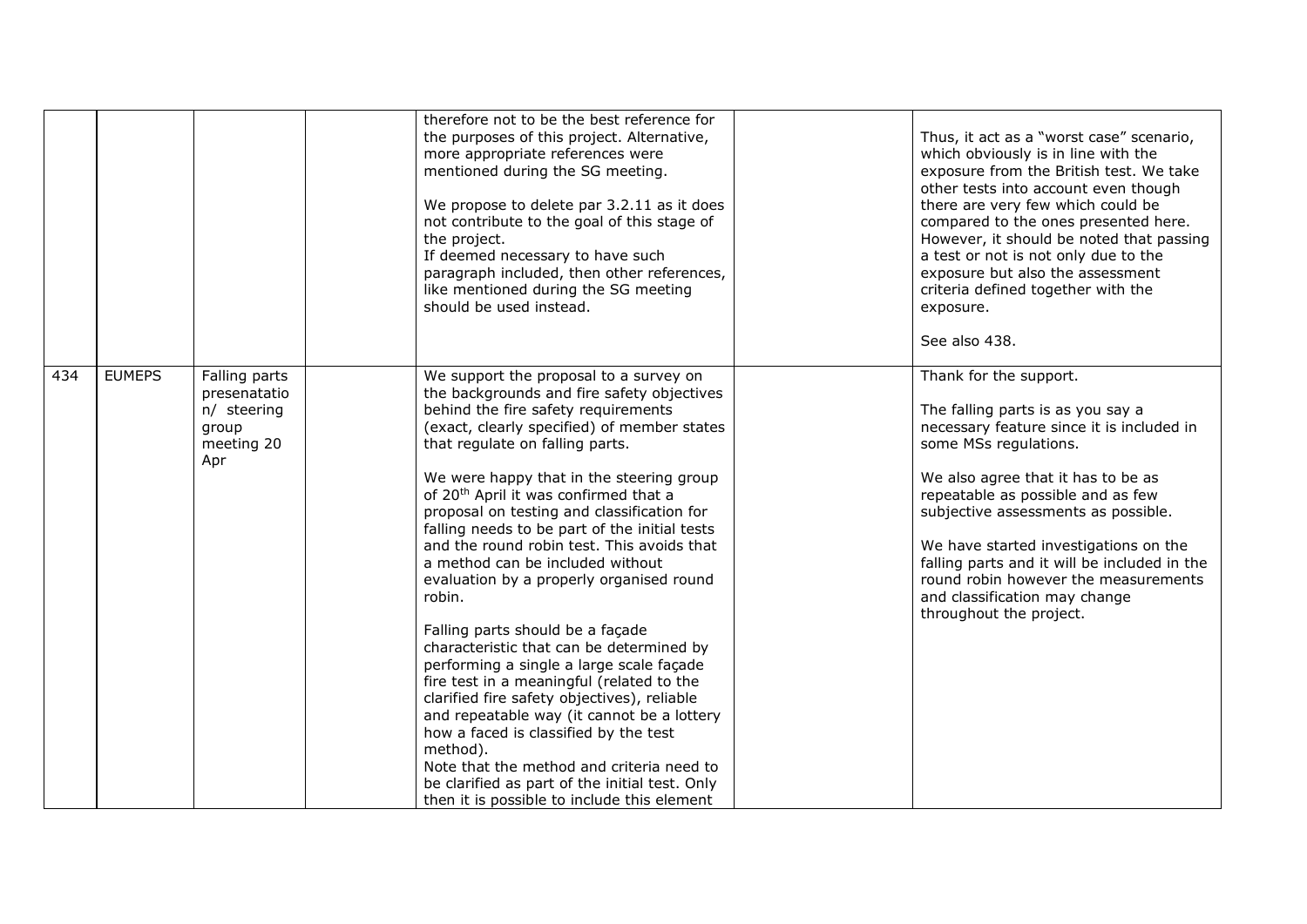|     |                                       |                                                                                        |       | of the test in the round robin test, which is<br>the basis for finalising the proposal for the<br>method regarding falling parts.                                                                                                                                                                                                                                                            |                                                                                                                                                                                                                                                                                                               |
|-----|---------------------------------------|----------------------------------------------------------------------------------------|-------|----------------------------------------------------------------------------------------------------------------------------------------------------------------------------------------------------------------------------------------------------------------------------------------------------------------------------------------------------------------------------------------------|---------------------------------------------------------------------------------------------------------------------------------------------------------------------------------------------------------------------------------------------------------------------------------------------------------------|
| 435 | Modern<br><b>Building</b><br>Alliance | <b>Draft</b><br>progress<br>report 2 / 2 <sup>nd</sup><br>steering<br>group<br>meeting | 3.2.1 | The large exposure test is designed to<br>produce comparable results to the existing<br>BS 8414 test. This can only be expected if<br>the exposure for the tested façade system<br>in the new method is equivalent to BS<br>8414. With the introduction of the spruce<br>crib instead of pine crib a first step in this<br>direction has been done.<br>Further changes have been proposed by | We note this opinion. There have been<br>several discussions on how and why to<br>change the combustion chamber leading<br>to the result as it is now. The exposure is<br>comparable, but not identical to the<br>BS8414 method. However, it does not<br>need to be equivalent since this is a new<br>method. |
|     |                                       |                                                                                        |       | the project team after the initial wood crib<br>tests.<br>Inner width of combustion                                                                                                                                                                                                                                                                                                          |                                                                                                                                                                                                                                                                                                               |
|     |                                       |                                                                                        |       | chamber<br>Depth of combustion chamber<br>Position of wood crib.                                                                                                                                                                                                                                                                                                                             |                                                                                                                                                                                                                                                                                                               |
|     |                                       |                                                                                        |       | In our opinion the changed wood crib<br>position and the subsequent change of the<br>depth of the combustion chamber may not<br>be needed, because the crib will not be<br>protruding if the finally tested façade<br>system has been applied, due to the<br>currently needed insulation thicknesses.                                                                                        |                                                                                                                                                                                                                                                                                                               |
|     |                                       |                                                                                        |       | The change of the width of the inner<br>combustion chamber may have practical<br>advantages for the laboratories but it could<br>also be done with the original design, as<br>many years of experience with BS 8414<br>have shown.                                                                                                                                                           |                                                                                                                                                                                                                                                                                                               |
|     |                                       |                                                                                        |       | Therefore we are recommending to keep<br>the original BS 8414 configuration.                                                                                                                                                                                                                                                                                                                 |                                                                                                                                                                                                                                                                                                               |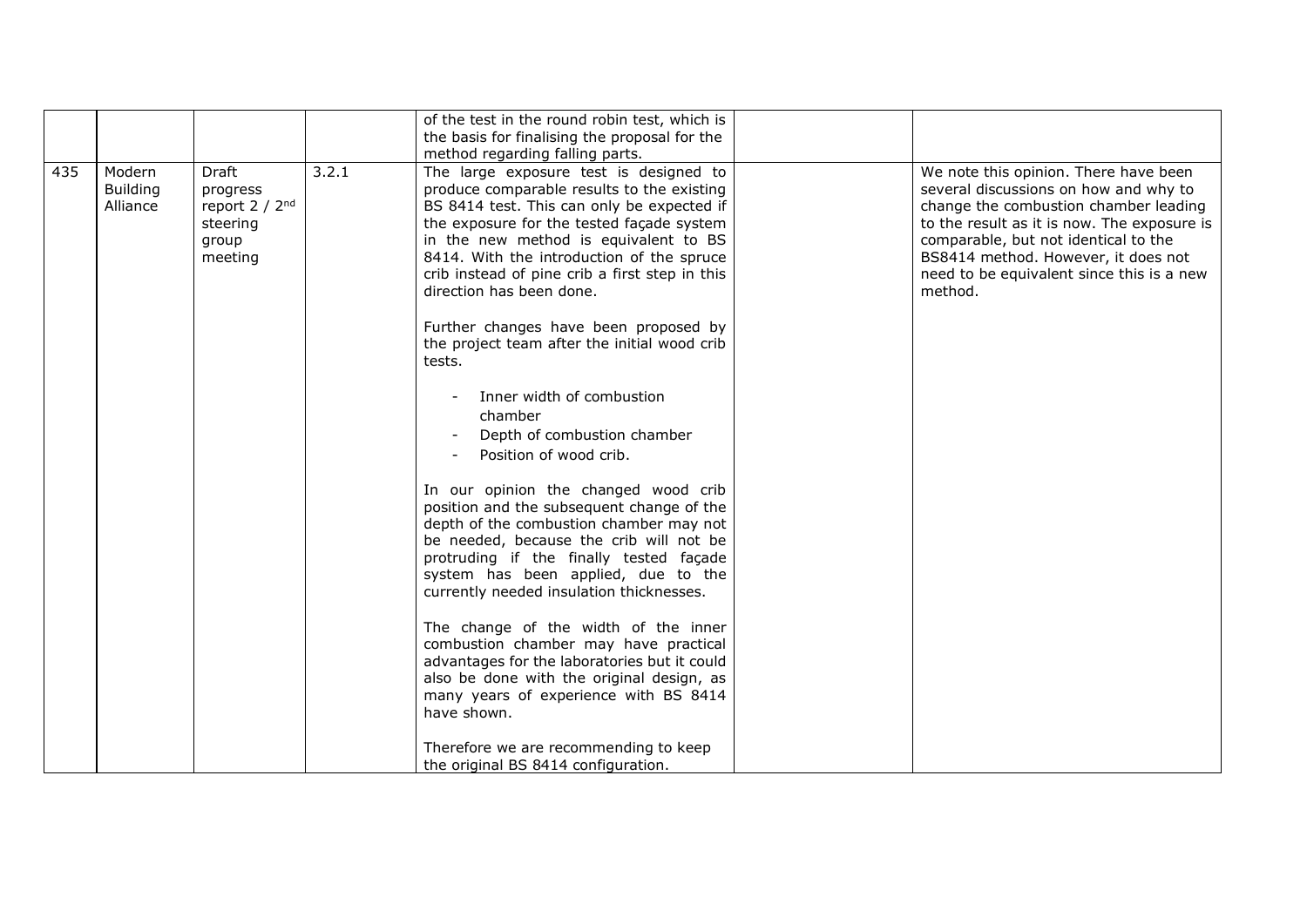| 436 | Modern<br><b>Building</b><br>Alliance | 2 <sup>nd</sup> steering<br>group<br>meeting |        | If it is decided to implement the changes<br>proposed currently by the consortium, the<br>existing assessment by FDS calculations<br>regarding the effects of the combustion<br>chamber size and shape should be verified<br>by additional comparative tests, in which<br>for each test only one parameter is<br>changed. Additional verification needs to<br>be done in the phase 2 of the initial tests<br>on a full façade test rig.                                                                                                                                                                                                  | Geometry of chamber and crib<br>placement was investigated in this<br>phase. See "Large scale exposure of fires<br>to facade - Initial testing of proposed<br>European method" on our website.                                                                                                                                                                                                                                                                                                                                                                                                                                             |
|-----|---------------------------------------|----------------------------------------------|--------|------------------------------------------------------------------------------------------------------------------------------------------------------------------------------------------------------------------------------------------------------------------------------------------------------------------------------------------------------------------------------------------------------------------------------------------------------------------------------------------------------------------------------------------------------------------------------------------------------------------------------------------|--------------------------------------------------------------------------------------------------------------------------------------------------------------------------------------------------------------------------------------------------------------------------------------------------------------------------------------------------------------------------------------------------------------------------------------------------------------------------------------------------------------------------------------------------------------------------------------------------------------------------------------------|
| 437 | Modern<br><b>Building</b><br>Alliance | 2 <sup>nd</sup> steering<br>group<br>meeting |        | As answer to the question asked about<br>which tests could be removed in order to<br>allow other necessary tests, we suggest<br>that following tests could be skipped:<br>- outdoor tests<br>- additional tests on ventilation of crib for<br>the medium exposure test<br>- possibly some of the tests on the uplift                                                                                                                                                                                                                                                                                                                     | Thank you for these suggestions. Uplift<br>was removed from the tests performed<br>this year as suggested. However, we<br>think it is valuable to characterize the<br>cribs as well as possible including flow<br>from the medium crib.<br>Outdoor testing cannot be out ruled yet.<br>This is one of the factors that makes<br>testing possible in more than one or two<br>labs in Europe and can definitely keep<br>costs down to something affordable for<br>the industry. Until we really see that<br>outdoor tests can be reproduced we will<br>keep this option.                                                                     |
| 438 | Modern<br><b>Building</b><br>Alliance | progress<br>report 2                         | 3.2.11 | As the tests cited in 3.2.11 of the draft<br>progress report do not represent typical<br>room fires (extremely high fire load from<br>the room construction in addition to the<br>fire load of the furniture inside the room)<br>we propose not to use this reference.<br>Instead, we propose to include information<br>about tests presented in the research<br>report BI5-8001 96-18 (Erarbeitung realer<br>Prüfbedingungen für die Durchführung<br>von Original-Brandprüfungen an B 1-<br>Fassadensystemen und<br>eines Verfahrens zur Berechnung von<br>Brandabläufen an Fassaden, 03.10.2000-<br>from the German federal agency for | Thank you for this comment and the<br>opportunity to make a few clarifications.<br>Note that the current proposed crib and<br>combustion chamber configuration yield<br>a HRR of the same order as in the<br>specification of the BS method 3+/- 0.5<br>MW however the tests performed<br>according to the BS method in the BS rig<br>had larger HRR. It has been noted that<br>Schulz et al Fire Technology, 57, 261-<br>290, 2021, that the fire load in the BS<br>test is comparable to room fire load but<br>at the same time it is expected that<br>many room fires may be more severe.<br>This is in line with the set-up and choice |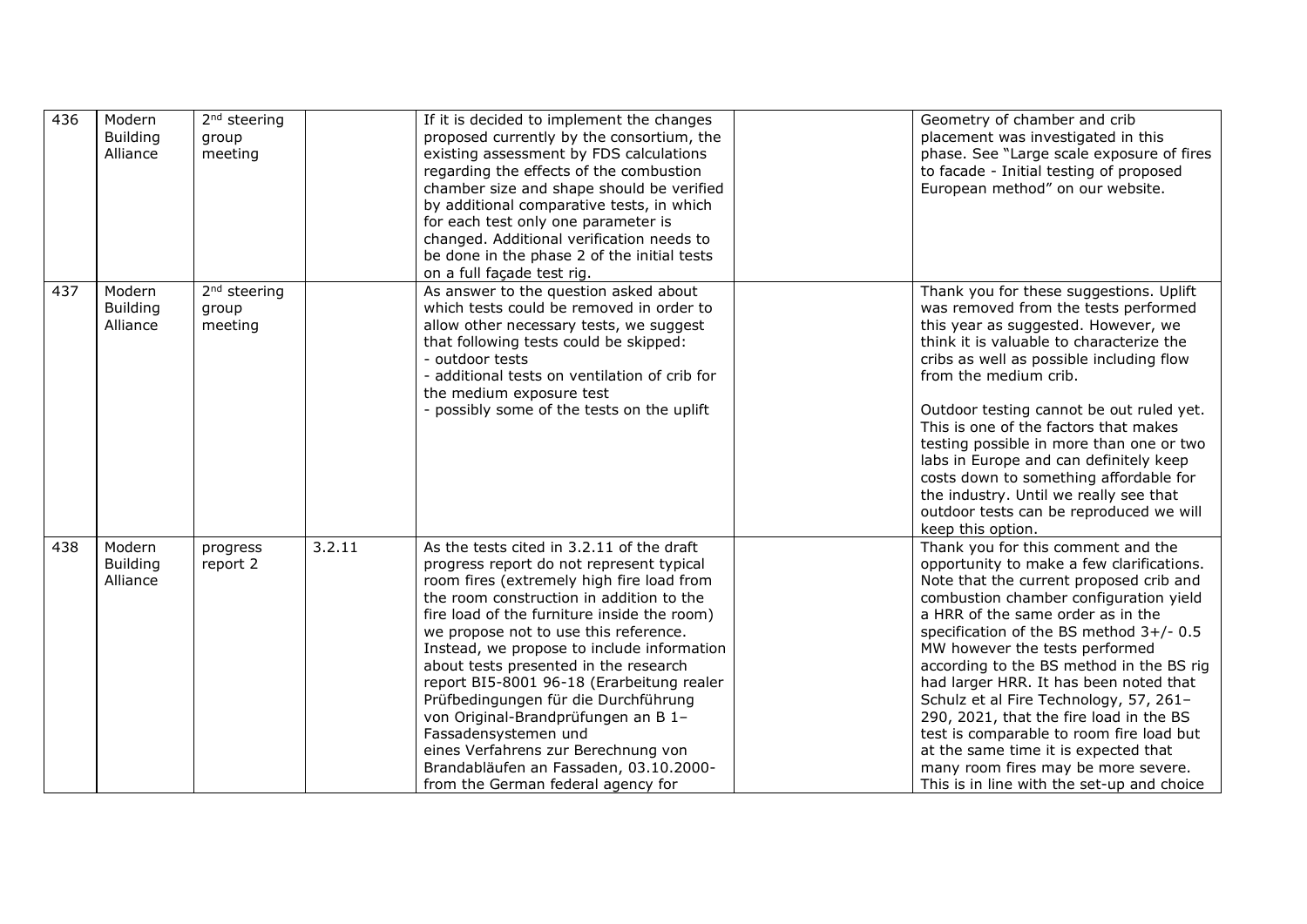|  |  | construction (Bundesamt für Bauwesen<br>und Raumordnung).<br>Also the results of the Dalmarnock tests<br>which in UK were used as a reference to<br>real fires should be taken into account | of fire load in the Report "Exposure from<br>mass timber compartment fires to<br>facades" Brandforsk 2021:3 by Sjöström<br>et al.                                                                                                                                                                                                                 |
|--|--|---------------------------------------------------------------------------------------------------------------------------------------------------------------------------------------------|---------------------------------------------------------------------------------------------------------------------------------------------------------------------------------------------------------------------------------------------------------------------------------------------------------------------------------------------------|
|  |  | (https://era.ed.ac.uk/handle/1842/2037).                                                                                                                                                    | Furthermore, note that it is the<br>combustion outside of the compartment<br>that is important, the estimated HRR in<br>the Dalmarnock tests are 3-6MW at<br>maximum intensity however there is no<br>indication on how much is actually<br>impinging the façade which makes a<br>direct comparison difficult however it is<br>of the same order. |
|  |  |                                                                                                                                                                                             | Investigating the old tests performed in<br>Germany, e.g. looking at figures 6.61<br>and 6.64 in Brandversuche an einem<br>zum Abbruch bestimmten,<br>viergeschossigen modernen Wohnhaus in<br>Lehrte from 1978 the temperature 1 m<br>above the lintel of the fire room is similar<br>to what we have measured in the wood<br>crib test.         |
|  |  |                                                                                                                                                                                             | Also, exposure to the facade is very<br>dependent not only on HRR in the room<br>and opening factor but also the<br>slenderness of the openings. Thus, the<br>exposure chosen here is ONE example (a<br>severe one) which is possible and the<br>one that will be benchmarked against.                                                            |
|  |  |                                                                                                                                                                                             | Also, it is important to recognize when<br>newer tests were performed it has been<br>observed that fires may be more severe<br>with newer furniture etc see Hofmann et<br>al Fire and Materials.2021;45:155-166,<br>thus comparing to older tests may also<br>be misleading.                                                                      |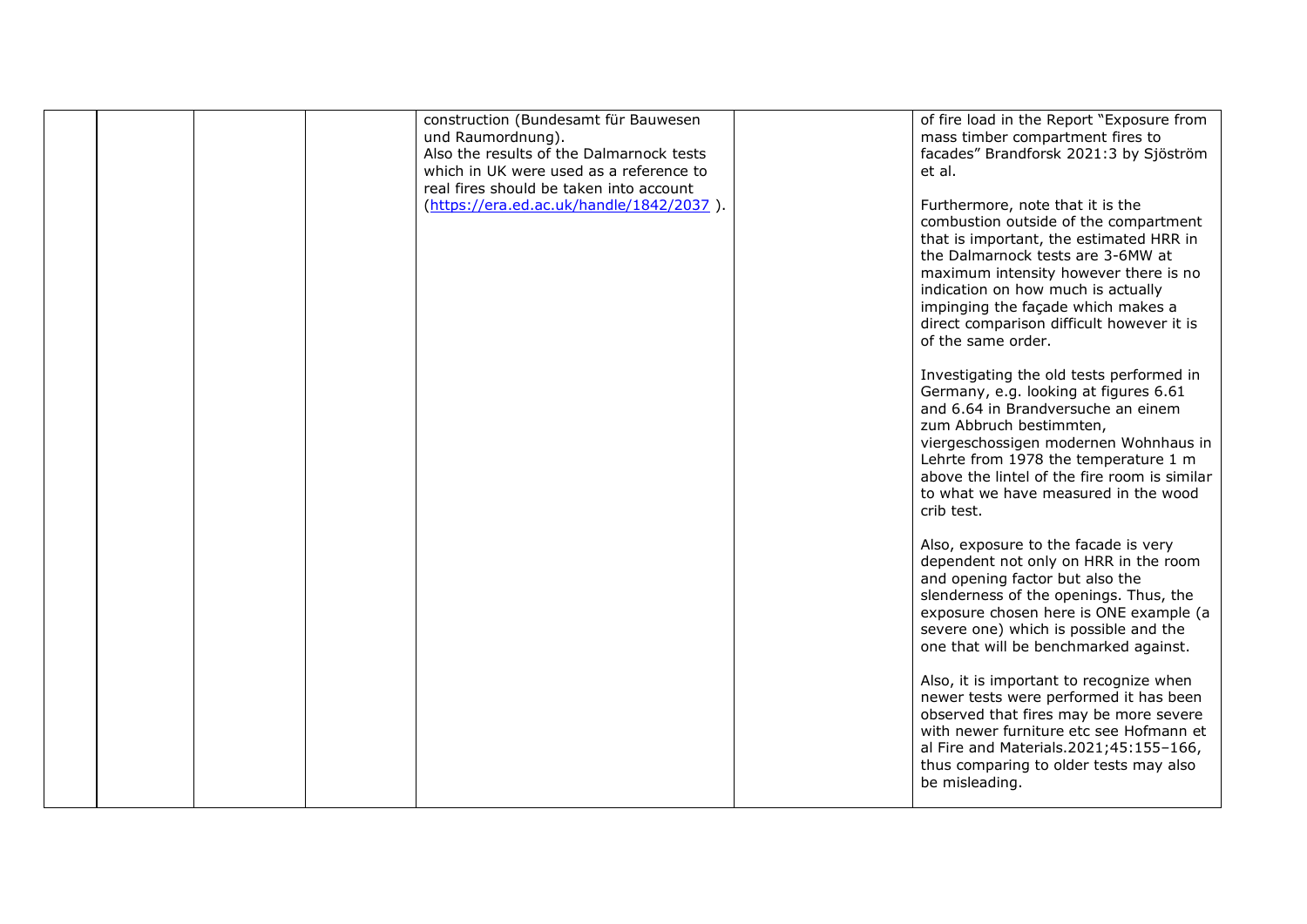| 439 | Modern<br><b>Building</b><br>Alliance | Progress<br>report 2                   | 5 | We acknowledge the fact that on page 35<br>of the draft progress report 2 it is now<br>considered, to develop a classification<br>system which will be in the same format as<br>the classification system for reaction to fire<br>for building products.<br>Using this approach will make it much<br>easier for member states and also for<br>industry to implement the new system and<br>to keep the validity of existing test results.<br>Therefore we support this approach.                                                       |                                                                                    | Thank you for this comment.                                                                                                                                                                                                                                                                                                                                                                                                                                                                                                                                                                                                                    |
|-----|---------------------------------------|----------------------------------------|---|---------------------------------------------------------------------------------------------------------------------------------------------------------------------------------------------------------------------------------------------------------------------------------------------------------------------------------------------------------------------------------------------------------------------------------------------------------------------------------------------------------------------------------------|------------------------------------------------------------------------------------|------------------------------------------------------------------------------------------------------------------------------------------------------------------------------------------------------------------------------------------------------------------------------------------------------------------------------------------------------------------------------------------------------------------------------------------------------------------------------------------------------------------------------------------------------------------------------------------------------------------------------------------------|
| 440 | Modern<br><b>Building</b><br>Alliance | 2nd steering<br>group<br>meeting       |   | We support the proposal made during the<br>meeting to initiate a review of the<br>requirements of member states regarding<br>falling parts (burning and non burning).<br>It would be a valuable input for the<br>project progress, to make a clear<br>definition available of the parameters<br>measured, the measurement methods and<br>the criteria currently applied and needed<br>due to regulations in the different member<br>countries.                                                                                        | A questionnaire has<br>been prepared and<br>sent out and is<br>currently analysed. | Thank you for this comment.                                                                                                                                                                                                                                                                                                                                                                                                                                                                                                                                                                                                                    |
| 441 | EAE                                   | Progress<br>Report 2 and<br>SG meeting |   | We observed that with the<br>$\equiv$<br>medium wood crib we seem to be<br>close to the existing test method<br>DIN 4102-20; we agree to return<br>to the parameters given there.<br>However, some details of the test<br>environment need to be further<br>investigated.<br>With the large wood crib changing<br>from pine to spruce, from a grated<br>to a closed platform and to a fixed<br>mass lead into the direction to<br>match with the parameters of HRR<br>and THR as given in BS 8414-1.<br>The proposed tolerances (e.g. |                                                                                    | Yes, this has recently been explored<br>further as a part of the initial testing.<br>Repeatability tests were performed.<br>The report regarding Medium scale will<br>be updated with more results.<br>It is important to remember the<br>assessment method, i.e, rig, combustion<br>chamber, crib etc may be updated<br>throughout the project. Thus, the current<br>version is not final and will not be final<br>until at the end of the project.<br>Regarding the façade systems to be<br>tested we rely on all representatives<br>from the Member States and<br>stakeholders to provide such that we can<br>perform the round robin task. |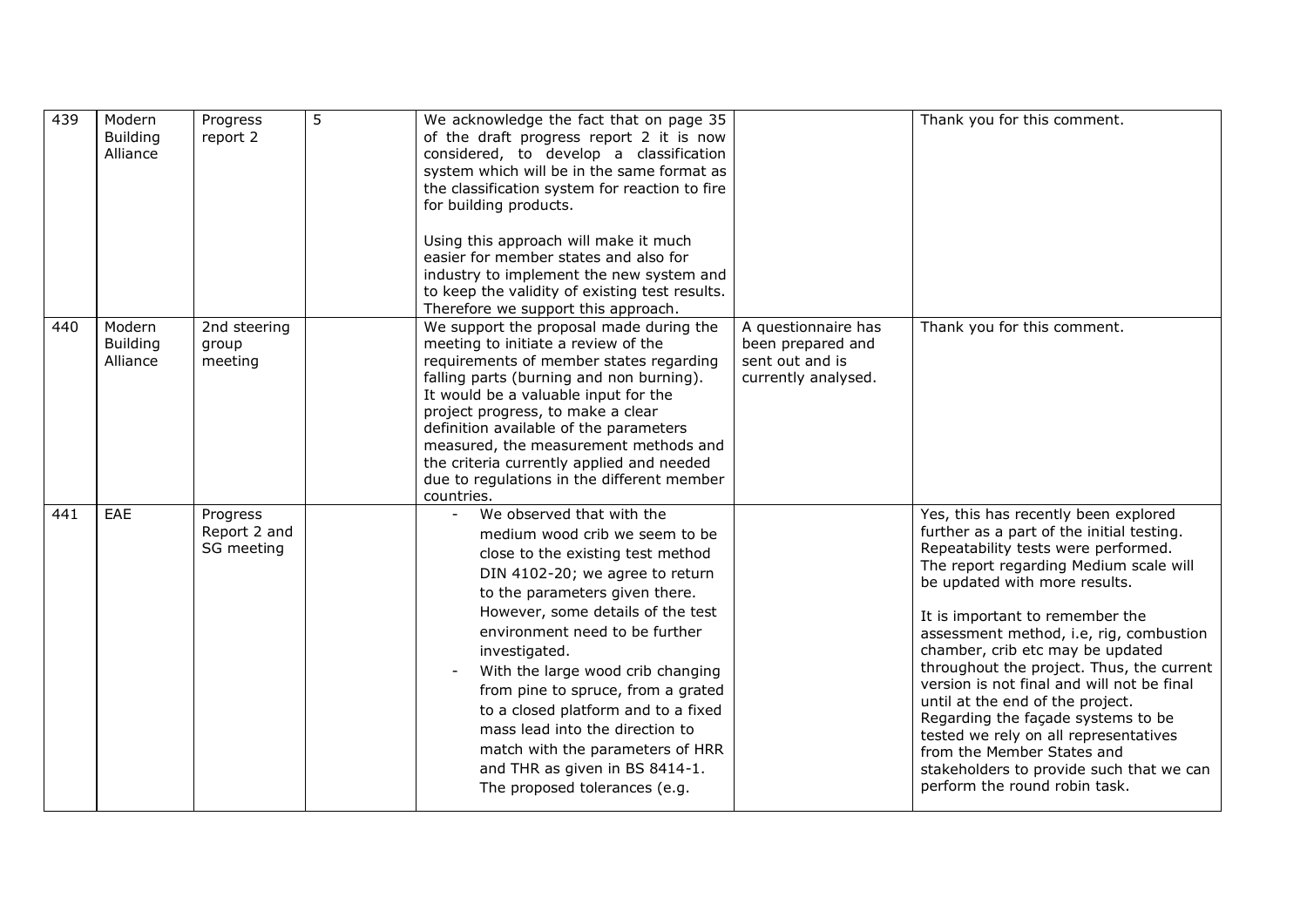|  | been finished. | wood density) seem to be too<br>large; the same parameters as for<br>the medium wood crib should be<br>used. As several parameters have<br>been changed in parallel, it is not<br>clearly visible which effects derive<br>from which variation. Therefore,<br>first some additional parametric<br>studies (tests) should clarify this.<br>Only after that final decisions<br>regarding the specification wood<br>cribs to be used for the initial tests<br>can be taken; the same applies to<br>the definition of the borderline<br>systems to be used as references<br>with existing test methods.<br>Therefore, we recommend to<br>postpone these decisions to<br>another Steering Group meeting<br>to be scheduled in summer after<br>the supplementary tests have<br>Tests with the borderline systems<br>should be carried out first in one<br>lab before starting round robin<br>tests. Results must be compared<br>with existing test results to make<br>sure that the new test do not lead<br>to more severe requirements. | We will have a SG meeting after the next<br>stage of initial tests which will show<br>further how the parameters, combustion<br>chamber and placement of the crib will<br>influence the result. At this meeting,<br>discussion on the round robin stage will<br>take place.<br>In order to compare with existing façade<br>systems and test result we also rely on<br>stakeholder to provide with these reports<br>and data however in the autumn several<br>tests with one façade system including<br>tests with secondary windows will be<br>performed where indications on a<br>borderline system may be obtained. |
|--|----------------|------------------------------------------------------------------------------------------------------------------------------------------------------------------------------------------------------------------------------------------------------------------------------------------------------------------------------------------------------------------------------------------------------------------------------------------------------------------------------------------------------------------------------------------------------------------------------------------------------------------------------------------------------------------------------------------------------------------------------------------------------------------------------------------------------------------------------------------------------------------------------------------------------------------------------------------------------------------------------------------------------------------------------------|-----------------------------------------------------------------------------------------------------------------------------------------------------------------------------------------------------------------------------------------------------------------------------------------------------------------------------------------------------------------------------------------------------------------------------------------------------------------------------------------------------------------------------------------------------------------------------------------------------------------------|
|  |                |                                                                                                                                                                                                                                                                                                                                                                                                                                                                                                                                                                                                                                                                                                                                                                                                                                                                                                                                                                                                                                    |                                                                                                                                                                                                                                                                                                                                                                                                                                                                                                                                                                                                                       |
|  |                |                                                                                                                                                                                                                                                                                                                                                                                                                                                                                                                                                                                                                                                                                                                                                                                                                                                                                                                                                                                                                                    |                                                                                                                                                                                                                                                                                                                                                                                                                                                                                                                                                                                                                       |
|  |                |                                                                                                                                                                                                                                                                                                                                                                                                                                                                                                                                                                                                                                                                                                                                                                                                                                                                                                                                                                                                                                    |                                                                                                                                                                                                                                                                                                                                                                                                                                                                                                                                                                                                                       |
|  |                | Regarding the secondary opening<br>tests should first be performed                                                                                                                                                                                                                                                                                                                                                                                                                                                                                                                                                                                                                                                                                                                                                                                                                                                                                                                                                                 |                                                                                                                                                                                                                                                                                                                                                                                                                                                                                                                                                                                                                       |
|  |                |                                                                                                                                                                                                                                                                                                                                                                                                                                                                                                                                                                                                                                                                                                                                                                                                                                                                                                                                                                                                                                    |                                                                                                                                                                                                                                                                                                                                                                                                                                                                                                                                                                                                                       |
|  |                | without an opening; existing test                                                                                                                                                                                                                                                                                                                                                                                                                                                                                                                                                                                                                                                                                                                                                                                                                                                                                                                                                                                                  |                                                                                                                                                                                                                                                                                                                                                                                                                                                                                                                                                                                                                       |
|  |                | results according to DIN 4102-20                                                                                                                                                                                                                                                                                                                                                                                                                                                                                                                                                                                                                                                                                                                                                                                                                                                                                                                                                                                                   |                                                                                                                                                                                                                                                                                                                                                                                                                                                                                                                                                                                                                       |
|  |                | and BS 8414-1 only consider a                                                                                                                                                                                                                                                                                                                                                                                                                                                                                                                                                                                                                                                                                                                                                                                                                                                                                                                                                                                                      |                                                                                                                                                                                                                                                                                                                                                                                                                                                                                                                                                                                                                       |
|  |                | plain surface of the test specimen                                                                                                                                                                                                                                                                                                                                                                                                                                                                                                                                                                                                                                                                                                                                                                                                                                                                                                                                                                                                 |                                                                                                                                                                                                                                                                                                                                                                                                                                                                                                                                                                                                                       |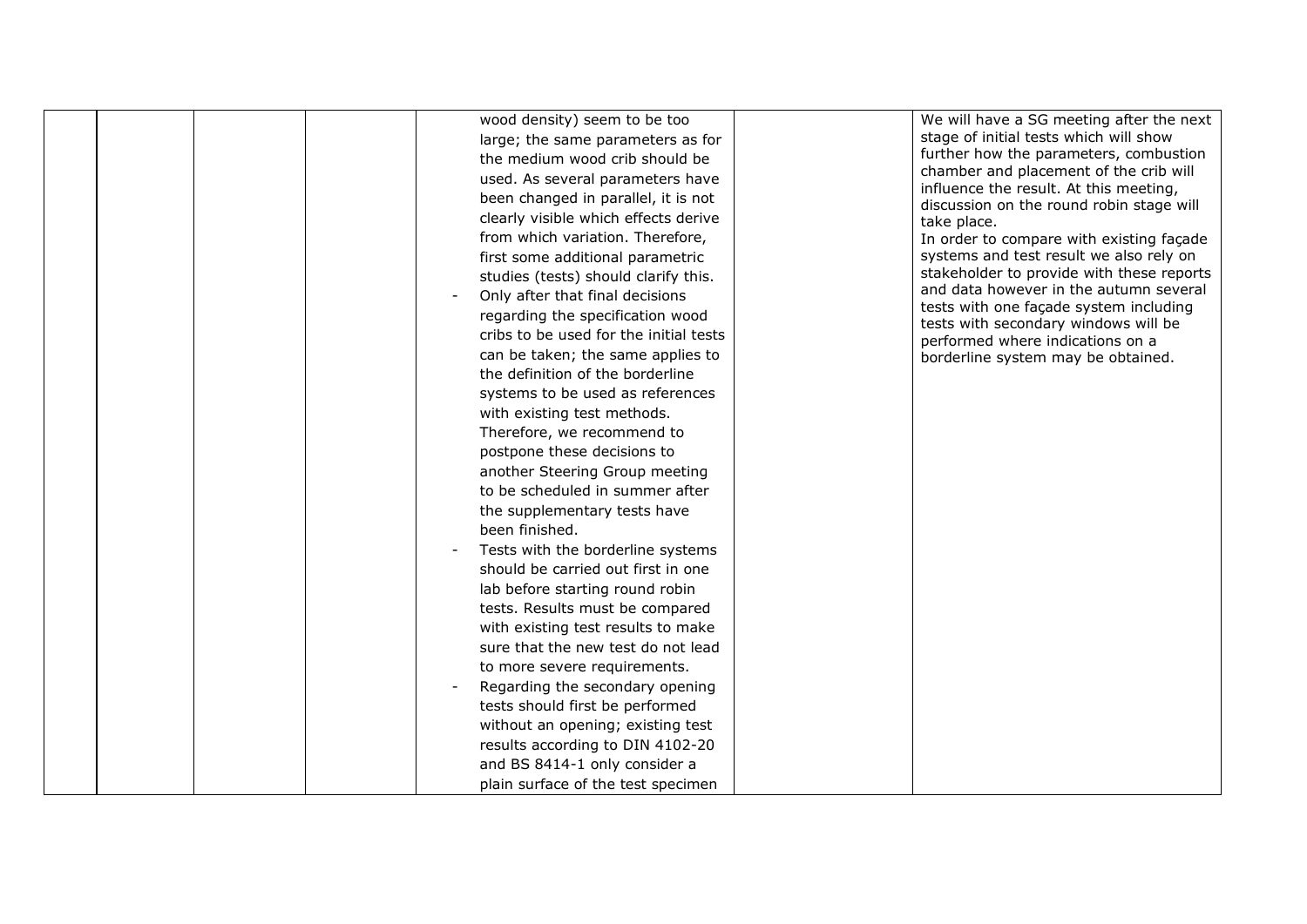|     |           |                                        | as there has not been any<br>requirement so far.<br>Once comparisons have been<br>made with the plain surface, tests<br>can be performed to evaluate the<br>impact of a secondary opening<br>and its position.                                                                                                                                                                                                                                                                                                                                                                                                                                                                                                                                                                                                                                                                                                                                                                                                                                                                                                                                                                                                                                                                                                                                  |                                                                                                                                                           |
|-----|-----------|----------------------------------------|-------------------------------------------------------------------------------------------------------------------------------------------------------------------------------------------------------------------------------------------------------------------------------------------------------------------------------------------------------------------------------------------------------------------------------------------------------------------------------------------------------------------------------------------------------------------------------------------------------------------------------------------------------------------------------------------------------------------------------------------------------------------------------------------------------------------------------------------------------------------------------------------------------------------------------------------------------------------------------------------------------------------------------------------------------------------------------------------------------------------------------------------------------------------------------------------------------------------------------------------------------------------------------------------------------------------------------------------------|-----------------------------------------------------------------------------------------------------------------------------------------------------------|
| 442 | PU Europe | Progress<br>Report 2 and<br>SG meeting | With regards to the large exposure test and<br>its modified combustion chamber and<br>modified crib position:<br>It can be assumed that with the modified<br>combustion chamber and a different<br>position of the crib in this chamber the<br>exposure may be significantly higher than<br>with the BS 8414 combustion chamber.<br>This would lead to significantly different<br>testing conditions and we therefore<br>strongly recommend to use a combustion<br>chamber of exactly the same size as BS<br>8414 currently defines. The numerical<br>simulations alone do not sufficiently justify<br>a change. If changes are deemed<br>necessary for the large exposure test, then<br>a proper evaluation of the ensuing changes<br>shall be made (experimental verification to<br>be part of the project).<br>We would suggest the following changes of<br>the stage 2 of the program for the initial<br>tests which could allow to implement this<br>comparison with BS 8414 via the addition<br>of tests comparing the proposed crib<br>position and combustion chamber with:<br>Original chamber and position as<br><b>BS 8414</b><br>Widened chamber as proposed<br>Widened chamber and increased<br>depth of chamber with changed crib<br>position<br>In order to avoid spending additional<br>resources for these tests we propose to | This was further evaluated in the report<br>"Large scale exposure of fires to facade -<br>Initial testing of proposed European<br>method" on our website. |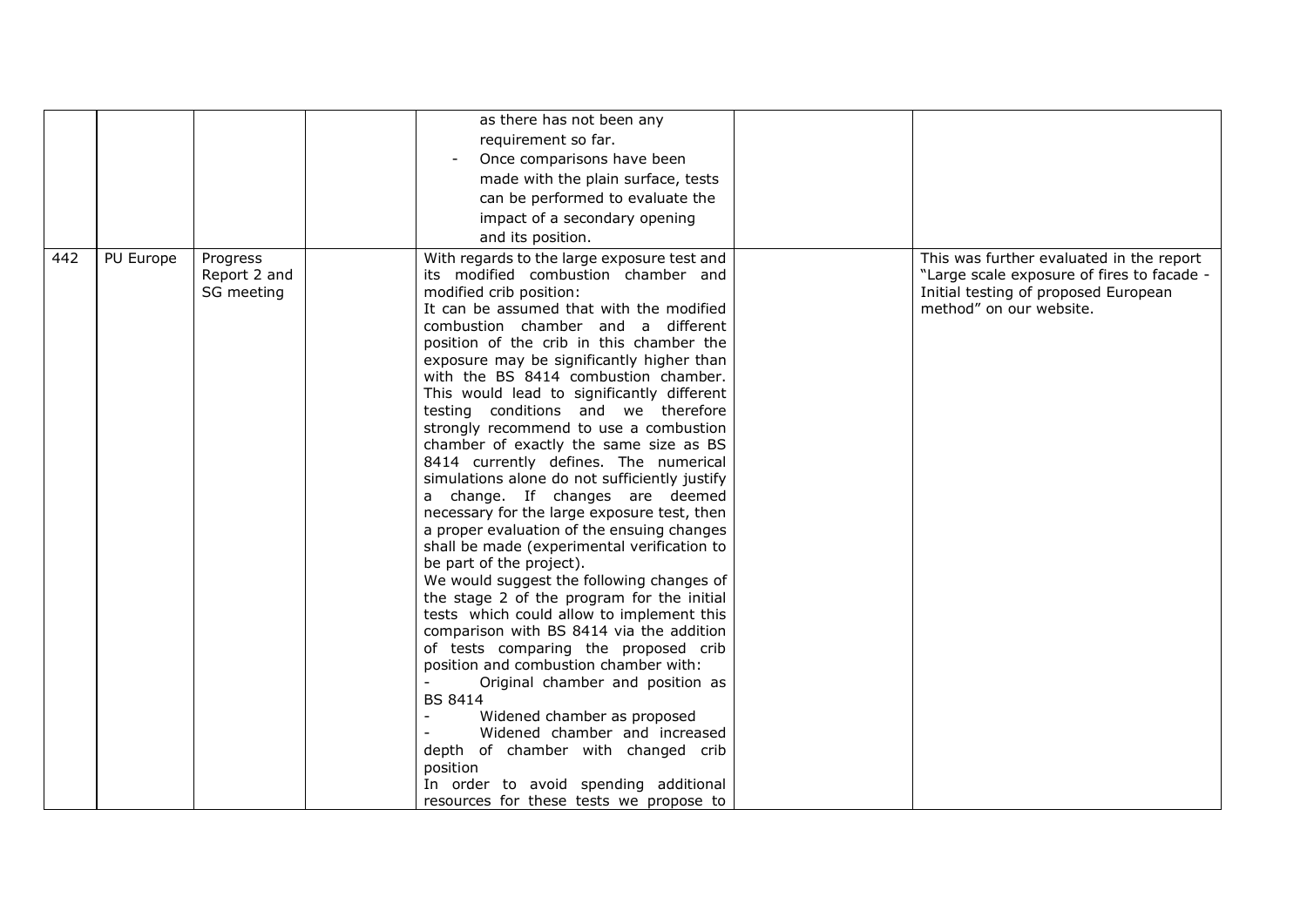|     |           |                                        | environmental<br>outdoor testing).                                    | skip in this phase of the project the tests<br>regarding the proposed uplift as well as the<br>conditions<br>(especially                                                                                                                                                                                                                                                                                                                                                                                                                                                                                                                                                                                                                                                                                                                                                                                                                                                                                                              |                                                                                                                                                                                                                                                                                                                                                                                                                                                                                                                                                                                                       |
|-----|-----------|----------------------------------------|-----------------------------------------------------------------------|---------------------------------------------------------------------------------------------------------------------------------------------------------------------------------------------------------------------------------------------------------------------------------------------------------------------------------------------------------------------------------------------------------------------------------------------------------------------------------------------------------------------------------------------------------------------------------------------------------------------------------------------------------------------------------------------------------------------------------------------------------------------------------------------------------------------------------------------------------------------------------------------------------------------------------------------------------------------------------------------------------------------------------------|-------------------------------------------------------------------------------------------------------------------------------------------------------------------------------------------------------------------------------------------------------------------------------------------------------------------------------------------------------------------------------------------------------------------------------------------------------------------------------------------------------------------------------------------------------------------------------------------------------|
| 443 | PU Europe | Progress<br>Report 2 and<br>SG meeting | its air supply for the wood cribs:<br>any - can be derived from that. | Concerning the medium exposure test and<br>We question the reasoning which has led to<br>concluding that "for the medium exposure,<br>two additional tests will be performed with<br>different values of air flow blowing on the<br>wood crib." As the air flow is clearly defined<br>in the German standard $(400 \pm 40)$ m3/h),<br>why is there a need for doing these tests?<br>It can be expected that changes of the<br>ventilation would make a difference for the<br>burning rate of the crib. We however<br>wonder which meaningful conclusions - if                                                                                                                                                                                                                                                                                                                                                                                                                                                                         | It is assumed that the heat impact of the<br>façade in dependence of the air flow can<br>be assessed to conclude on the range of<br>air flow which is given on the air flow so<br>far. Furthermore this is a new method<br>although the starting point is the DIN<br>method however therefore all variations<br>is of interest to document. We have<br>performed the tests considering 380 and<br>420m <sup>3</sup> /h. Because the flow rate is so<br>small there is not a significant difference<br>between the 340-380m <sup>3</sup> /h, 380-400m <sup>3</sup> /h<br>and 420-440m <sup>3</sup> /h. |
| 444 | PU Europe | Progress<br>Report 2 and<br>SG meeting |                                                                       | Regarding the comparison to real façade<br>fires (page 24 of the progress report):<br>The report which is used for this<br>comparison is not representing a normal<br>room fire flashover situation. The typical<br>fire load of the furniture in a room (movable<br>fuel load density) is increased significantly<br>by large-exposed areas of wooden walls<br>and ceilings. This is a special case and<br>looking at the videos available on the RI.SE<br>website, it is obvious that the ceiling, and<br>where applicable the exposed Glulam walls,<br>give a major contribution to the fire<br>development (see also the RISE Report<br>2020:94). The following conclusions are<br>therefore not valid: "The exposures from<br>the $L1 - L7$ tests are also compared to the<br>exposure from a number of real<br>compartment tests carried out by RISE<br>during fall of 2020 in a USDA funded<br>project om exposure of mass timber<br>surfaces in tall buildings (Brandon et al,<br>2020)" and "the thermal exposure of a solid | See 438. We will also take the<br>recommendations into account and check<br>the comparison.                                                                                                                                                                                                                                                                                                                                                                                                                                                                                                           |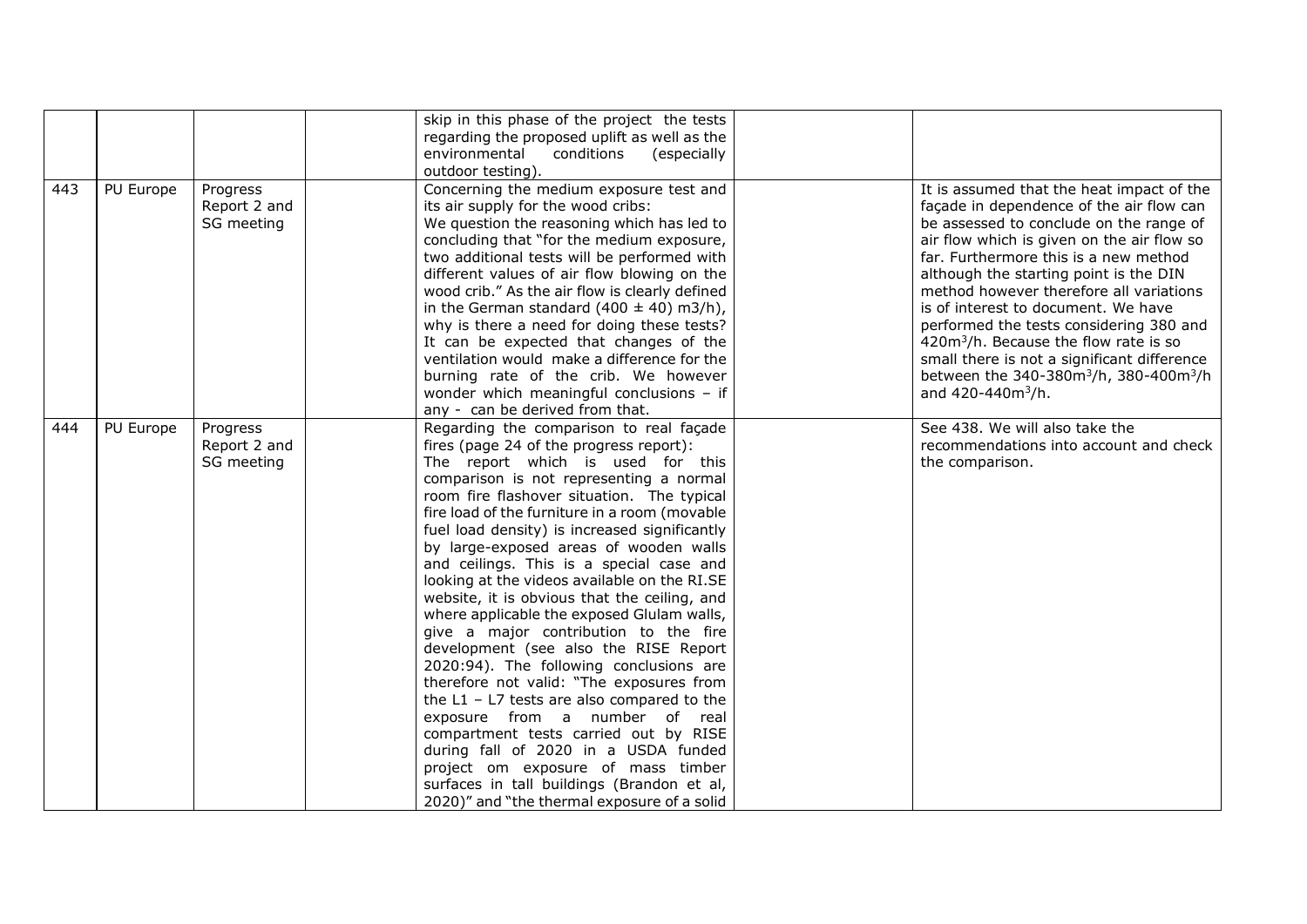|     |             |                                        |                                   | surface is highly similar in the wood crib<br>arrangements studied here and highly<br>severe but realistic compartment fires". We<br>propose to use instead the publication from<br>I Kotthoff mentioned in the report of the<br>first phase of the project and the<br>Dalmarnock fire tests, which have been<br>used in the context of verifying the BS 8414<br>test.                         |                                                                                                                                                                                                                                                                                                      |
|-----|-------------|----------------------------------------|-----------------------------------|------------------------------------------------------------------------------------------------------------------------------------------------------------------------------------------------------------------------------------------------------------------------------------------------------------------------------------------------------------------------------------------------|------------------------------------------------------------------------------------------------------------------------------------------------------------------------------------------------------------------------------------------------------------------------------------------------------|
| 445 | PU Europe   | Progress<br>Report 2 and<br>SG meeting |                                   | When looking at the classification system<br>(page 35 of the draft progress report 2):<br>Our industry strongly supports the<br>approach for the classification system as it<br>is now detailed[1] and we would like to<br>restate our call the forthcoming European<br>assessment methods to be designed in a<br>way that does not invalidate existing<br>national tests and classifications. | The Assessment methods includes<br>requirements from MS which were not<br>addressed by the DIN or the BS method<br>before. Therefore, changes to the<br>methods might be necessary. The<br>possibility of further use of test results<br>from national tests is not part of this<br>project.         |
| 446 | <b>ETEX</b> | SG meeting                             | Report on<br>Large scale<br>tests | For determination of fire exposure the<br>"thermal thickness" of the flame is<br>important, rather than the height. Would<br>you also capture the images from the side,<br>rather than only from the front?                                                                                                                                                                                    | We have looked into this the "Large scale<br>exposure of fires to facade - Initial<br>testing of proposed European method"<br>on our website. The temperatures and<br>heat fluxes to water cooled gauges are<br>assessed there.                                                                      |
| 447 | PU Europe   | SG meeting                             | Report on<br>Large scale<br>tests | If you neglect fixed mass based on the<br>influence of moisture content only -does<br>that mean that the different densities of<br>wood (there is a tolerance) are not taken<br>into account?                                                                                                                                                                                                  | It seems as if height of the crib is the<br>largest factor determining exposure<br>within these tolerances. See "Large scale<br>exposure of fires to facade - Initial<br>testing of proposed European method"<br>on our website. Thus, we are working to<br>find a suitable compromise.              |
| 448 | Kingspan    | SG meeting                             | Report on<br>Large scale<br>tests | If you keep a fixed position of the crib, how<br>do you see the impact if the facade<br>construction gets thicker from the rig front<br>to the front face of the facade? looking at<br>the photographs it looked like the flame<br>thickness and hence the impact on the<br>facade can be quite different?                                                                                     | Yes, that is true - that was discussed<br>extensively within the consortium: a real<br>fire would not change position, this<br>configuration therefore is the more<br>realistic one. For reproducibility it might<br>be beneficial to move the position - the<br>final conclusion has not been made. |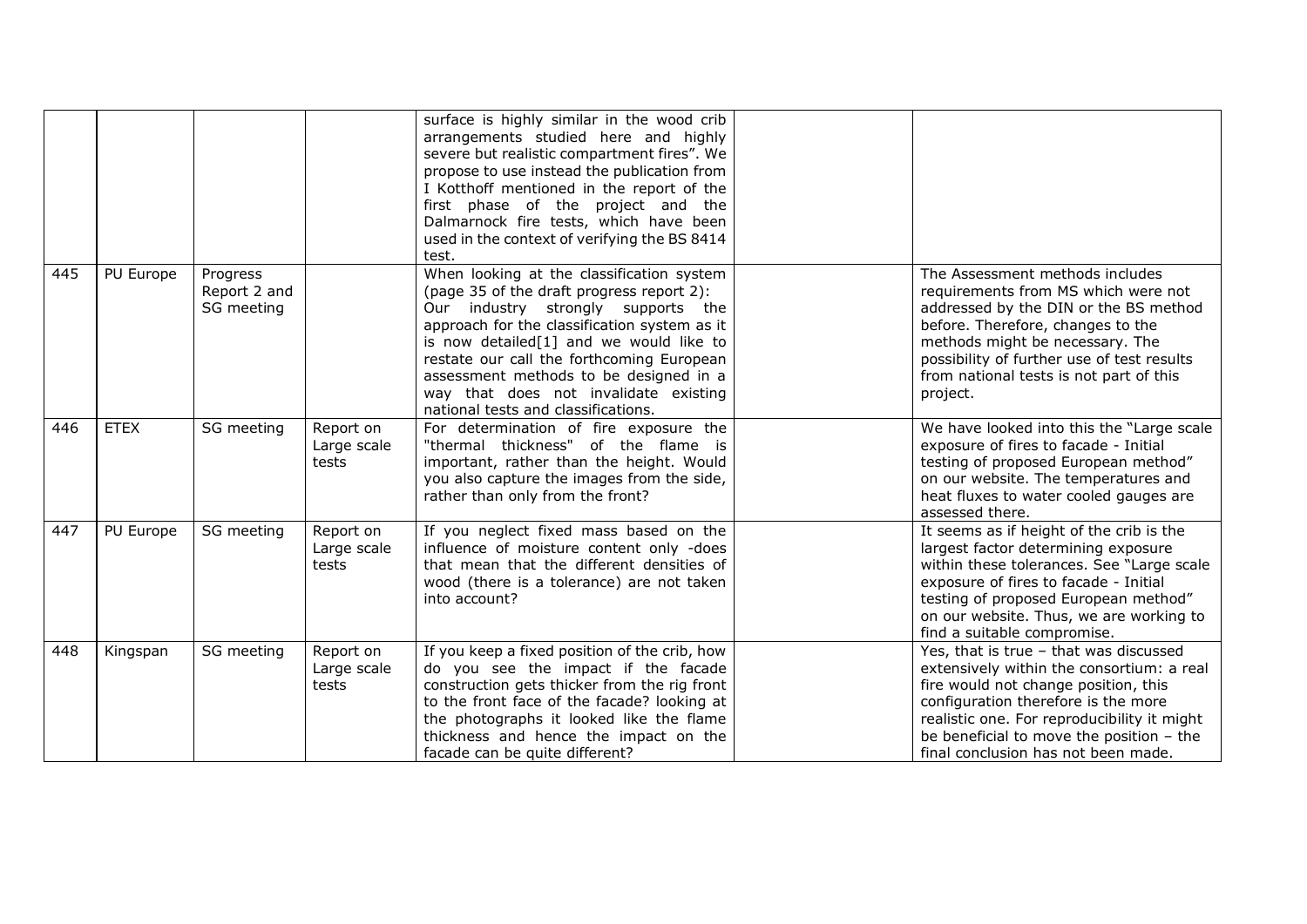| 449 | <b>ETEX</b> | SG meeting |                                   | Not sure about the ignition of falling parts:<br>if this is not excluded, what does that<br>represent in reality: a fire at ground floor?<br>is that what we want?                                                                                                                                                                          | It was agreed within the stakeholder<br>group that there is a distinction between<br>burning and not-burning falling parts.                                                                                                                              |
|-----|-------------|------------|-----------------------------------|---------------------------------------------------------------------------------------------------------------------------------------------------------------------------------------------------------------------------------------------------------------------------------------------------------------------------------------------|----------------------------------------------------------------------------------------------------------------------------------------------------------------------------------------------------------------------------------------------------------|
| 450 | PU Europe   | SG meeting | Report on<br>Large scale<br>tests | For the solid perimeter around the crib -<br>does this not influence the parameters<br>which in the existing tests have been<br>measured                                                                                                                                                                                                    | The main influence is on the crib<br>stability. The effect of the large platform<br>on the fire dynamics will be investigated<br>further before any decision is made.                                                                                    |
| 451 | Rockwool    | SG meeting |                                   | I believe the position of the crib in BS8414<br>assumes always that you will have<br>50-100mm<br>of<br>facade<br>minimum<br>construction added to the wall, hence the<br>position of the crib and the 1.0 m of the<br>combustion chamber. Based on this isn't it<br>more suitable to maintain the same<br>location of the crib in the test? | See 448.                                                                                                                                                                                                                                                 |
| 452 | <b>ETEX</b> | SG meeting |                                   | Leading for the position of the crib should<br>be a "similar" thermal "attack" on the<br>facade - if this is influenced by the test<br>specimen thickness and build-up, I suppose<br>some adjustment is necessary                                                                                                                           | See 448.                                                                                                                                                                                                                                                 |
| 453 | IFD         | SG meeting | Report on<br>Large scale<br>tests | Great influence of wind speed:<br>Was a horizontal component measured<br>$(x,y)$ or was the measurement parallel to a<br>wall? It must be ensured that the<br>angle of the wind flow to the<br>wall is known.                                                                                                                               | Agreed, for the measurements see the<br>report on the "Large Scale tests" where<br>data of win in different directions and<br>speed is recorded at different positions.                                                                                  |
| 454 | EMO         | SG meeting | Assessment<br>method              | Have there been any considerations on<br>other test conditions except wind? eg<br>temperature at the test day / in the test<br>hall?                                                                                                                                                                                                        | Yes, ambient conditions are defined in<br>allowed limits. Temperatures are known<br>to play a minor role compared to wind.                                                                                                                               |
| 455 | <b>GROW</b> | SG meeting |                                   | What is the proportion of labs able to run<br>these types of tests indoors out of the all<br>labs?                                                                                                                                                                                                                                          | We do not have that information at the<br>moment, however a question within<br>EGOLF is raised and will be reported.                                                                                                                                     |
| 456 | Rockwool    | SG meeting | Assessment<br>method              | Outdoor testing is an issue and not<br>reproducible!                                                                                                                                                                                                                                                                                        | The outdoor tests are outstanding. We<br>will know more after the tests. Agreed,<br>there are issues but air velocity can be<br>an issue also in indoor testing.<br>Therefore, limits for conditions in which<br>the tests can be performed are crucial. |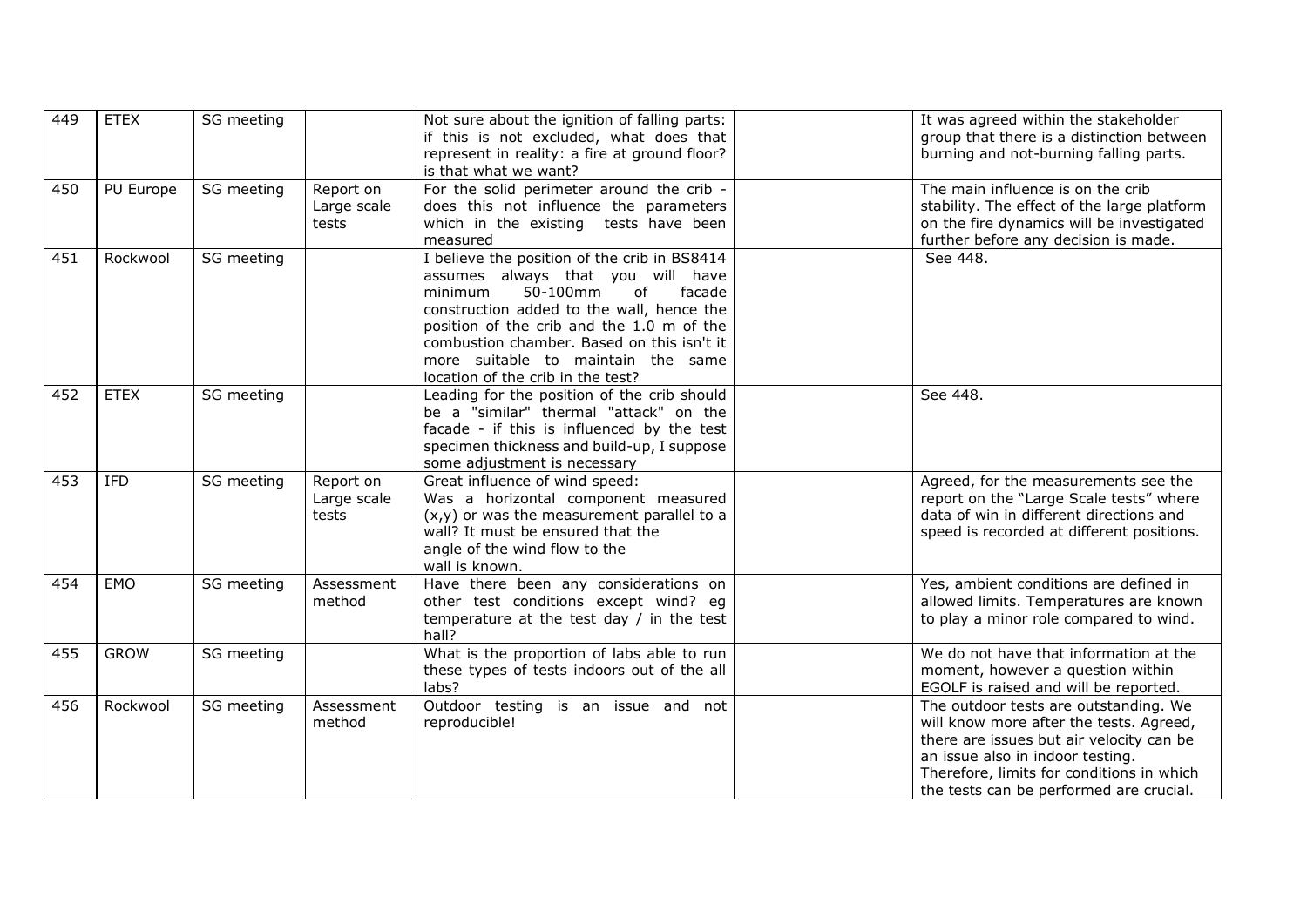| 457 | PU Europe      | SG meeting | Assessment<br>method | Would it not be expected that if a new<br>method for indoor is really introduced more<br>labs would build a hall?                                                                                                                                    | The Consortium cannot comment on<br>that.                                                                                                                                                                                                                                                                                                                                                                                                               |
|-----|----------------|------------|----------------------|------------------------------------------------------------------------------------------------------------------------------------------------------------------------------------------------------------------------------------------------------|---------------------------------------------------------------------------------------------------------------------------------------------------------------------------------------------------------------------------------------------------------------------------------------------------------------------------------------------------------------------------------------------------------------------------------------------------------|
| 458 | <b>ETEX</b>    | SG meeting | Assessment<br>method | This should be resolved: we've spent a lot<br>of time on the cribs but might "throw away"<br>a lot of achievement in harmonisation when<br>allowing testing outdoors under non<br>comparable conditions.                                             | See 456                                                                                                                                                                                                                                                                                                                                                                                                                                                 |
| 459 | <b>EUMEPS</b>  | SG meeting | Assessment<br>method | It is even more problematic as we do only<br>one outdoor test and windspeed is highly<br>variable                                                                                                                                                    | See 456                                                                                                                                                                                                                                                                                                                                                                                                                                                 |
| 460 | Huntsman<br>PU | SG meeting | Assessment<br>method | What about the effect of air humidity. Is<br>there experience of this? With low humidity<br>fire is easier.                                                                                                                                          | Humidity of the crib is measured. Air<br>humidity is measured and documented,<br>controlling that would mean a testing<br>hall with conditioned air - we should be<br>careful to describe tests that can be<br>performed.<br>Experience tells us that air humidity<br>affects combustion mostly indirectly<br>through changing the humidity of the<br>fuel. Compared to other parameters the<br>RH of air is secondary for determining<br>the exposure. |
| 461 | MS Finland     | SG meeting |                      | Who will pay the costs in real product<br>testing for those tests which after the start<br>of tests are not acceptable because the<br>environmental conditions are not met?<br>Labs, I assume.                                                       | The ambient conditions are measured in<br>the beginning of the test. A test not<br>meeting the requirements can't be<br>started. For instance, the requirement<br>for air flow velocity is not applied during<br>the test as clearly the wood crib will<br>influence these conditions significantly.                                                                                                                                                    |
| 462 | <b>EUMEPS</b>  | SG meeting |                      | Would it be an idea to have a poll on this<br>topic as input for EC to decide now.s now:<br>what is the opinion of the experts in this<br>group on the topic of inside/ outside<br>testing. Now but also later we will never<br>have full unanimity. | See 455.                                                                                                                                                                                                                                                                                                                                                                                                                                                |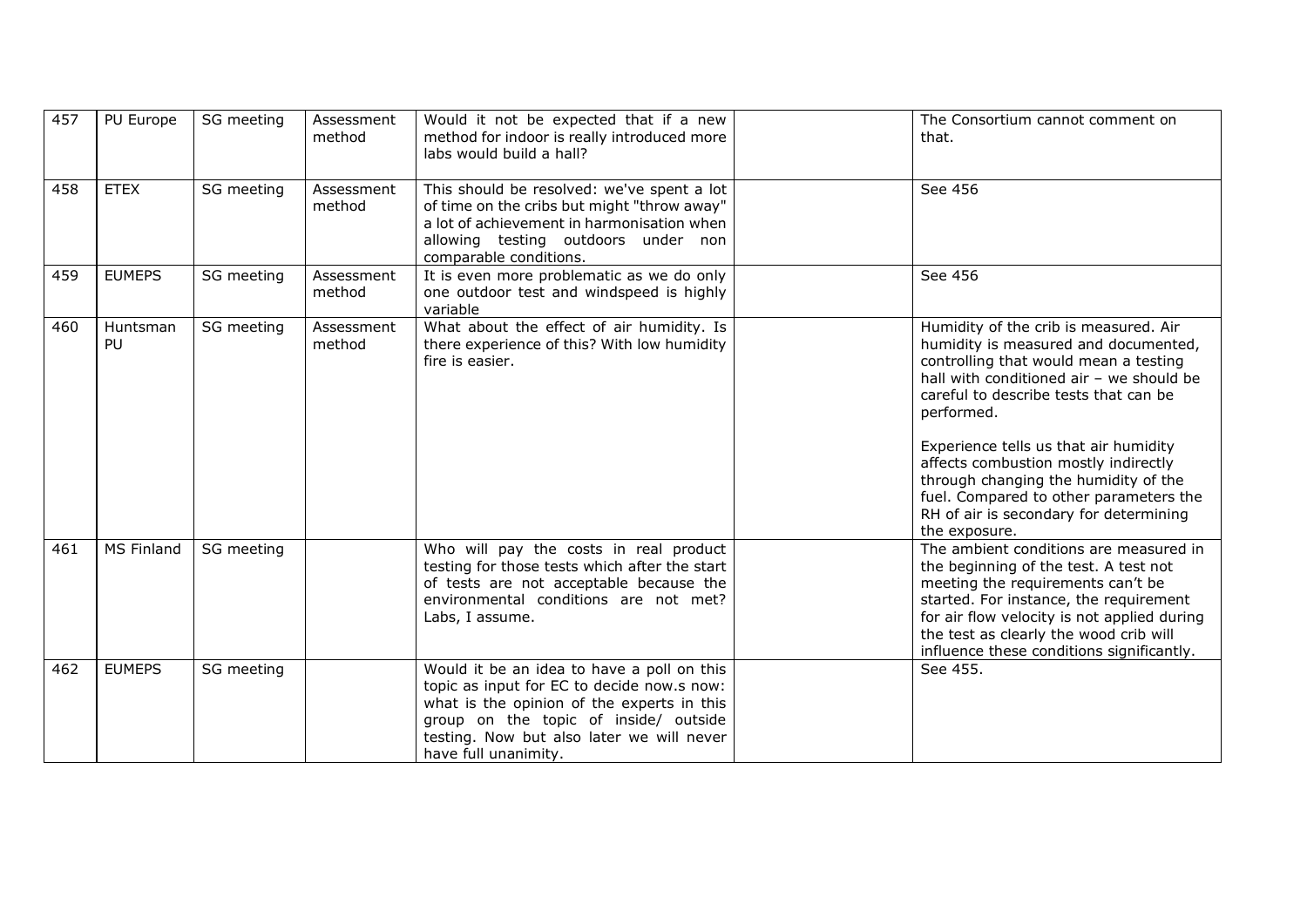| 463 | PU Europe      | SG meeting |               | For the medium exposure - is the "laminate"<br>facade" already defined? what exactly will<br>that be?                                                                                                                                                                                                                                                                                                                                                                                                                                                  |                                                                                                                                                                                                                           |
|-----|----------------|------------|---------------|--------------------------------------------------------------------------------------------------------------------------------------------------------------------------------------------------------------------------------------------------------------------------------------------------------------------------------------------------------------------------------------------------------------------------------------------------------------------------------------------------------------------------------------------------------|---------------------------------------------------------------------------------------------------------------------------------------------------------------------------------------------------------------------------|
| 464 | PU Europe      | SG meeting |               | Regarding tests with zero airflow in the<br>combustion chamber - I think tests in<br>Germany have already shown, that this<br>does not make sense - comments from<br>DIBt (JSP) would be appreciated                                                                                                                                                                                                                                                                                                                                                   | The remaining tests done on the medium<br>scale explored airflows within the<br>allowable limits to obtain more data.                                                                                                     |
| 465 | <b>ETEX</b>    | SG meeting | Falling parts | I would be in favour of Q1 method 3<br>(measure, but leave assessment to local<br>regulators). At least for now, and with a<br>view to move forward with the testing<br>method. Several arguments for this: there<br>is no EU agreement on the need for<br>requirements ("to protect the fire brigade"<br>is way too vague a reason: they would not<br>walk unprotected close to, let alone<br>underneath the flame volume). In addition,<br>NFPA 285 does the same: it describes<br>falling parts, but the IBC does not provide<br>requirements (yet) | We agree in principle, the contract with<br>the Commission requires a classification<br>system though. We have issued a<br>questionnaire regarding falling parts to<br>obtain more information regarding these<br>issues. |
| 466 | <b>EUMEPS</b>  | SG meeting | Falling parts | On the weight of falling parts and the<br>timing of sustained flaming the proposals<br>seem arbitrary. Further study and<br>justification is suggested, also clarifying the<br>relation to the goal of reducing risks (actual<br>injuries statistics).                                                                                                                                                                                                                                                                                                 | More data on this topic are highly<br>appreciated. If statistics might be<br>available, please send them to us.                                                                                                           |
| 467 | <b>TUDELFT</b> | SG meeting | Falling parts | We should not forget, that the glass of a<br>windows will also fall down and we (have<br>to) accept it.                                                                                                                                                                                                                                                                                                                                                                                                                                                | Agreed, but windows that break (and we<br>accept that as a risk) does not mean that<br>the façade specimen should disintegrate<br>as well.                                                                                |
| 468 | <b>MBA</b>     | SG meeting | Falling parts | Would not you agree that falling parts<br>would mean all systems need to be tested<br>despite material classification? Non-<br>combustible parts can also fall down. This<br>also results in collapse.                                                                                                                                                                                                                                                                                                                                                 | Agreed. A certain stability of the system<br>should be ensured.                                                                                                                                                           |
| 469 | Rockwool       | SG meeting | Falling parts | I am thinking if it might be possible that<br>labs evaluate the size/area of the falling<br>parts based on their weight. Labs will know<br>at the beginning of the test density of all                                                                                                                                                                                                                                                                                                                                                                 | We will further assess that.                                                                                                                                                                                              |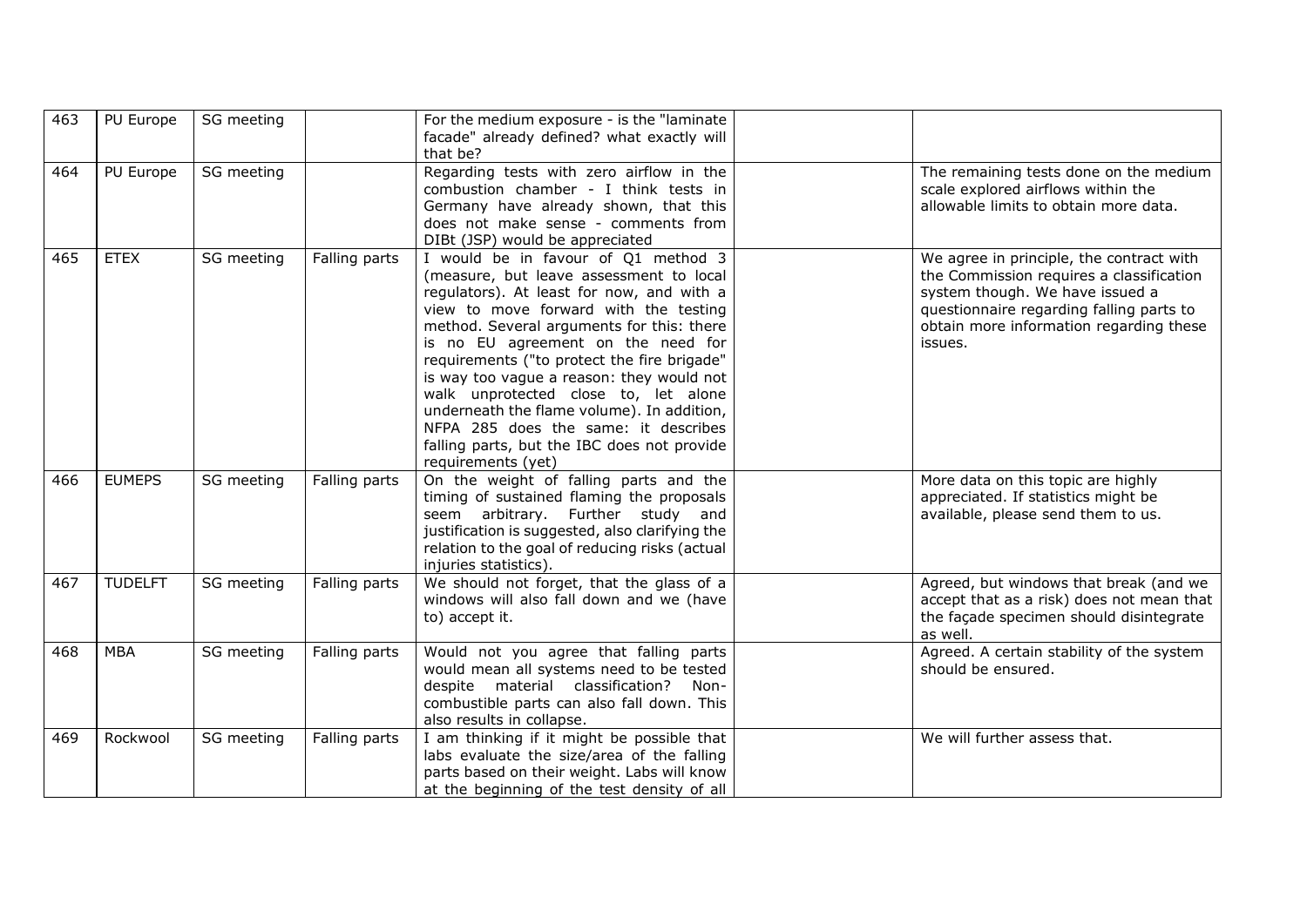|     |               |            |               | the<br>test<br>materials<br>used<br>in<br>and<br>video/observation indicate which product<br>corresponds to the mass registered by the<br>scale. Trying to help but not easy to<br>evaluate size/area of the falling parts.                                                                                                                                                                                  |                                                                                                                                                                                                         |
|-----|---------------|------------|---------------|--------------------------------------------------------------------------------------------------------------------------------------------------------------------------------------------------------------------------------------------------------------------------------------------------------------------------------------------------------------------------------------------------------------|---------------------------------------------------------------------------------------------------------------------------------------------------------------------------------------------------------|
| 470 | <b>ETEX</b>   | SG meeting | Falling parts | It's not only the weight and size, but also<br>the trajectory (at which distance from the<br>face/flame volume)?                                                                                                                                                                                                                                                                                             | It will be very cost-intensive to monitor<br>the falling in real time and $3D -$ falling<br>parts is one parameter of many - it has<br>to be assessed how much effort should<br>go into this parameter. |
| 471 | <b>EUMEPS</b> | SG meeting | Falling parts | Is including the description of behavior for<br>the aspect of falling parts in the report as<br>information to the designer not the most<br>important.? Classification resulting in just<br>pass/fail might obscure that information.                                                                                                                                                                        | See 465                                                                                                                                                                                                 |
| 472 | <b>DOW</b>    | SG meeting | Falling parts | What is the outcome of the review of the<br>MS regulations and philosophy of falling<br>parts which was being looked into ? this<br>was supposed to be taken into account in<br>this aspect                                                                                                                                                                                                                  | The reasoning behind the national<br>regulations is often not known, we have<br>to work with the information we can<br>gather.                                                                          |
| 473 | MS Sweden     | SG meeting | Falling parts | It's important that falling parts are<br>included in the classification system and<br>this have to my knowledge from the<br>beginning been a part of the mission to the<br>consortium                                                                                                                                                                                                                        | Agreed, see 465 as well.                                                                                                                                                                                |
| 474 | <b>ETEX</b>   | SG meeting | Falling parts | The fact that criteria exist in some<br>countries and that it's in the project<br>mandate, does not rule out proper thinking<br>about the real need for these criteria, If we<br>want buy in of all stakeholders, we should<br>have proper arguments on this and what it<br>is that we really want to achieve, based on<br>evaluation of real incidents. This goes<br>beyond agreeing on the size or weight. | That would be ideal, the project<br>consortium has not the resources for<br>that research.                                                                                                              |
| 475 | <b>EOTA</b>   | SG meeting | Falling parts | It is a difficult topic for assessment and<br>classification. In real fires of high rise<br>buildings always unexpected collapsing of<br>(larger) facade parts might happen, which<br>will not come at the surface during testing<br>of falling parts. But in the there is a need                                                                                                                            | Agreed.                                                                                                                                                                                                 |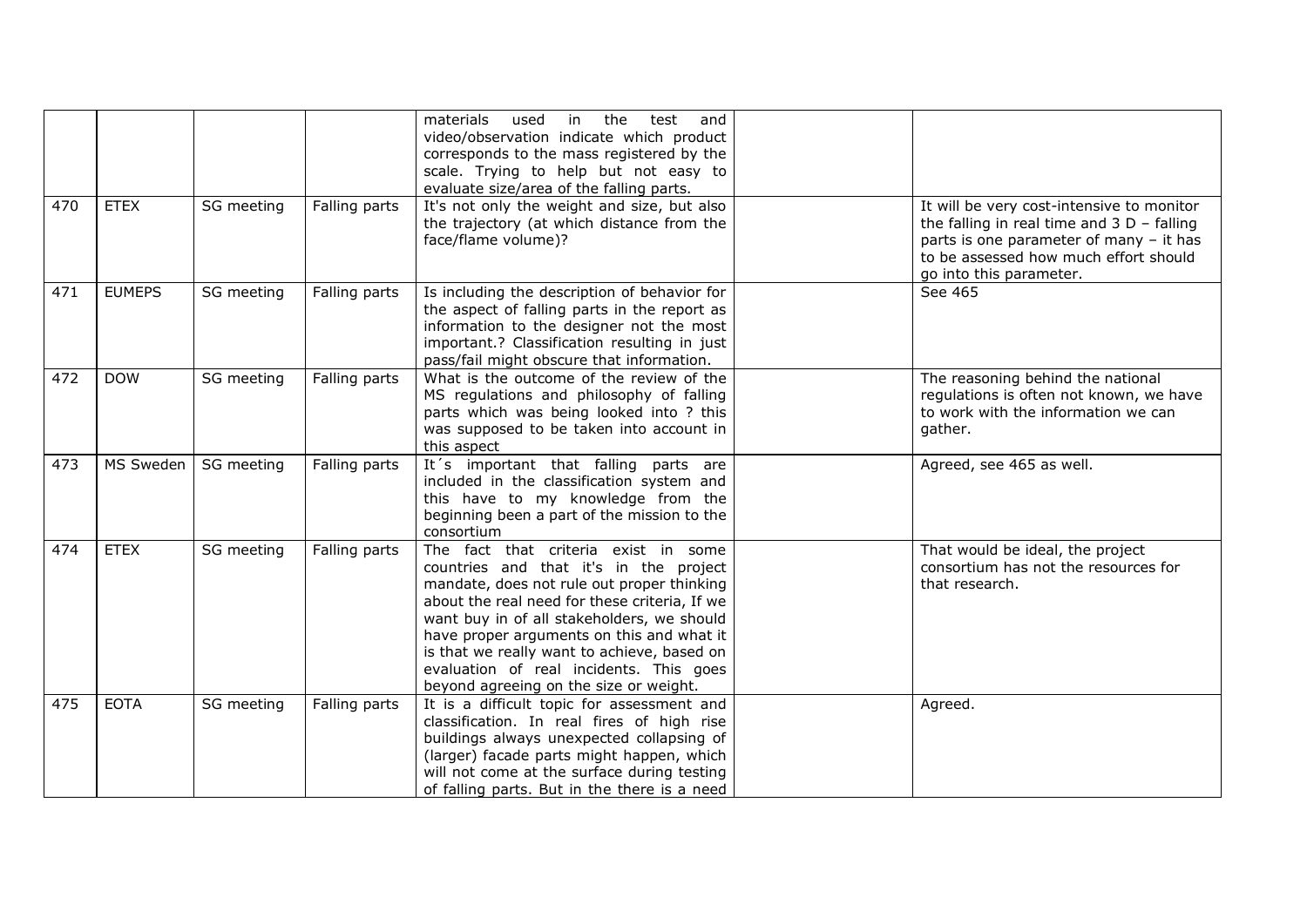|     |               |            |                                  | to assure a certain minimum stability of<br>facade constructions during fires. This<br>means that the use of testing and<br>assessment this characteristic should lead<br>to the design and manufacture of better fire<br>resistant facade products.                                                                                                                                                                                                                                                                       |                                                                                            |
|-----|---------------|------------|----------------------------------|----------------------------------------------------------------------------------------------------------------------------------------------------------------------------------------------------------------------------------------------------------------------------------------------------------------------------------------------------------------------------------------------------------------------------------------------------------------------------------------------------------------------------|--------------------------------------------------------------------------------------------|
| 476 | <b>DIBT</b>   | SG meeting | Falling parts                    | I agree that falling parts have to be<br>assessed, but I'm against a inflexible<br>classification systems, where maybe some<br>aspects are not considered properly with<br>regard to national regulations. Therefore I<br>strongly plead only to prescribe in the<br>coming test standard what aspects shall be<br>observed, recorded and reported. But the<br>judgement of these aspects / parameters<br>for the assessment of falling parts with<br>regard to national requirements should be<br>done on national level. | See 465                                                                                    |
| 477 | <b>EUMEPS</b> | SG meeting | Falling parts                    | Quantitative registration of weight and time<br>seems undisputed. The question is more<br>about the arbitrary establishment of a<br>pass/ fail threshold on both aspects.                                                                                                                                                                                                                                                                                                                                                  | Agreed.                                                                                    |
| 478 | MS Finland    | SG meeting | Falling parts                    | Concerning the risks it's also about the<br>trajectory, not just the weight and size.                                                                                                                                                                                                                                                                                                                                                                                                                                      | See 470                                                                                    |
| 479 | PU Europe     | SG meeting | Experimental<br>Round Robin      | When we discussed earlier it was said that<br>the experimental RR does not only have the<br>qoal<br>to<br>test<br>repeatability<br>and<br>reproducibility, but also to calibrate it<br>comparing to the existing methods - is that<br>still the goal? Existing test reports will in<br>many cases not contain all the criteria<br>which shall be assessed here, because the<br>existing methods do not contain all<br>parameters.                                                                                          | The calibration against existing methods<br>have to be conducted on the national<br>level. |
| 480 | <b>BRE</b>    | SG meeting | Experiement<br>al Round<br>Robin | Can I assume you are aware of the DCLG<br>tests carried out post Grenfell for ACM<br>CAT2 and combustible insulation - from<br>memory 2 of these were borderline in the<br>context of the UK criteria. We can provide                                                                                                                                                                                                                                                                                                      | Yes, we are aware. Thank you for the<br>recommendations, it is considered.                 |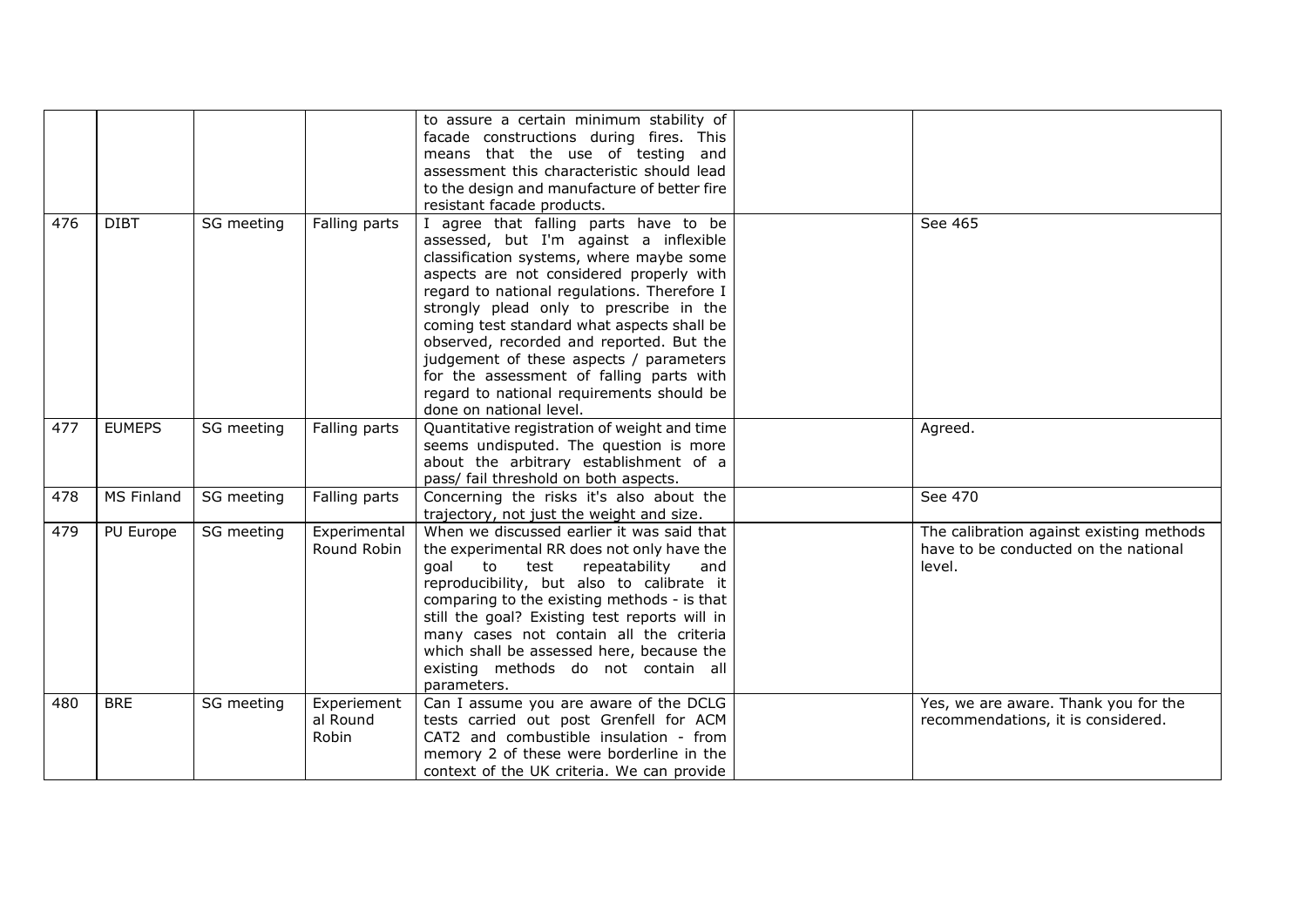|     |               |            |                             | you with the links to the data which are all<br>in the public domain.                                                                                                                                                                          |                                                                                                                                                                                                                                                                                              |
|-----|---------------|------------|-----------------------------|------------------------------------------------------------------------------------------------------------------------------------------------------------------------------------------------------------------------------------------------|----------------------------------------------------------------------------------------------------------------------------------------------------------------------------------------------------------------------------------------------------------------------------------------------|
| 481 | <b>DIBT</b>   | SG meeting | Experimental<br>Round Robin | After choosing the relevant assemblies of<br>the various systems foreseen for the RR,<br>they should be presented to and confirmed<br>by the SG.                                                                                               | Agreed.                                                                                                                                                                                                                                                                                      |
| 482 | <b>EUMEPS</b> | SG meeting | Experimental<br>Round Robin | What is the process and what are the<br>milestones for deciding upon the selection<br>and specification of systems. I suggest to<br>have an (informal) meeting of the SG on<br>this decision.                                                  | Agreed.                                                                                                                                                                                                                                                                                      |
| 483 | <b>ETEX</b>   | SG meeting | Experimental<br>Round Robin | During the RR, there will be national test<br>and test programmes. Could the COM and<br>Consortium officially communicate to<br>stakeholders to introduce additional<br>measurement facilitating future adoption of<br>existing test evidence? | The Assessment methods includes<br>requirements from MS which were not<br>addressed by the DIN or the BS method<br>before. Therefore, changes to the<br>methods might be necessary. The<br>possibility of further use of test results<br>from national tests is not part of this<br>project. |
|     |               |            |                             |                                                                                                                                                                                                                                                |                                                                                                                                                                                                                                                                                              |
|     |               |            |                             |                                                                                                                                                                                                                                                |                                                                                                                                                                                                                                                                                              |
|     |               |            |                             |                                                                                                                                                                                                                                                |                                                                                                                                                                                                                                                                                              |
|     |               |            |                             |                                                                                                                                                                                                                                                |                                                                                                                                                                                                                                                                                              |
|     |               |            |                             |                                                                                                                                                                                                                                                |                                                                                                                                                                                                                                                                                              |
|     |               |            |                             |                                                                                                                                                                                                                                                |                                                                                                                                                                                                                                                                                              |
|     |               |            |                             |                                                                                                                                                                                                                                                |                                                                                                                                                                                                                                                                                              |
|     |               |            |                             |                                                                                                                                                                                                                                                |                                                                                                                                                                                                                                                                                              |
|     |               |            |                             |                                                                                                                                                                                                                                                |                                                                                                                                                                                                                                                                                              |
|     |               |            |                             |                                                                                                                                                                                                                                                |                                                                                                                                                                                                                                                                                              |
|     |               |            |                             |                                                                                                                                                                                                                                                |                                                                                                                                                                                                                                                                                              |
|     |               |            |                             |                                                                                                                                                                                                                                                |                                                                                                                                                                                                                                                                                              |
|     |               |            |                             |                                                                                                                                                                                                                                                |                                                                                                                                                                                                                                                                                              |
|     |               |            |                             |                                                                                                                                                                                                                                                |                                                                                                                                                                                                                                                                                              |
|     |               |            |                             |                                                                                                                                                                                                                                                |                                                                                                                                                                                                                                                                                              |
|     |               |            |                             |                                                                                                                                                                                                                                                |                                                                                                                                                                                                                                                                                              |
|     |               |            |                             |                                                                                                                                                                                                                                                |                                                                                                                                                                                                                                                                                              |
|     |               |            |                             |                                                                                                                                                                                                                                                |                                                                                                                                                                                                                                                                                              |
|     |               |            |                             |                                                                                                                                                                                                                                                |                                                                                                                                                                                                                                                                                              |